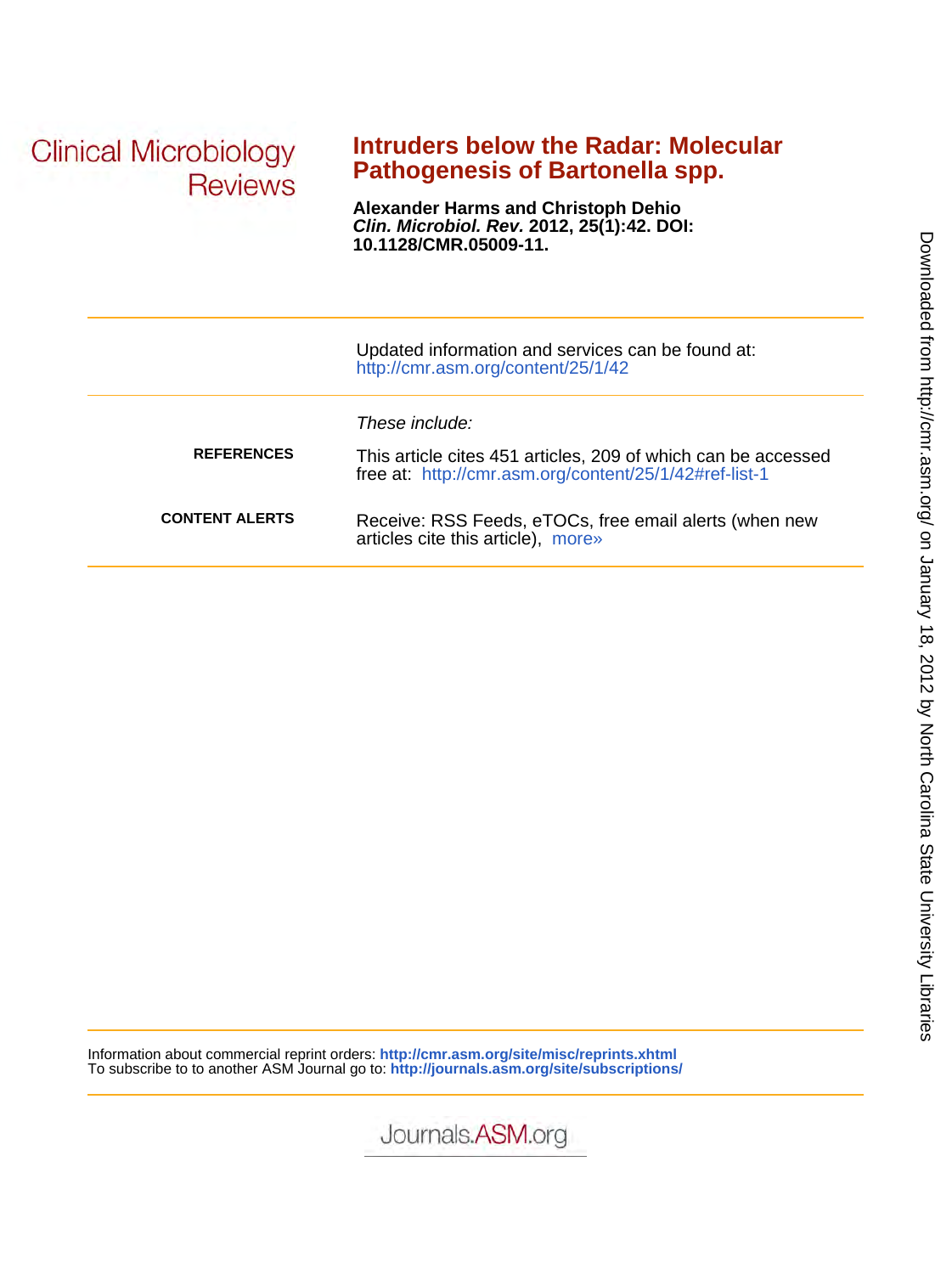

# **Intruders below the Radar: Molecular Pathogenesis of** *Bartonella* **spp.**

# **Alexander Harms and Christoph Dehio**

Focal Area Infection Biology, Biozentrum, University of Basel, Basel, Switzerland

| Hemolysins |  |
|------------|--|
|            |  |
|            |  |
|            |  |
|            |  |
|            |  |
|            |  |
|            |  |
|            |  |
|            |  |
|            |  |

#### **INTRODUCTION**

The genus *Bartonella* constitutes a group of facultative intracellular pathogens that share a unique stealth infection strategy aiming at persistence in an intraerythrocytic niche, thus enabling continuous transmission by bloodsucking arthropods and establishing a sanctuary protected from the assault of the host's immune system.

Each of the bartonellae infects only one or a few closely related mammal species as its reservoir host, a relation defined by the capability of *Bartonella* to establish an intraerythrocytic and typically asymptomatic bacteremia, although infections in incidental hosts may evoke discernible disease. Several species of the genus *Bartonella* are human pathogens, including both zoonotic agents and species that infect humans as their reservoir host. While most human infections, for example, with *Bartonella henselae* or *Bartonella quintana*, elicit only limited morbidity, *Bartonella bacilliformis* is unique as a deadly pathogen causing Carrion's disease, which can kill more than 80% of the patients during its acute phase but is restricted to the Andes region (reviewed in reference [272\)](#page-33-0). Consistent with this, phylogenetic analyses identified *B. bacilliformis* as the only known representative of an ancient lineage that is widely separate from the other, so-called modern species of the genus [\(374\)](#page-35-0).

Address correspondence to Christoph Dehio, christoph.dehio@unibas.ch. Copyright © 2012, American Society for Microbiology. All Rights Reserved. [doi:10.1128/CMR.05009-11](http://dx.doi.org/10.1128/CMR.05009-11)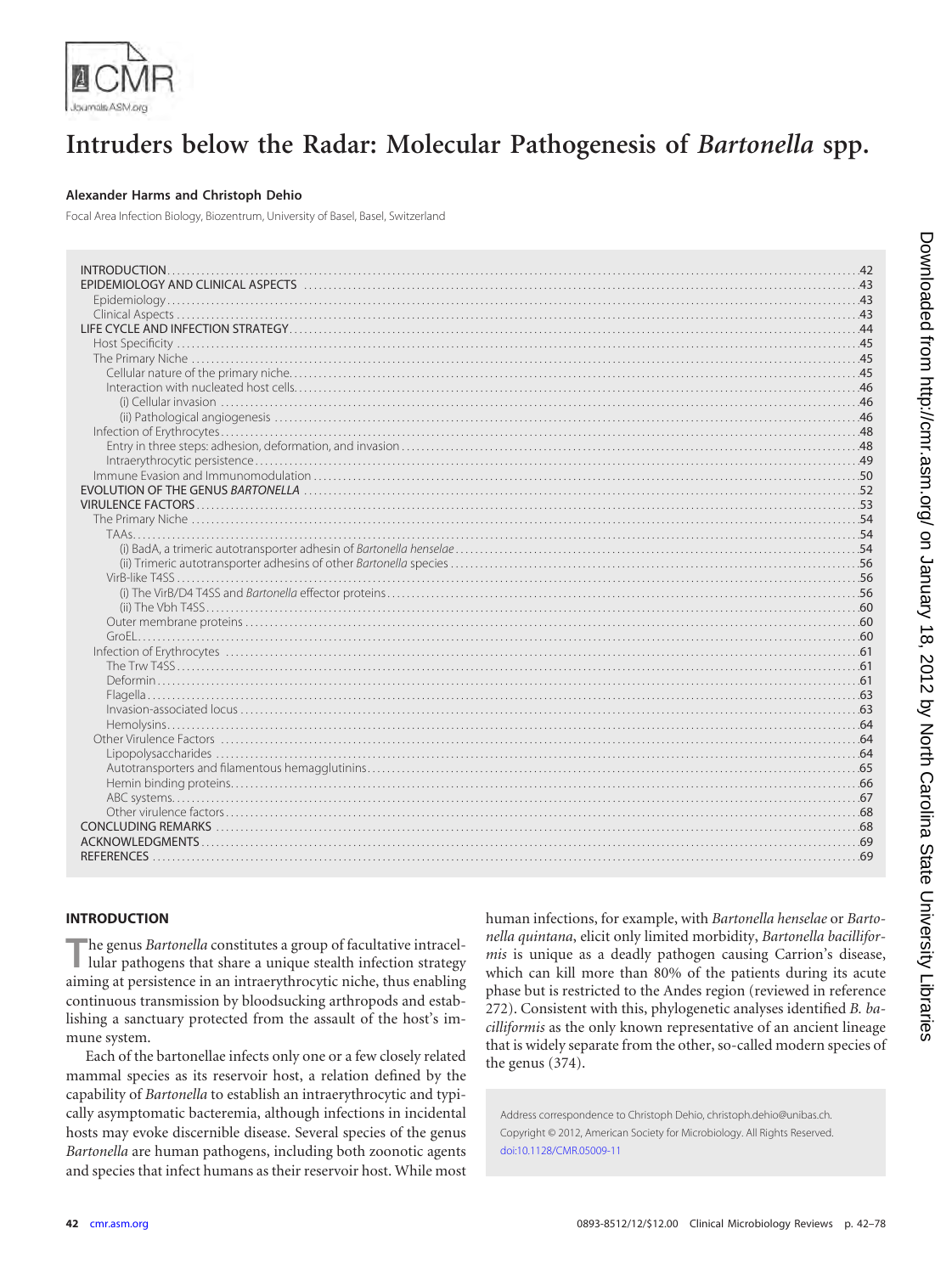Despite very limited public awareness of *Bartonella* outside the areas where *B. bacilliformis* is endemic, research over the last 20 years has uncovered the virtual ubiquity of *Bartonella* bacteremia among mammals, thus justifiably tempting other researchers to question the typical notion of blood as a sterile organ [\(51\)](#page-29-0). Infection rates of higher than 50% are common among wild-living mammals, and, e.g., 15 to 30% of pet cats are infected, thereby constituting a large reservoir for zoonotic *Bartonella* infections that can cause considerable morbidity, especially in immunocompromised patients (see below). The bartonellae are currently classified as (re)emerging pathogens, since various species are increasingly found to elicit human disease, most likely due to changes in human society and medical practice but also thanks to improved diagnostics [\(46,](#page-29-1) [220,](#page-32-0) [301\)](#page-34-0).

We are convinced that investigating the molecular and cellular bases of *Bartonella* infections *in vitro* and *in vivo* is crucial for understanding the pleiotropic pathology in human patients, because bacterial virulence strategies evolved not to cause disease in the host but to promote continuous spread and proliferation. It is therefore necessary to set the results from molecular and cellular microbiology into context with clinical as well as veterinary studies in order to understand the infection process as a whole. However, the assembly of a comprehensive picture is hampered by the obstacle that, as already stated by others, the bartonellae remain understudied [\(294\)](#page-34-1) compared to more famous pathogens, and as a consequence, available knowledge often appears to be fragmented. This review therefore aims at compiling published work on the molecular pathogenesis of *Bartonella* and tries to highlight the various links to medical research in the field.

# **EPIDEMIOLOGY AND CLINICAL ASPECTS**

# **Epidemiology**

Striking evidence for the success of the bartonellae as stealth pathogens is that the majority of species have been discovered only very recently, although *Bartonella* infections are virtually ubiquitous among mammals [\(90\)](#page-30-0). Remarkably, the infection rate may reach up to around 50% in feral cats or rodents and can be as high as 90% in wild ruminants (reviewed in reference [51\)](#page-29-0). Apart from these groups of thoroughly investigated animals, *Bartonella* infections have been reported for diverse hosts such as bats [\(240\)](#page-32-1), aquatic mammals (belugas [\[270\]](#page-33-1)), and even nonmammal vertebrates (sea turtles [\[423\]](#page-36-0)). Despite certain geographic differences that coincide with vector ecology, it is obvious that *Bartonella* infections are among the most prevalent bacterial infections worldwide.

Although the ubiquity of bartonellae in various mammals is an important reservoir of zoonotic infections, the majority of human disease is caused by only three species. *B. henselae*, whose reservoir host is the domestic cat, is well known to be the most common species infecting humans and characteristically causes cat scratch disease, a condition associated with only limited morbidity (see below). It was estimated at the end of the 20th century that 22,000 cases of cat scratch disease may appear every year in the United States, and roughly 10% of these were considered to require hospitalization [\(202\)](#page-32-2). *B. quintana* is the only modern species of *Bartonella* that infects humans as its reservoir host, and it is known to cause trench fever, a louse-borne disease that was widespread in armies of the modern era such as Napoleon's Grand Army [\(350\)](#page-35-1) and affected approximately 800,000 allied soldiers in France during World War I [\(66\)](#page-29-2). The incidence of trench fever has dropped considerably since then, but infections with *B. quintana* are (re)emerging as urban trench fever, a condition that is associated with homelessness, alcoholism, indigence, and poor conditions of life, particularly health and hygiene, among individuals living on the fringes of society in developed countries [\(59,](#page-29-3) [189,](#page-31-0) [203,](#page-32-3) [399\)](#page-36-1).

In contrast to the other species of the genus, *B. bacilliformis* is a deadly pathogen but endemic only in the high valleys of the Andes and apparently restricted to infecting humans (recently reviewed in reference [272\)](#page-33-0). It can cause devastating disease and has been known as a pathogen among natives since the pre-Incan times [\(5\)](#page-28-0) but apparently became a general health concern only with alterations in epidemiology due to climate change and increased migration into and out of the areas of endemicity in the last 150 years [\(81,](#page-29-4) [87,](#page-29-5) [131,](#page-30-1) [239\)](#page-32-4). Disease caused by *B. bacilliformis* first received major attention around 1870 during the construction of the Oroya railroad through a region of endemicity, as approximately 70% of the (mostly nonlocal) workers died, to a large extent from the hemolytic anemia that is known today as Oroya fever [\(325\)](#page-34-2). The seroprevalence of *B. bacilliformis* can be higher than 60% in natives of the areas of endemicity [\(230\)](#page-32-5), and a considerable proportion of around 10% of the population was found to bear asymptomatic bacteremia, thus probably serving as a reservoir for infection (see various studies listed in reference [325\)](#page-34-2).

#### **Clinical Aspects**

The most common malady associated with *Bartonella* in immunocompetent patients is cat scratch disease due to infection with *B. henselae*, a condition characterized by regional lymphadenopathy as the leading symptom, which may be accompanied by other unremarkable manifestations such as fever or fatigue (reviewed in reference [249\)](#page-33-2). Cat scratch disease is usually self-limiting, though possibly long lasting, and can occasionally be caused by other *Bartonella* species such as *B. clarridgeiae* [\(237\)](#page-32-6). Infections of immunocompetent individuals with *B. quintana* typically lead to a disease known as trench fever or 5-day fever, denoting the characteristic cyclic course of the symptoms with peaks of fever, bone pain, and headache that are accompanied by persistent bacteremia [\(66,](#page-29-2) [318\)](#page-34-3). Both *B. quintana* and *B. henselae* are further able to elicit bacillary angiomatosis, i.e., the outgrowth of multiple vasoproliferative tumors, as a common complication of infection, primarily but not exclusively in immunocompromised individuals such as AIDS patients. While these lesions are most often found on the skin, bacillary angiomatosis or related conditions may also affect the liver ("bacillary peliosis"), spleen, bone marrow, eyes, or other parts of the body [\(304,](#page-34-4) [339\)](#page-34-5). The dissemination of *Bartonella* infections is a complication observed mostly in highly immunocompromised patients, but it can also occur in apparently immunocompetent individuals. Such systemic infection not only with *B. henselae* or *B. quintana* but also with various other zoonotic species can lead to a plethora of symptoms, including extraerythrocytic bacteremia, neuroretinitis, or endocarditis [\(55,](#page-29-6) [94,](#page-30-2) [143\)](#page-31-1). In addition, various moderate neurological symptoms such as insomnia or memory loss have been reported [\(53,](#page-29-7) [56,](#page-29-8) [73\)](#page-29-9).

The classical course of infections with *B. bacilliformis* is known as Carrion's disease and consists of Oroya fever as the acute phase with hemolytic anemia and a subsequent chronic phase hallmarked by multiple vasoproliferative lesions on the skin (verruga peruana for "Peruvian wart") (Carrion's disease was recently reviewed in reference [272\)](#page-33-0). The devastating hemolytic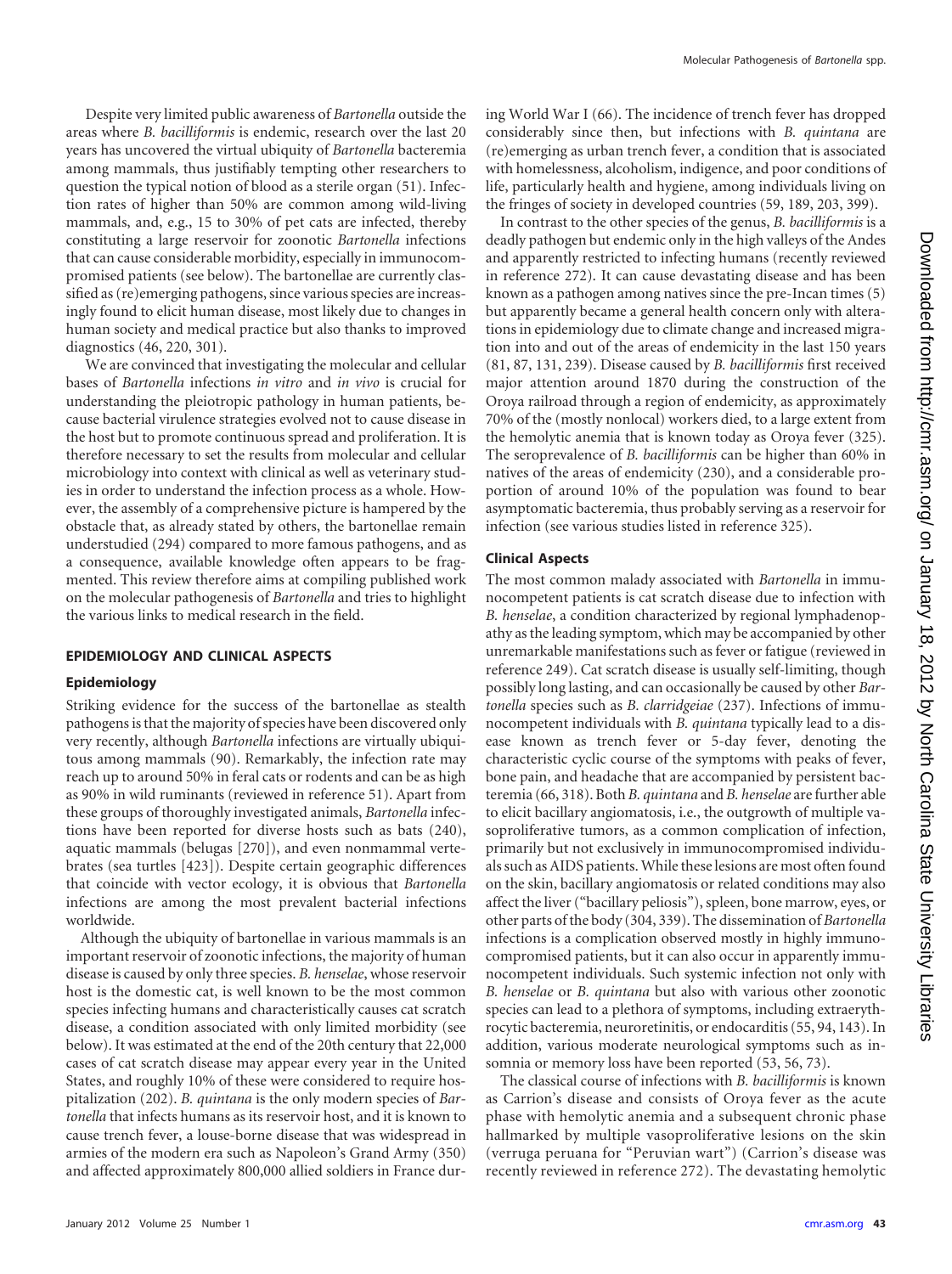

<span id="page-3-0"></span>**FIG 1** Common infection strategy of the bartonellae. The drawing illustrates the general concept of reservoir host infections with *Bartonella*. Following transmission by an arthropod vector (a), the bartonellae colonize the primary niche, which probably involves entry into migratory cells (b) and transport to the vascular endothelium (c), where the bacteria persist intracellularly. From the primary niche, the bacteria are seeded into the bloodstream (d), where they invade erythrocytes and reinfect the primary niche. After limited replication inside the red blood cell (e), they persist in the intraerythrocytic niche (f) competent for transmission by a bloodsucking arthropod (g).

anemia during Oroya fever is a critical difference between the pathologies of *B. bacilliformis* and the other bartonellae, since severe morbidity and hemolytic anemia are usually not observed during infections with the modern species. A recent compilation of various studies concluded that the mortality during Oroya fever ranges from close to zero in the case of hospitalized patients receiving antibiotic treatment to up to 88% in untreated cases [\(325\)](#page-34-2). Approximately 70% of patients suffering from Oroya fever develop complications of the disease, of which approximately half are of an infectious and half of a noninfectious nature. Noninfectious complications such as fever, anorexia or an altered mental status have been suggested to be primarily a consequence of systemic infection [\(271\)](#page-33-3). The impairment of immunity during Oroya fever favors secondary infections that contribute prominently to morbidity and mortality by provoking septicemia, most often with *Salmonella* [\(271,](#page-33-3) [325,](#page-34-2) [359\)](#page-35-2). During Carrion's disease, the abrogation of hemolytic anemia is characteristically followed by massive pathological angiogenesis as hallmark of the chronic tissue phase called verruga peruana. It is crucial to note that the nodules observed over the course of this phase are "clinically and histologically indistinguishable" from the tumors arising during bacillary angiomatosis with the modern *Bartonella* species [\(67,](#page-29-10) [254\)](#page-33-4). Like these, the pathological angiogenesis during the verruga peruana phase usually occurs in the skin, but atypical cases involving other organs such as the spleen [\(266\)](#page-33-5) have been reported. In striking contrast to the acute phase of Carrion's disease, verruga peruana is associated with only negligible mortality [\(325\)](#page-34-2). Notably, the name of this biphasic infection and the discovery of the link between its two phases derive from Daniel Alcides Carrion, who died from Oroya fever after he

inoculated himself with blood from a verruga peruana nodule [\(396\)](#page-35-3). However, it is known today that this classical course of Carrion's disease is not the only possible outcome of a *B. bacilliformis* infection, since natives in the areas of endemicity exhibit a significant baseline of asymptomatic bacteremia (see above) and suffer from Oroya fever relatively rarely [\(359\)](#page-35-2) but frequently develop verruga peruana without prior hemolytic anemia [\(150\)](#page-31-2).

# **LIFE CYCLE AND INFECTION STRATEGY**

The infection cycle of *Bartonella* is initiated with the inoculation of a mammal reservoir host, characteristically following transmission via bloodsucking arthropods. Upon inoculation, the bartonellae are not capable of directly colonizing erythrocytes. Instead, a preceding period of residence in a primary niche is apparently necessary to make the bacteria and/or the host competent for this step. From the primary niche, the bartonellae are seeded into the bloodstream and infect erythrocytes in a sequence of steps ranging from adhesion to eventually invasion and intracellular persistence that enables continuous vector transmission [\(Fig. 1\)](#page-3-0).

During the whole course of infection, the lack of an effective host immune response and a globally moderated inflammatory profile are highly beneficial for *Bartonella* and are promoted by the pathogen via both passive immune evasion and active immunomodulation. The infection cycle of *Bartonella* has been extensively studied and reviewed elsewhere (see references [89](#page-30-3) and [403\)](#page-36-2). Importantly, although it is obvious that certain differences from species to species do exist and probably arose due to specific paths of pathogen-host adaptation, it is generally believed that the overall concept of this infection cycle is conserved among members of the genus *Bartonella*.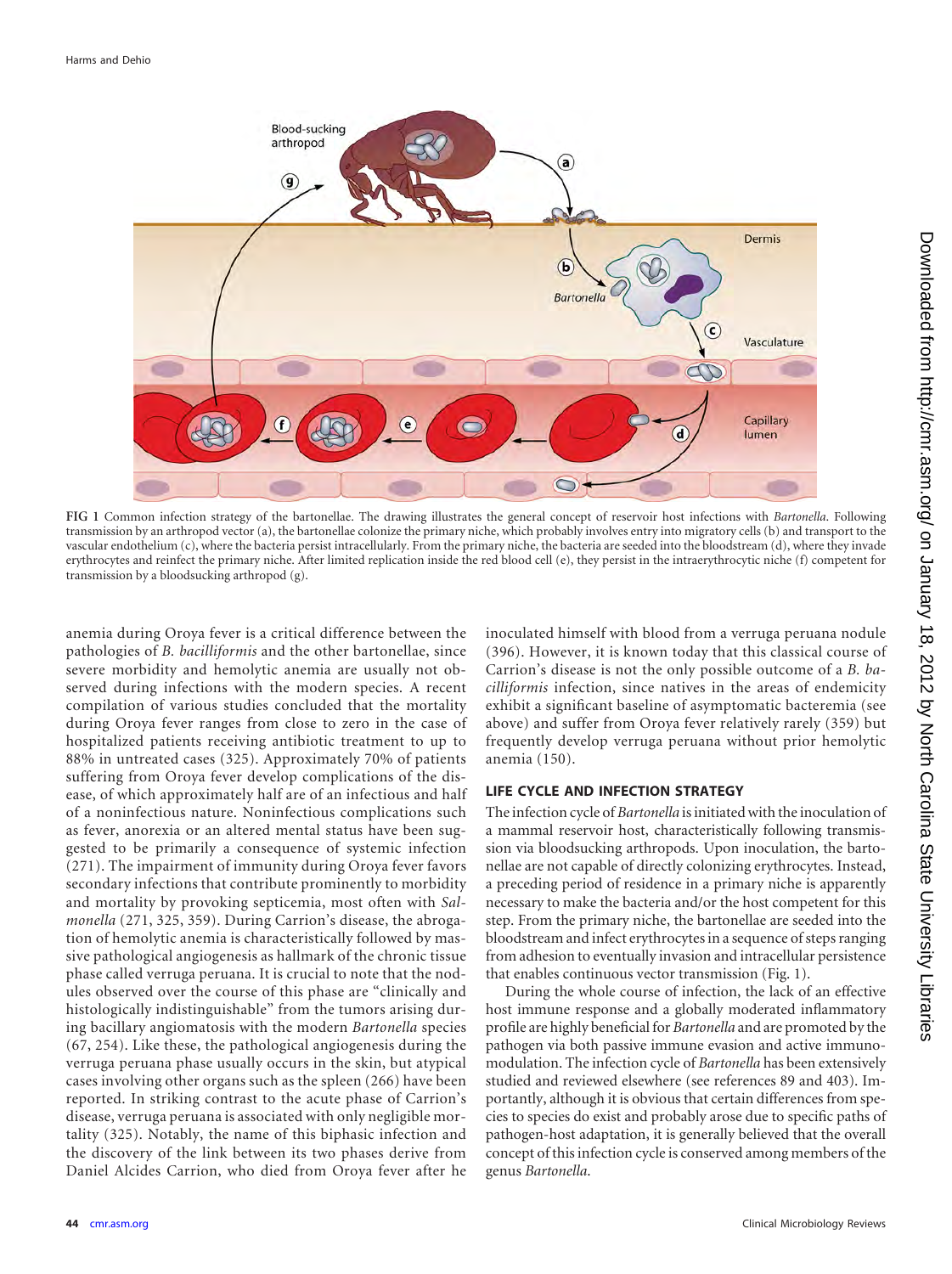# **Host Specificity**

It is apparent from the epidemiology of *Bartonella* infections that host specificity must be a determining factor for the selective prevalence of these bacteria in various mammals [\(51,](#page-29-0) [121\)](#page-30-4). Furthermore, the multistep infection strategy of *Bartonella* suggests that host specificity could be a complex phenomenon, because every step may involve critical interactions of the bacterium with its hosts that could require fine-tuned manipulations on the molecular level.

Since inoculation of a naive host individual with *Bartonella* classically requires transmission via a bloodsucking arthropod, it is obvious that vector ecology has a major impact on host specificity. However, direct transmission between mammal hosts has occasionally been reported, e.g., via cat bites [\(57\)](#page-29-11), and the release of *Bartonella* into the saliva of infected cats has been demonstrated [\(311\)](#page-34-6).

It is well known that the sand fly (*Lutzomyia verrucarum*) is the most important vector for *B. bacilliformis*, and the geographic range of *L. verrucarum* prevalence is roughly congruent with the areas where Carrion's disease is endemic [\(325\)](#page-34-2). However, certain differences in the distributions as well as recent epidemics in areas outside the geographic range of *L. verrucarum* indicate that other *Lutzomyia* species may serve as additional vectors [\(4,](#page-28-1) [68,](#page-29-12) [325\)](#page-34-2). The role of human body lice (*Pediculus humanus corporis*) and their feces in the transmission of trench fever was well known already more than half a century before the discovery of *B. quintana* [\(66\)](#page-29-2), but other vectors such as cat fleas (*Ctenocephalides felis*) have been occasionally reported as well [\(368\)](#page-35-4). Cat fleas are the natural vector of *B. henselae*, and their potency to transmit the pathogen between cats has been demonstrated experimentally [\(93\)](#page-30-5). Transmission to humans is thought to occur mostly indirectly via contaminated flea feces that are inoculated via a cat scratch ("cat scratch disease") [\(89\)](#page-30-3). It was shown for both human body lice and cat fleas that *B. quintana* and *B. henselae*, respectively, can replicate in their digestive systems and are shed in the arthropod feces [\(139,](#page-30-6) [145,](#page-31-3) [398\)](#page-36-3). More general, it is obvious that other hematophagous arthropods are capable of transmitting *Bartonella* as long as the bacteria can survive within these vectors and make productive contact with new host individuals. For example, the long-debated capability of ticks to serve as vectors for *Bartonella* has recently been demonstrated [\(354\)](#page-35-5), and biting flies are known to play an important role in the transmission of *Bartonella* among ruminants where they are predominant bloodsucking parasites [\(122,](#page-30-7) [279\)](#page-33-6). Coincident with the prevalence of the common arthropod vectors, the *Bartonella* infection rate among mammals is usually higher in warm, humid areas than in cold, arid ones [\(29,](#page-28-2) [206\)](#page-32-7) and higher in wildlife than in domestic animals (e.g., 15 to 30% in pet cats [\[91,](#page-30-8) [166,](#page-31-4) [167\]](#page-31-5) compared to up to 50% in feral cats [\[173\]](#page-31-6)). The relationship between *Bartonella* and the different vectors has been comprehensively reviewed elsewhere [\(89\)](#page-30-3).

It is striking that the effects of vector ecology via selective transmission are not at all sufficient to explain current knowledge on the host specificity of *Bartonella*, especially since host specificity has been readily reproduced in experimental infections under laboratory conditions in the absence of any vector. In particular, persistent bacteremia as the hallmark of reservoir host infection was obtained only when using reservoir host models [\(134,](#page-30-9) [165,](#page-31-7) [233,](#page-32-8) [236,](#page-32-9) [242,](#page-32-10) [330,](#page-34-7) [394\)](#page-35-6). Attempts to infect nonreservoir hosts with bartonellae resulted neither in verifiably intraerythrocytic

bacteremia nor in persistent infection [\(92,](#page-30-10) [134,](#page-30-9) [195,](#page-32-11) [213\)](#page-32-12). However, it is known that the host range of *Bartonella* does not strictly follow the taxonomic borders on the species level but may include a few closely related species, so that *B. quintana* has been reported to infect not only humans but also rhesus macaques, both naturally and upon experimental inoculation [\(190,](#page-31-8) [450\)](#page-37-0). Since the *Bartonella* infection strategy involves complex interactions with both nucleated host cells and erythrocytes, it is apparent that host specificity can act on both of these levels. Strong evidence supporting an intricate host species/host cell type/*Bartonella* species specificity concerning phenotypes associated with the primary niche (see below) points toward a certain restriction already at this level, probably eliminating a considerable number of incidental infections due to improper immunomodulation. In addition, the establishment of intraerythrocytic bacteremia as the key step to enable continuous transmission is known to be critical for host specificity of the modern bartonellae. It has been demonstrated that the ability of these species to adhere to erythrocytes is highly restricted to those of reservoir hosts, while this step is apparently not limiting for *B. bacilliformis* to a similar extent (see "Infection of Erythrocytes" below). However, no considerable pathology of any experimental infection of nonprimates with *B. bacilliformis* has been reported (see references [195](#page-32-11) and [313\)](#page-34-8), strongly suggesting that further mechanisms in addition to vector ecology restrict the host range of this deadly pathogen.

#### **The Primary Niche**

**Cellular nature of the primary niche.** Little *in vivo* evidence is available that would allow us to draw a precise picture of the infection stage between the inoculation of *Bartonella* into the skin (e.g., from the feces of arthropod vectors) or the bloodstream (e.g., from ticks or sand flies) and the bacteremic stage of the infection. Intravenous inoculation of *Bartonella* does not lead to immediate infection of red blood cells (see below), strongly suggesting that the bacteria and/or the host needs to be primed in some way to enable erythrocyte colonization and implying that *Bartonella* persists in a primary niche prior to blood-stage infection [\(394\)](#page-35-6). While the nature of this niche in the case of infections with the modern species constitutes one of the key controversies in the field, almost no research has been performed on the primary niche in infections with *B. bacilliformis*. However, the existence of such a niche for this species is widely accepted [\(271,](#page-33-3) [417\)](#page-36-4) and may explain part of the remarkably long incubation time of Oroya fever (60 days on average [\[272\]](#page-33-0)).

No conclusive evidence that would unambiguously reveal the cellular identity of the primary niche has been published. However, the abundance of accordant clinical conditions, the amount of *in vitro* data supporting extensive interactions with the pathogen, and their obvious proximity to the circulation have established endothelial cells as an important target of *Bartonella in vivo* and a likely candidate to be part of the primary niche (reviewed in reference [113\)](#page-30-11). However, it is likely that additional cell types are involved in this niche and bring in properties or abilities that cannot be supplied by endothelial cells. Most obvious is that the apparent need for bacterial transport within the host (e.g., from typical intradermal inoculation) implies that migratory cells may play an underestimated role in the establishment of *Bartonella* infections. It seems reasonable to assume that the bartonellae could enter migratory cells after inoculation and travel passively to a remote location in the host's body where they would persist and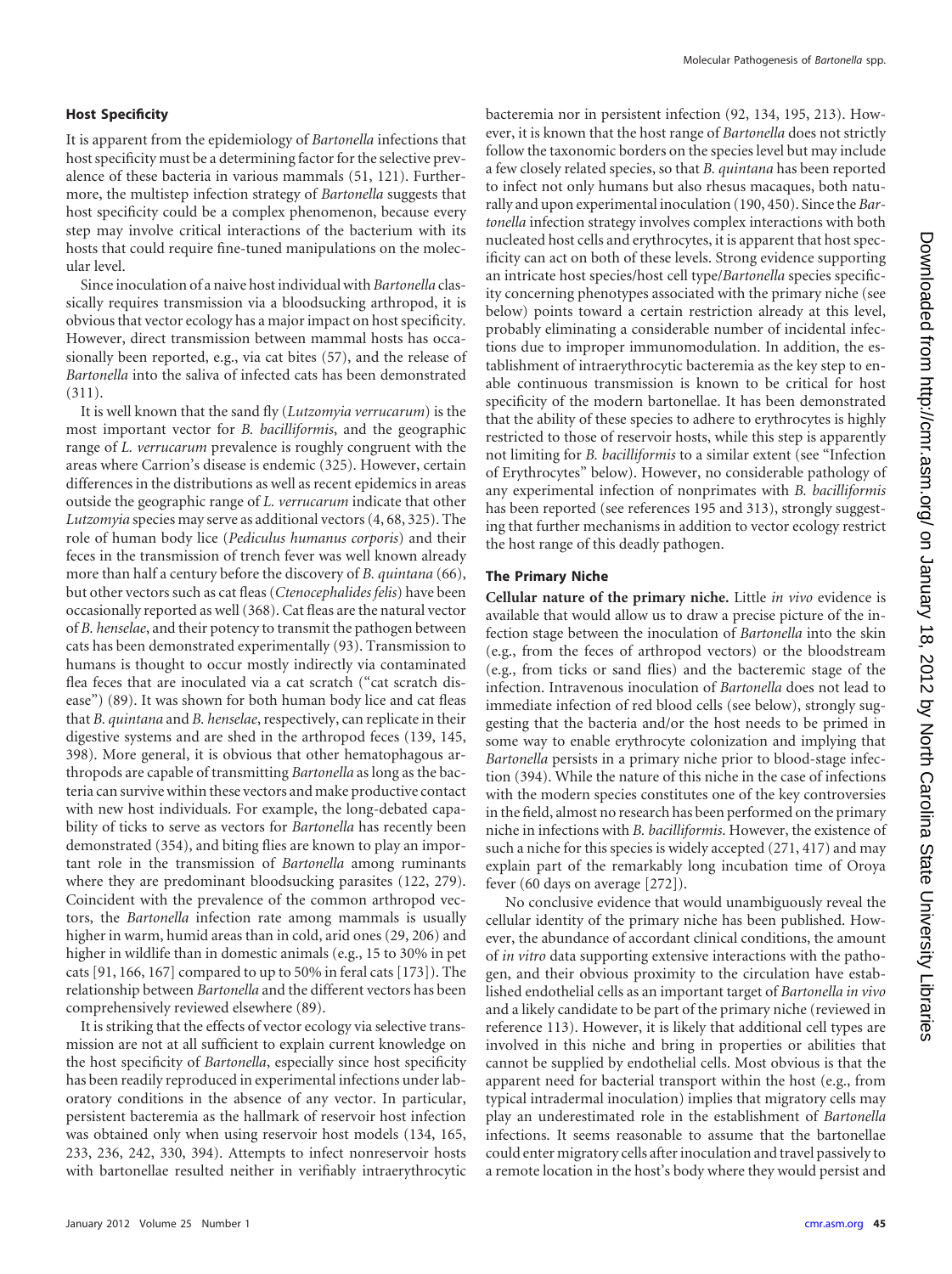multiply, most probably in the microvasculature. The frequent affliction of lymph nodes during *Bartonella* infections may indicate that such transport might occur via the lymphatic system, and it has been proposed that lymphocytes or mononuclear phagocytes could be the vehicles of *Bartonella* transport as part of the primary niche [\(236\)](#page-32-9). The long life span of these cells and their circulatory migration between tissues and vasculature not only may be part of the classical course of *Bartonella* infection but also could promote the dissemination of the pathogen in the host's body as a common complication of cat scratch disease (see above). A possible role of migratory cells as part of the *Bartonella* infection strategy is striking, considering that *B. henselae* can resist macrophage killing for at least 3 days [\(236\)](#page-32-9) and establish an intracellular niche in these cells that is distinct from the endocytic pathway [\(246\)](#page-33-7). Consistent with this, a murine model of *B. henselae* infection revealed that bacteria are detectable in liver and lymph nodes within 6 h after intraperitoneal inoculation [\(219\)](#page-32-13), which is difficult to explain without transport of the pathogen by a host mechanism.

Other studies proposed hematopoietic progenitor cells or erythroblast cells, nucleated progenitors of erythrocytes, as part of the primary niche [\(162,](#page-31-9) [274,](#page-33-8) [366\)](#page-35-7). Since mature red blood cells are nonendocytic (see below), it is an interesting hypothesis that *Bartonella* could infect erythrocyte progenitors and then enter the bloodstream coincident with their maturation. However, it has been demonstrated for *B. tribocorum* that *Bartonella* can invade mature red blood cells*in vivo* [\(394\)](#page-35-6). It is therefore not necessary to assume that erythrocyte progenitors are part of the primary niche, although it seems clear that *Bartonella* can infect these cells *in vivo* and that they, when mobilized, may contribute to (re)infection of the bloodstream as well as dissemination of the pathogen, as suggested by others [\(376\)](#page-35-8).

The frequent relapse of *Bartonella* infections in reservoir and incidental hosts after antibiotic treatment and/or apparent clearance of bacteremia by the immune system (examples in references [66,](#page-29-2) [155,](#page-31-10) [236,](#page-32-9) and [339\)](#page-34-5) indicates that the bacteria in the primary niche and potentially in disseminated niches would be protected from such assault, for example by persisting intracellularly from where they may reinfect the bloodstream. A periodic seeding of bacteria from the primary niche into the circulation at intervals of several days has been demonstrated in the *B. tribocorum* rat infection model [\(403\)](#page-36-2) and may very well explain the cyclic relapse of symptoms ("5-day fever") that is the hallmark of *B. quintana* infection in humans [\(66,](#page-29-2) [114\)](#page-30-12). However, it is not clear if such regularity is a general feature of *Bartonella* infections.

Intracellular bartonellae in nucleated cells *in vivo* have been frequently reported, e.g., *B. bacilliformis* in littoral cells lining lymphatic sinuses [\(359\)](#page-35-2) or *B. quintana* in the cardiac endothelia of patients suffering from infective endocarditis [\(60,](#page-29-13) [351\)](#page-35-9), although the relationship of these compartments to the primary niche is unclear. A number of *in vitro* studies showed that *B. henselae* can invade diverse cell types such as endothelial cells [\(120\)](#page-30-13), endothelial progenitor cells [\(376\)](#page-35-8), epithelial cells [\(24\)](#page-28-3), hematopoietic progenitor cells [\(274\)](#page-33-8), monocytes/macrophages [\(223,](#page-32-14) [309\)](#page-34-9) (including microglial cells [\[307\]](#page-34-10)), and even tick cells [\(40\)](#page-29-14). The ability to manipulate such a variety of cell types is very likely to contribute to the highly diverse illness with a plethora of different symptoms that can arise in human patients suffering from systemic cat scratch disease. A wide range of different cell types have also been found to be invaded by *B. bacilliformis*, including HeLa cells as well

as human dermal fibroblasts, human laryngeal epithelial cells, and human umbilical vein endothelial cells (HUVECs) [\(182\)](#page-31-11).

**Interaction with nucleated host cells.** The interaction of *Bartonella* with nucleated host cells (particularly endothelial cells) has been thoroughly studied *in vitro*, revealing a set of leading phenotypes: cellular invasion, activation of NF-KB and HIF-1 signaling, inhibition of apoptosis, and mitogenic stimulation [\(360,](#page-35-10) [385\)](#page-35-11). Though likely to play a key role in the colonization of the primary niche, it is obvious that the underlying mechanisms will also be involved in the colonization of secondarily infected sites, which may be identical to the primary niche or feature additional cell types, especially during disseminated infection at various sites of the host's body. Several virulence factors of *Bartonella*, such as the trimeric autotransporters or the VirB/D4 type IV secretion system (T4SS), have been shown to participate in the interaction with nucleated host cells, and it appears as if they would not contribute to strictly separated aspects of infection but rather would manipulate a set of cellular responses together [\(Table 1\)](#page-6-0).

**(i) Cellular invasion.** The entry of *B. henselae* into human endothelial cells can occur via two mutually exclusive pathways, either as single bacteria using an apparently zipper-like mechanism [\(224\)](#page-32-15) or in form of large aggregates in a remarkable structure that is known as the invasome [\(120\)](#page-30-13). The uptake of single bacteria or small conglomerates in the zipper-like mechanism yields *Bartonella*-containing vacuoles (BCVs) that fail to acidify and to fuse with lysosomes but instead accumulate in the perinuclear space [\(246\)](#page-33-7). Residence in perinuclear vacuoles was also reported for *B. bacilliformis*[\(429\)](#page-36-5) and *B. quintana* [\(60,](#page-29-13) [395\)](#page-35-12), indicating that this mode of intracellular persistence may be a common property of the bartonellae and possibly reflect a cellular niche colonized during infection *in vivo*. The entry of *B. bacilliformis* was found to be fully or partially dependent on the activation of the small GTPases Rho, Rac, and Cdc42, on an altered pattern of tyrosine phosphorylation, and on  $\alpha$ 5 $\beta$ 1-integrins. Furthermore, the invasion process was dependent on a bacterial surface protein and involved actin rearrangements that manifested, during the course of intracellular persistence, as a massive formation of stress fibers anchored to focal adhesions [\(182,](#page-31-11) [428,](#page-36-6) [439\)](#page-36-7). Interestingly, the intracellular vacuoles colonized by this species were shown to be associated with the Golgi complex, whose functions the pathogen could possibly manipulate in its favor, although intracellular replication has not been demonstrated [\(429,](#page-36-5) [430\)](#page-36-8).

Because invasome formation has been the main focus of studies investigating the entry of *B. henselae*into host cells (see below), much less is known about the zipper-like uptake process and, in particular, if it is directly or indirectly related to the uptake of *B. bacilliformis*. One study suggested that *B. henselae* would replicate inside human endothelial cells, and the inhibition of host cell protein synthesis with cycloheximide seemed to impair intracellular replication, indicating that the pathogen would obtain nourishment from resources supplied by the host cell metabolism [\(224\)](#page-32-15). Consistent with this, the stimulation of endothelial cell proliferation via vascular endothelial growth factor (VEGF) significantly raised the growth rate of *B. henselae* during experimental infection [\(225\)](#page-32-16). In apparent congruence to the findings with *B. henselae* and *B. bacilliformis*, *B. quintana* was shown to interact with membrane ruffles and to invade endothelial cells within 1 min, where it then divides in intracellular vesicles [\(60\)](#page-29-13).

**(ii) Pathological angiogenesis.** Bacillary angiomatosis and verruga peruana lesions are key elements of the pathology related to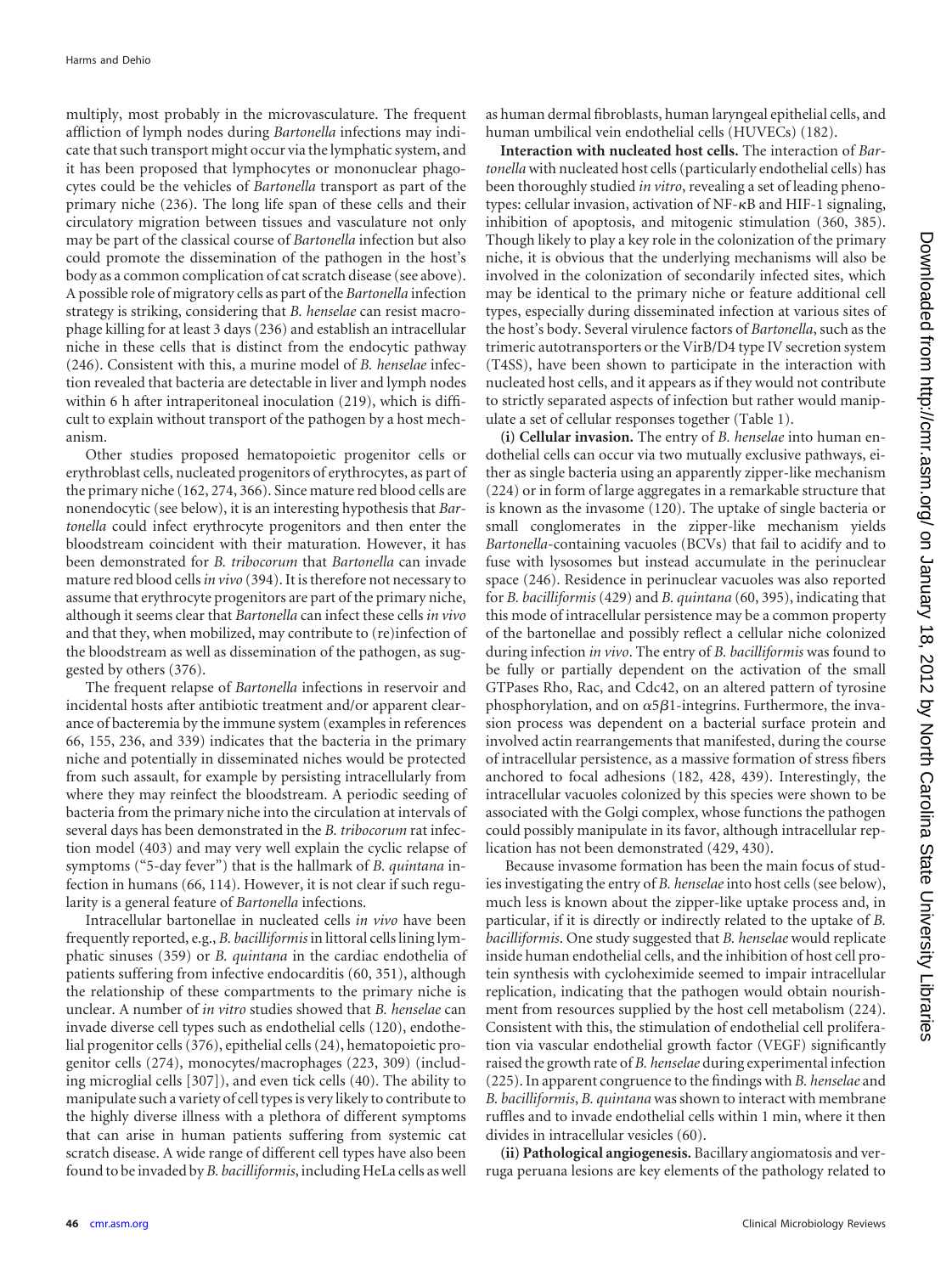<span id="page-6-0"></span>**TABLE 1** Virulence factors of *Bartonella* spp.

| Virulence factor(s)                                               | Direct function(s)                                                                                                                                                                                   | Contribution(s) to pathogenesis                                                                                 |
|-------------------------------------------------------------------|------------------------------------------------------------------------------------------------------------------------------------------------------------------------------------------------------|-----------------------------------------------------------------------------------------------------------------|
| Trimeric autotransporter adhesins<br>(BadA, Vomps)                | Bacterial autoaggregation, attachment to extracellular<br>matrix, host cell binding via $\beta$ 1-integrins,<br>activation of HIF-1 and NF- <sub>KB</sub> , inhibition of<br>macrophage phagocytosis | Stable interaction with host cell as basis for further<br>manipulation, secretion of proangiogenic<br>cytokines |
| VirB/D4 type IV secretion system,<br>Bartonella effector proteins | Inhibition of apoptosis, proinflammatory activation,<br>modulation of angiogenesis, invasome formation                                                                                               | Setup and control of intracellular niche                                                                        |
| Unknown factor (probably surface<br>protein)                      | Activation of cellular signaling via $\beta$ 1-integrins                                                                                                                                             | Triggering host cell invasion in course of invasome<br>formation                                                |
| Outer membrane proteins                                           | Activation of NF- <sub>KB</sub> signaling, host cell adhesion                                                                                                                                        | Secretion of MCP-1 and upregulation of E-selectin<br>and ICAM-1 (as part of proangiogenic signaling?)           |
| Secreted factor (GroEL)                                           | Unknown, activation of $Ca^{2+}$ signaling?                                                                                                                                                          | Inhibition of apoptosis and mitogenic stimulation of<br>host cells                                              |
| Trw type IV secretion system                                      | Adhesion to erythrocyte surface                                                                                                                                                                      | Enabling erythrocyte invasion (lineage 4)                                                                       |
| Deformin                                                          | Formation of invaginations in erythrocyte membranes                                                                                                                                                  | Enabling erythrocyte invasion                                                                                   |
| Flagellation                                                      | Mechanical force?                                                                                                                                                                                    | Invasion of erythrocytes (lineages 1-3)                                                                         |
| Invasion-associated locus (IalAB)                                 | Unknown                                                                                                                                                                                              | Invasion of erythrocytes                                                                                        |
| Lipopolysaccharides                                               | Invisibility to TLR4, antagonizing TLR4 signaling                                                                                                                                                    | Immune evasion and immunomodulation                                                                             |
| Autotransporters                                                  | Unknown, cohemolysin activity (Cfa)?                                                                                                                                                                 | Unknown                                                                                                         |
| Filamentous hemagglutinins                                        | Unknown                                                                                                                                                                                              | Unknown                                                                                                         |
| Hemin binding proteins                                            | Hemin binding, fibronectin binding (HbpA)                                                                                                                                                            | Host cell adhesion?, formation of a heme surface<br>layer (antioxidant barrier? nutritive reservoir?)           |
| OMP43                                                             | Fibronectin binding, host cell binding                                                                                                                                                               | Host cell adhesion?                                                                                             |

*Bartonella* in human patients and appear as macroscopic symptoms corresponding to the remarkable angiogenic activities of these pathogens that have been detected *in vitro* [\(113,](#page-30-11) [150\)](#page-31-2). Histologically, the pathological angiogenesis during *Bartonella* infection results in tumor-like lesions packed with lobes of immature capillaries that are lined with a swollen endothelium. Bacterial aggregates as well as dispersed bacteria can be found in close proximity to the proliferating endothelium, and the lesions are characteristically infiltrated by phagocytes such as macrophages and neutrophils [\(39,](#page-29-15) [97,](#page-30-14) [273\)](#page-33-9). Maintenance of these peculiar tumors is fully dependent on the presence of live bacteria, since eradication of the pathogen by antibiotic treatment is known to efficiently resolve the lesions [\(365\)](#page-35-13). The striking similarity of clinical and histological features and the strong association of both bacillary angiomatosis and verruga peruana with preceding immunosuppression generated the hypothesis that these conditions may be caused by similar means of molecular pathogenesis [\(86\)](#page-29-16).

The angiogenic properties of *Bartonella* can be subdivided into a direct mitogenic and antiapoptotic stimulation of endothelial cells and the triggering of autocrine and paracrine cytokine secretion that synergizes with the direct effects. Current knowledge indicates that the angiogenic properties of *B. henselae* proceed through at least two apparently distinct pathways, one via a secreted factor that stimulates  $Ca^{2+}$  signaling [\(283\)](#page-33-10) and another via a certain proinflammatory activation involving  $NF$ - $\kappa$ B that is possibly contact dependent [\(223\)](#page-32-14). Similarly, a secreted mitogen or antiapoptotic factor as well as an activation of  $NF$ - $\kappa$ B has been reported for endothelial cells infected with *B. bacilliformis* [\(297,](#page-34-11) [430\)](#page-36-8). However, most studies did not separate secreted and contact-dependent activities, and it is very likely that the results under normal infection conditions *in vitro* reflect the cumulative effect of both.

Histological analysis of verruga peruana nodules revealed that *B. bacilliformis* infection stimulates the production of VEGF, its receptors VEGFR-1 and VEGFR-2, and angiopoietin-2 in host

cells [\(80\)](#page-29-17). Immature vasculature is known to require a constant supply of VEGF as a survival factor [\(30\)](#page-28-4), and VEGF and angiopoietin-2 together have a strong, synergistic effect on angiogenesis that is linked to both mitogenic and antiapoptotic activities [\(264,](#page-33-11) [445\)](#page-36-9). Remarkably, the endothelium in the verruga peruana lesions was found to produce all of these factors except VEGF, which seemed to be supplied by the surrounding epidermis, suggesting that vascular tumor formation during verruga peruana would be driven by the cooperation of several cell types [\(80\)](#page-29-17). The secretion of VEGF has also been demonstrated in vasoproliferative tumors that arose during human infection with *B. henselae* [\(225\)](#page-32-16), and an angiogenic mechanism involving other cell types in addition to endothelial cells is strongly supported by published work on the modern species as well.

The infection of human endothelial cells with the two most prevalent lab strains of *B. henselae*induces a prominent transcriptional reprogramming that involves the activation of inflammatory pathways and leads to elevated expression levels of various factors supporting angiogenesis, such as ICAM-1, angiopoietin-2, interleukin-8 (IL-8), or Bcl-2-related protein A1 in response to the Houston-1 typing strain (ATCC 49882T) [\(124\)](#page-30-15) and a closely related set of genes in response to the Marseille strain (see below). Remarkably, although both strains also induced a significant transcriptional upregulation of VEGF, neither the Houston-1 nor the Marseille strain was able to trigger any considerable secretion of VEGF in infected endothelial cells [\(124,](#page-30-15) [225\)](#page-32-16). These results are in contrast to the fact that VEGF was detected in bacillary angiomatosis tumors *in vivo* [\(225\)](#page-32-16) and thus confirm that other cell types in the vasculoproliferative lesions would produce VEGF to drive angiogenesis. However, massive secretion of IL-8, a potent proangiogenic cytokine, was readily detected in endothelial cells upon infection with *B. henselae* [\(284\)](#page-33-12). Further experiments in the same study revealed a critical role of autocrine IL-8 signaling in the stimulation of endothelial cell proliferation and angiogenic phenotypes in response to *B. henselae* infection. The mitogenic stim-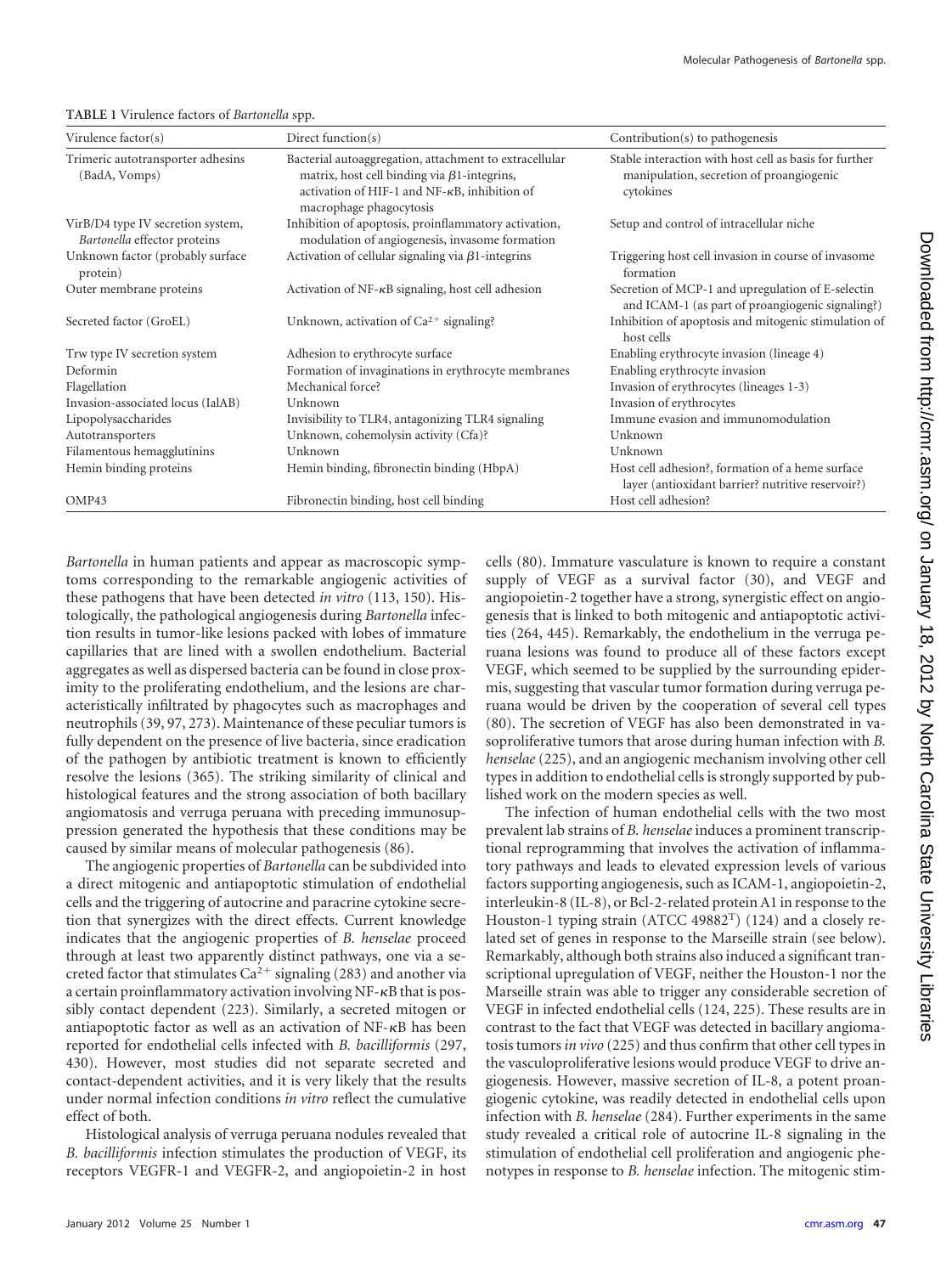ulus was accompanied by a potent antiapoptotic effect via a strong increase in the ratio of Bcl-2 to Bax, and both cell proliferation and inhibition of apoptosis were dependent on IL-8, thus confirming published work that IL-8 heavily promotes angiogenesis by stimulating endothelial cell proliferation and inhibiting apoptosis via pathways including the aforementioned ones [\(257\)](#page-33-13). It is also known that an upregulation of Bcl-2 can stimulate IL-8 secretion, suggesting that positive feedback may already play a role in this autocrine signaling [\(315\)](#page-34-12), especially since *B. henselae* infection also triggered an increase in surface expression of an IL-8 receptor [\(284\)](#page-33-12). As expected from the clinical similarity, both Bcl-2 upregulation and a parallel mitogenic effect have also been observed in endothelial cells infected with *B. quintana* [\(258\)](#page-33-14). However, it is apparent that the investigation of endothelial cells infected with bartonellae *in vitro* does not fully represent the processes driving pathological angiogenesis *in vivo*, because VEGF secretion is missing.

In contrast to the results with endothelial cells, stimulation of VEGF secretion upon infection with *B. henselae* was readily detected in several other cell types, such as epithelioid or monocytic cells and macrophages (i.e., Mono Mac 6 cells) [\(223\)](#page-32-14) and HeLa cells and Ea.hy926 cells [\(222\)](#page-32-17); the latter were derived from a fusion of HUVECs with epithelial cancer cells and thus exhibit characteristics of both cell types [\(129\)](#page-30-16). The secretion of VEGF from HeLa cells and human THP-1 macrophages was also evident upon infection with *B. quintana* [\(395\)](#page-35-12). Although inhibition of apoptosis was apparent in monocytes, it was contact dependent and driven via NF- $\kappa$ B [\(223\)](#page-32-14), suggesting that the secreted factor could not act on these cells. *B. henselae* further failed to inhibit apoptosis in human fibroblasts or epithelial cell-like dog kidney cells (MDCK), and although various strains of *B. henselae* as well as *B. quintana* inhibited apoptosis and stimulated proliferation of human endothelial cells, no such effect was detected in the parallel examination of *B. clarridgeiae*, *B. elizabethae*, or *B. vinsonii* [\(226\)](#page-32-18). Unfortunately, the authors of that study did not test endothelial cells of species other than humans, but they conclusively suggested a certain host species/cell type/bacterium specificity as underlying the differential effects they observed. Importantly, these results are in line with other work reporting that *B. bacilliformis* extracts contained a mitogenic activity specific for endothelial cells [\(150\)](#page-31-2). A recent study confirmed the relevance of host species and cell type by showing that *B. henselae* was unable to stimulate the proliferation of various feline cell lines, in contrast to the case for several human lines [\(37\)](#page-28-5). Furthermore, the authors reported that human microvascular and macrovascular endothelial cells responded differently to infection with *B. henselae*[\(37\)](#page-28-5). It is important to realize that vascular tumor formation *in vivo* is driven by proliferation of the microvasculature, although many experiments *in vitro* have been performed with human umbilical vein endothelial cells (HUVECs), which are macrovascular cells. Furthermore, the authors pointed out that human skin microvascular endothelial cells, unlike other endothelial cell types of humans as well as cats, produced VEGF upon infection with *B. henselae*, thus suggesting that additional autocrine signaling could play a role in vascular tumor formation *in vivo* and may be a reason why pathological angiogenesis as a symptom of *Bartonella* infection preferentially affects the skin. However, an earlier study reported that HMEC-1 cells, another human skin microvascular endothelial cell line [\(3\)](#page-28-6), lacked VEGF secretion in response to *B. henselae* infection [\(355\)](#page-35-14).

Since endothelial cells infected with *B. henselae*typically do not

secrete VEGF, a key role for VEGF production in other cell types and paracrine signaling to endothelial cells in the vasoproliferative tumor seems very likely, especially when considering the histological findings for verruga peruana nodules (see above). It has in fact been demonstrated that culture supernatants of human cells infected with *B. henselae* (Ea.hy 926 cells [\[225\]](#page-32-16) and THP-1 macrophages [\[355\]](#page-35-14)) could stimulate the growth of endothelial cells, undoubtedly because they contained VEGF and possibly other proangiogenic factors such as IL-1 $\beta$  [\(355\)](#page-35-14) or IL-8 [\(284\)](#page-33-12). Similar to the direct effects of *B. henselae* infection and indicative of mutual amplification, this paracrine stimulation was shown to trigger the secretion of various proangiogenic and antiapoptotic factors, particularly IL-8 or monocyte chemoattractant protein 1 (MCP-1) [\(225,](#page-32-16) [284\)](#page-33-12). These cytokines are known for their chemotactic properties, and the culture supernatants of endothelial cells infected with *B. henselae* were indeed able to induce chemotaxis in THP-1 macrophages, thus indicating that bartonellae in the vascular tumors could promote the immigration of VEGF-secreting cells [\(282\)](#page-33-15).

Taken together, these results imply a model for pathological angiogenesis in which proangiogenic effects of both direct stimulation by *B. henselae* infection and autocrine IL-8 signaling drive endothelial cell proliferation and inhibition of apoptosis together with paracrine signaling from infected nonendothelial cells such as the surrounding epithelium or infiltrating macrophages. Macrophages, as potent VEGF-secreting effector cells, could be attracted by chemokine secretion from the infected endothelium and build up a paracrine loop of mutual positive feedback that keeps up the complex angiogenic programs and finally results in vascular tumor formation (discussed in references [113](#page-30-11) and [221\)](#page-32-19).

Pathological angiogenesis due to infection with *B. henselae* has so far not been demonstrated in cats [\(61,](#page-29-18) [62\)](#page-29-19) but was found in dogs, for example, upon infection with *B. henselae* or *B. vinsonii* subsp. *berkhoffii* [\(227,](#page-32-20) [441\)](#page-36-10). However, it is reasonable to assume that the pathological angiogenesis observed in certain hosts and in response to certain *Bartonella* species (including *B. bacilliformis*) may reflect bacterial activities that evolved in the genus *Bartonella* for the colonization of the primary niche in the reservoir host, possibly for the maintenance of a locally restricted shelter in the microvasculature. Assuming that these activities would be potent but tightly balanced and regulated in order to keep up the stealth infection strategy, it is easy to imagine that differences in the responsiveness of cells in distinct hosts may cause an imbalance and finally trigger escalating feedback loops that would drive vascular tumor formation around the bacteria.

# **Infection of Erythrocytes**

After colonization of the primary niche during *Bartonella* infection, the bacteria are seeded into the bloodstream, where they infect erythrocytes, thus establishing a protected niche that is competent for vector transmission in order to proceed in the infection cycle [\(89\)](#page-30-3).

**Entry in three steps: adhesion, deformation, and invasion.** Most experiments investigating the phenomenology of erythrocyte infection *in vitro* have been performed with *B. bacilliformis*, but the occasional use of *B. henselae* as a modern species and the wide conservation of most bacterial factors suggest that the overall process is probably similar among the bartonellae (see below). However, particular disparities in the arsenal of dedicated virulence factors and the comparison of *in vivo* infection models using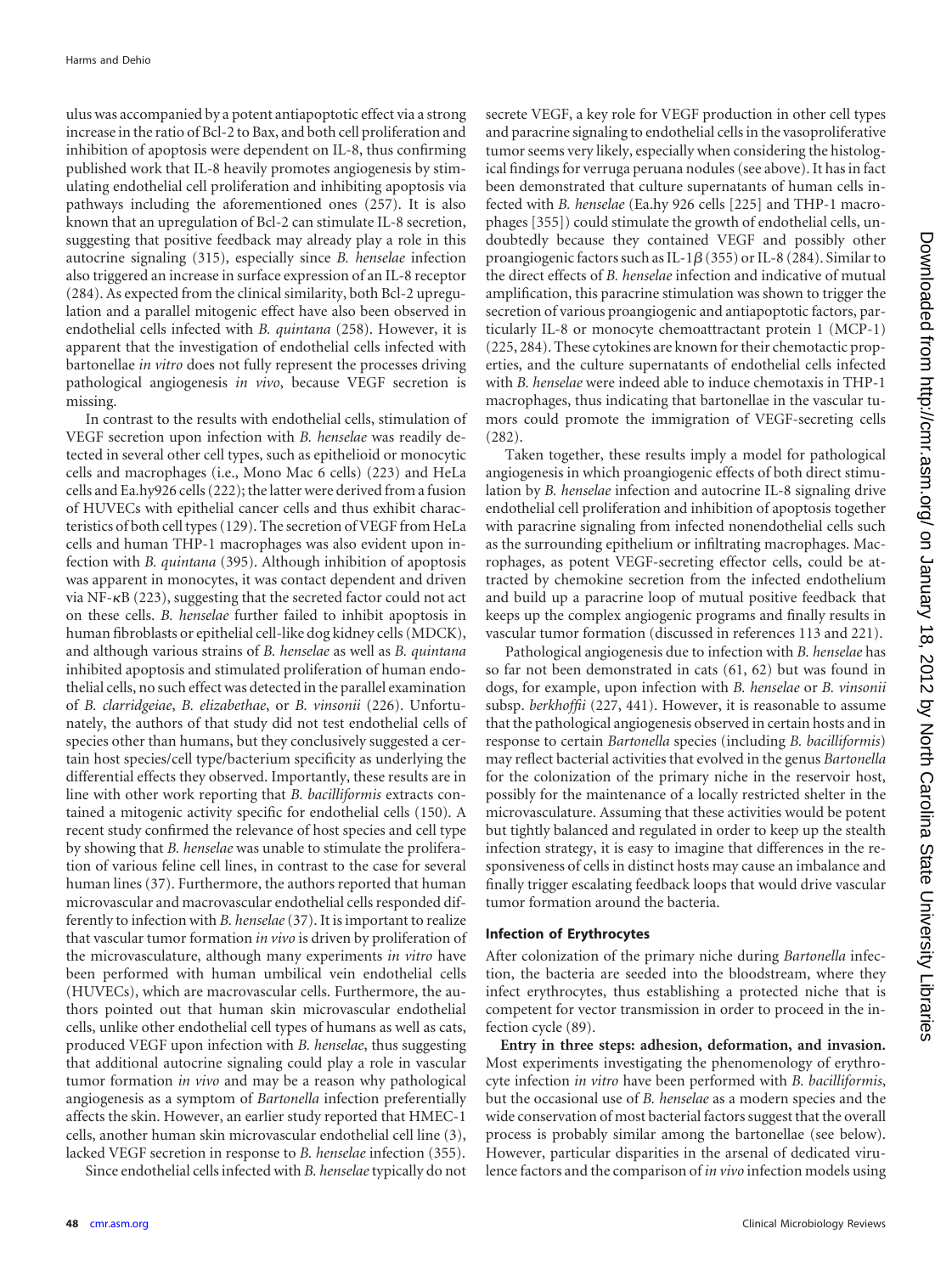modern species (e.g., *B. tribocorum* [\[394\]](#page-35-6) or *B. henselae*[\[1\]](#page-28-7)) to the pathology of *B. bacilliformis* made it obvious that prominent differences must exist at least between *B. bacilliformis* and the other bartonellae as well as between flagellated and nonmotile species (see below).

In general, the seeding of *Bartonella* into the circulation seems to be followed by a sequence of adhesion, deformation, invasion, and finally intraerythrocytic persistence. Adhesion to erythrocytes as a first step of colonization was found to be a critical determinant of host specificity for the modern species [\(427\)](#page-36-11) but apparently not for *B. bacilliformis*, since this species is known to adhere to cat erythrocytes [\(201\)](#page-32-21), although it is restricted to infecting humans and closely related primates. Walker and Winkler reported that *B. bacilliformis* poorly adhered to human erythrocytes that had been treated with glucosidases, while the application of unspecific proteases (subtilisin or pronase) strongly favored adhesion [\(434\)](#page-36-12). They thus concluded that *B. bacilliformis* might bind a glycolipid that would be uncovered from surface proteins by the proteases but might be destroyed by the glucosidases. Other studies focused on the interaction of *B. bacilliformis* with host proteins on erythrocyte membranes, although it is not clear which interaction partners might serve as receptors for adhesion and which ones might possibly be involved in the invasion process. A first report showed that the sets of erythrocyte proteins bound by *B. bacilliformis* and *B. henselae* are remarkably similar and clearly include actin and spectrin [\(201\)](#page-32-21), while a second study provided solid evidence that *B. bacilliformis* interacts with the  $\alpha$  and  $\beta$  subunits of spectrin, band 3 protein, glycophorin A, and monomeric as well as dimeric glycophorin B [\(63\)](#page-29-20), thereby specifying the previous results. Binding of *B. bacilliformis* to glycophorin B from solubilized erythrocytes was considerably enhanced if these had been treated with trypsin or neuraminidase before, but chemical removal of the carbohydrate moieties from erythrocytes abolished binding to all proteins [\(63\)](#page-29-20). These results indicate that the binding site of glycophorin B might be somehow masked under the conditions used and that binding of *B. bacilliformis* to erythrocyte proteins apparently involves their glycosyl chains. Interestingly, both trypsin and neuraminidase had only a slight, statistically insignificant effect on the adhesion of *B. bacilliformis* to whole erythrocytes, suggesting either that glycophorin B binding may not be critical for this process or that the bacterium could express a factor providing access to glycophorin B on red blood cells. Similarly, no significant effect of trypsin or neuraminidase treatment has been observed in an *in vitro* infection model with cat erythrocytes and *B. henselae*, but, just as for *B. bacilliformis* adhesion, the application of pronase led to an increased level of erythrocyte invasion [\(285\)](#page-33-16).

Benson et al. showed that erythrocytes developed progressing indentations and invaginations at the sites where *B. bacilliformis* attached [\(31\)](#page-28-8), a process that is known as deformation and was also confirmed for *B. henselae* [\(201\)](#page-32-21). The molecular mechanism underlying deformation and the contribution of a dedicated, small molecule from *Bartonella* (see "Deformin" below) have not been resolved so far, but it seems as if the pits on the erythrocyte surface would provide entry sites for *Bartonella* [\(31\)](#page-28-8).

Like that of deformation, the molecular mechanism of erythrocyte invasion is not well understood, but the interaction with band 3 protein, spectrins, and glycophorins seems conspicuous, since these proteins also serve as receptors for *Plasmodium falciparum*, the etiological agent of malaria [\(137,](#page-30-17) [158,](#page-31-12) [280,](#page-33-17) [418\)](#page-36-13). Band 3 protein is part of a complex that connects the erythrocyte membrane to the underlying spectrin-actin cytoskeletal network [\(41,](#page-29-21) [209,](#page-32-22) [302\)](#page-34-13), which is essential to maintain the shape and stability of red blood cells (for a recent review on erythrocyte membranes, see reference [303\)](#page-34-14). Disconnecting this network from the membrane in order to locally weaken surface integrity (e.g., by degrading components like spectrin) is a common strategy of pathogenic parasites, including *Plasmodium* [\(112,](#page-30-18) [141,](#page-30-19) [171\)](#page-31-13), and it seems reasonable to speculate that similar processes may also play a role at some stage of *Bartonella* infection. Importantly, mature erythrocytes are generally nonendocytic under physiological conditions and exhibit considerable resistance against the formation of endovesicles (discussed as a conceptual obstacle to *Plasmodium* infection in reference [308\)](#page-34-15). However, the capacity of *B. tribocorum* to infect mature erythrocytes of its reservoir host has been demonstrated *in vivo*, and corresponding processes have repeatedly been observed *in vitro*, for example in an early study describing the phenomenology of *B. bacilliformis* invasion as "forced endocytosis" [\(31\)](#page-28-8). A possible role for glycophorin B in the invasion process of *B. bacilliformis* could explain part of the host restriction of this species and cannot be directly conserved in many other bartonellae, since this protein evolved only in primates [\(352\)](#page-35-15). In addition to direct interactions with the erythrocyte, bacterial motility was shown to be critical for the invasion process of *B. bacilliformis* and hence probably for the flagellated bartonellae in general (see below), potentially by providing mechanical force. It is apparent that erythrocyte invasion should be a relatively efficient process, since results with human serum and *B. henselae*revealed that the pathogen was efficiently killed by complement activation [\(362\)](#page-35-16). Similarly, the preincubation of *B. bacilliformis* with different sera resulted in bacterial aggregates that were unable to deform or enter erythrocytes [\(287\)](#page-33-18). Specific antibodies in the serum did not lead to increased killing of *B. henselae* but favored elimination of the bacteria by phagocytes [\(362\)](#page-35-16), and antibodies against flagellin appear to inhibit erythrocyte invasion of the flagellated species (see "Flagella" below).

**Intraerythrocytic persistence.** It has not been resolved in great detail how erythrocyte infection proceeds after the invasion process, e.g., in what way the bacteria gain access to the nutrients inside the red blood cell. *B. bacilliformis* was reported to end up in intraerythrocytic vacuoles when the invaginations from membrane deformation bud off during "forced endocytosis." However, the bacteria also occasionally appeared in the lumen of infected erythrocytes*in vitro* [\(31\)](#page-28-8), but it is not clear if the bartonellae are able to actively leave the vacuole under physiological conditions. The examination of rat erythrocytes from *in vivo* infection with *B. tribocorum* indicated that the bacteria remain inside a membrane-bound compartment [\(394\)](#page-35-6).

Experiments on the rat model also indicated that red blood cells would be initially infected by not more than one or two bacteria, which divide two or three times, giving rise to eight bacteria per erythrocyte on average, and then persist for the residual life span of the red blood cell, which was apparently not shortened by infection [\(394\)](#page-35-6). These results are supported by studies with other modern species reporting either five bacteria (*B. quintana* in human patients [\[367\]](#page-35-17)) or only one bacterium (*B. henselae* in naturally infected cats [\[369\]](#page-35-18)) per erythrocyte *in vivo*. Available data for *B. bacilliformis* confirm a similarly low ratio of ca. 4 bacteria per red blood cell [\(370\)](#page-35-19). Interestingly, it seems as if not only the number of bacteria per infected erythrocyte but also the proportion of colonized red blood cells during *Bartonella* bacteremia would be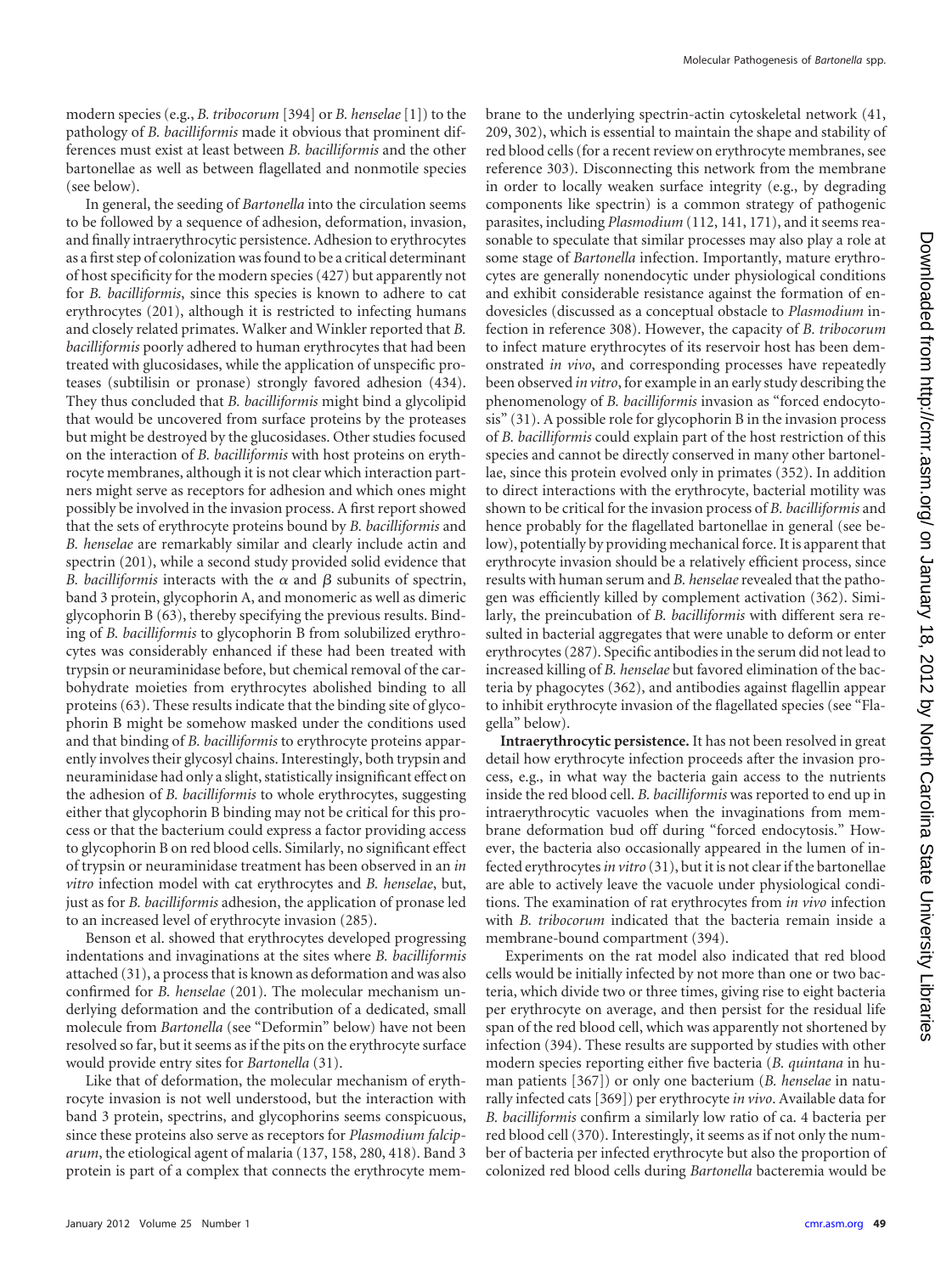rather low, at least when considering infections caused by the modern species. The proportion of infected erythrocytes ranges from well below 1% in the cases of *B. quintana* in humans [\(367\)](#page-35-17) and *B. tribocorum* in rats [\(394\)](#page-35-6) to about 5% in cats infected with *B. henselae* [\(234,](#page-32-23) [369\)](#page-35-18). The course of bacteremia caused by the modern species in reservoir hosts has been investigated extensively using various experimental models as well as naturally infected animals, and the bacteremia was shown to persist usually subclinically for several months or even for considerably more than 1 year in both settings (see references [1,](#page-28-7) [235,](#page-32-24) [238,](#page-32-25) and [443;](#page-36-14) see also literature cited in "Host Specificity" above). Bacterial titers in the blood can reach  $10^6$  or even  $10^7$  [\(241,](#page-32-26) [443\)](#page-36-14) but are usually two or more orders of magnitude lower [\(21,](#page-28-9) [45,](#page-29-22) [78,](#page-29-23) [88,](#page-29-24) [92\)](#page-30-10), a variation possibly dependent on both the *Bartonella* and host species, immunological characteristics, and infection phase. The duration of *Bartonella* bacteremia in nature is not known [\(51\)](#page-29-0) and is difficult to determine due to relapsing bacteremia from the primary niche and reinfections promoted by the high prevalence of *Bartonella* bacteremia among most communities of wild mammals (see examples in reference [211](#page-32-27) and above).

In contrast to the modern species, *B. bacilliformis* can infect up to 100% of the host's erythrocytes (around 60% on average [\[271\]](#page-33-3)) and thereby trigger a devastating hemolytic anemia during Oroya fever, the acute phase of Carrion's disease [\(272\)](#page-33-0). The processes underlying the induction of hemolytic anemia by this pathogen are not well understood, but several studies have brought consensus that the red blood cells are not directly destroyed by a bacterial factor but rather by a host response [\(356,](#page-35-20) [359,](#page-35-2) [434\)](#page-36-12). Based on both the examination of human patients and *in vitro* data, it is apparent that hemolytic anemia arises due to the elimination of many infected erythrocytes by mononuclear phagocytes, possibly upon recognition of abnormal surface properties. Such hemophagocytosis usually occurs in spleen, lymph nodes, and liver and leads to fever, hepatosplenomegaly, lymphadenopathy, and anemia [\(142,](#page-31-14) [208\)](#page-32-28), which are also commonly observed during Oroya fever [\(272\)](#page-33-0). Strikingly, Reynafarje and Ramos could show by the inspection of human patients suffering from Oroya fever that infected erythrocytes are preferentially destroyed in liver and spleen [\(356\)](#page-35-20), and hemophagocytosis of red blood cells infected with *B. bacilliformis* was demonstrated histologically [\(359\)](#page-35-2). Furthermore, the mechanical stability of erythrocytes in patients suffering from Oroya fever appears to be frequently decreased, which may also contribute to hemolysis [\(356\)](#page-35-20).

Importantly, immune-mediated hemolytic anemia has also been reported as a rare complication of infections with modern bartonellae [\(50,](#page-29-25) [159,](#page-31-15) [424\)](#page-36-15), implying that the bacterial factor(s) or strategy triggering hemophagocytosis may be conserved but somehow masked or more tightly regulated in these species. On the other hand, persistent and asymptomatic bacteremia of *B. bacilliformis* seems to be relatively frequent in the areas of endemicity (see above), indicating that the devastating hemolysis during Oroya fever may not be a necessary part of the infection strategy of this species.

#### **Immune Evasion and Immunomodulation**

*Bartonella* characteristically avoids elicitation of a host immune response by means of passive camouflage and active deception as part of its stealth infection strategy (outlined in reference [288\)](#page-33-19). This bipartite strategy of "anti-immunology" (see reference [140](#page-30-20) for a review) aims at colonization of the intraerythrocytic niche,

where the bacteria are protected from both innate and adaptive immunity and persist in a compartment competent for vector transmission. In short, hiding and modification of pathogenassociated molecular patterns (PAMPs) like lipopolysaccharides (LPS) or flagella (see below) allow *Bartonella* to prevent its recognition as a bacterial pathogen. Additionally, *Bartonella* manipulates the host immune system on a systemic scale to achieve a state of immunological attenuation. Although most research has been performed on only a few species, available evidence allows the assumption that the general mechanisms of how *Bartonella* deals with the host immune system might be similar throughout the genus. However, it is clear that certain details of immunopathology might differ from species to species due to peculiarities in the particular process of host adaptation. The examples of passive immune evasion during *Bartonella* infections are discussed together with the corresponding bacterial factors at a later point in this review, so we focus here on how *Bartonella* actively obstructs functions of the host's immune system and how the immune system may control or eradicate the pathogen.

Current knowledge strongly suggests that the stimulation of IL-10 secretion is an important part of the immune modulation by *Bartonella*. This cytokine is a key regulator of immunity and has a moderating effect on immune responses by suppressing functions of various immune cells, including T helper cells, monocytes/ macrophages, and dendritic cells, thus interfering both with innate immunity and with the establishment of an adaptive immune response. Although the resulting low level of inflammation may counteract acute pathology in the host under some circumstances, it is obvious that the effects of elevated IL-10 secretion greatly favor an asymptomatic, persistent course of infection as it is advantageous for *Bartonella* (see reference [104](#page-30-21) for a recent review on IL-10). It has been proposed that the IL-10 level during infections may pose a balance between consequences that are more in favor of the host (e.g., prevention of tissue damage) or the pathogen (e.g., dampening the immune system), and the stimulation of IL-10 production was proposed to be a common feature of many intracellular pathogens that establish persistent infections [\(106\)](#page-30-22). The central role of IL-10 for *Bartonella* has been strikingly demonstrated in the murine model of *B. birtlesii*, since the pathogen was unable to establish bacteremia in IL-10 knockout mice [\(275\)](#page-33-20). Consistent with this, humans infected with *B. quintana* showed elevated IL-10 levels and exhibited an "attenuated inflammatory profile" [\(72\)](#page-29-26). *B. henselae* promoted the secretion of IL-10 in mice, cats, and humans *in vitro* or *in vivo* [\(215,](#page-32-29) [328,](#page-34-16) [431\)](#page-36-16), although the additional pattern of cytokine secretion elicited in the different hosts was not consistent and may contribute to the distinct outcomes of infection in reservoir and incidental hosts.

With respect to reservoir host infections, the study investigating mouse mutants in the *B. birtlesii* infection model further found that bacteremia in CD4 knockout mice (i.e., lacking T helper cells) was longer and featured higher bacterial titers than infections in wild-type mice [\(275\)](#page-33-20). The authors concluded that this effect may derive from the key roles of humoral immunity as well as professional phagocytes in clearing *Bartonella* infection, both of which would require T helper cells (see reference [436](#page-36-17) for a review). In contrast to the case for the CD4 knockout mice, infections in CD8 knockout mice were indistinguishable from those in wild-type animals. These results are complementary to those of another study using a mouse reservoir host model but infecting with *B. grahamii* [\(233\)](#page-32-8). In this study, the lack of B cells as well as the lack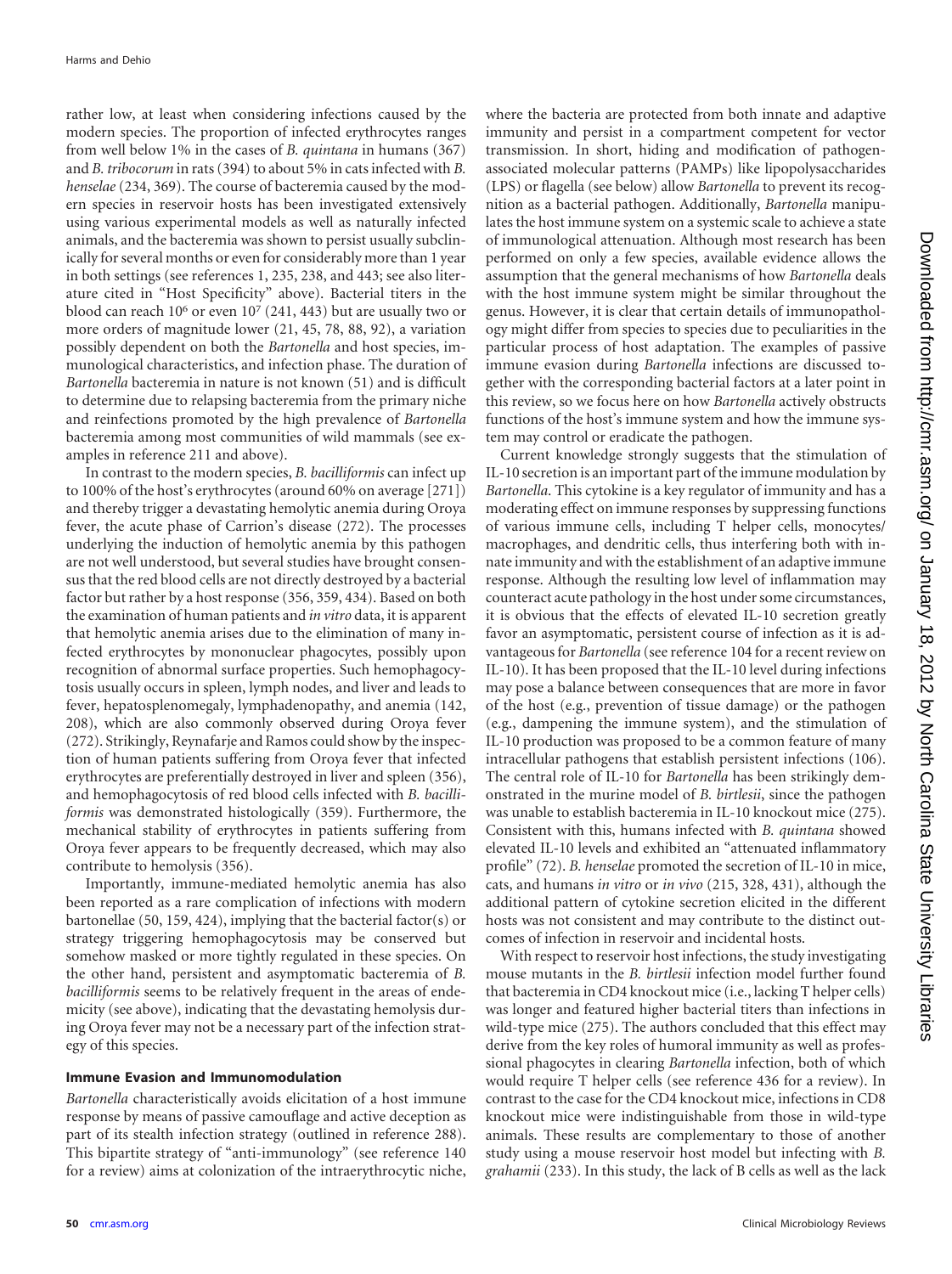of B and T cells considerably prolonged *Bartonella* bacteremia. Consistent with the findings previously mentioned, the authors proposed that mice lacking B cells would be unable to produce antibodies against *Bartonella* that could eliminate the bacteria seeded from the primary niche, similar to what was observed in the *B. tribocorum* rat infection model [\(394\)](#page-35-6). Transferring immune serum from infected wild-type mice to B-cell-deficient mice was sufficient to restore a course of bacteremia congruent with the wild-type situation [\(233\)](#page-32-8). A  $T<sub>b</sub>2$  response and corresponding activation of humoral immunity via IL-4 were also detected in cats naturally infected with *B. henselae* [\(212\)](#page-32-30). The production of specific antibodies played a great part in removing *Bartonella* from the bloodstream but was apparently not suited to eliminate potentially intracellular bacteria from the primary niche, since relapsing bacteremia was observed. This finding is supported by another report showing that antibodies against *B. henselae* can prevent pathology in infected cats but fail to protect against the establishment of bacteremia [\(321\)](#page-34-17). A further study proposed a central role for a  $T<sub>h</sub>1$  response involving the secretion of gamma interferon (IFN- $\gamma$ ) as well as tumor necrosis factor alpha (TNF- $\alpha$ ) and stimulating cellular immunity in the eradication of *B. henselae* from experimentally infected cats [\(214\)](#page-32-31). Studies investigating dogs infected with *B. vinsonii* subsp. *berkhoffii* revealed pleiotropic impairment of the host immune system coinciding with *Bartonella* bacteremia in the presence of considerable titers of specific antibodies [\(329,](#page-34-18) [330\)](#page-34-7). The symptoms were deficiency in bacterial phagocytosis, an increase in major histocompatibility complex class II (MHC-II)-negative B cells (possibly due to hampered antigen presentation), an increase in naive  $CD4+T$  cells apparently deriving from abortive proliferation, and a decrease in  $CD8<sup>+</sup>$  T cells, which further seemed to be functionally handicapped. The effect of *Bartonella* infection on lymphocyte cell numbers appears to differ between the species, since cats infected with *B. henselae* were reported to exhibit a transient decrease in CD4<sup>+</sup> T-cell numbers [\(214\)](#page-32-31), but the reason for or importance of these conflicting results is unclear. Taken together, instances of both cellular and humoral immunity seem to be necessary for complete eradication of *Bartonella* from reservoir hosts, and the pathogen apparently actively counteracts the establishment of such an immune response.

When comparing infections with modern *Bartonella* species in different hosts, a dichotomy between the usually self-limiting but possibly morbid course of infection in incidental hosts and the characteristic persistent but mostly asymptomatic infections in reservoir hosts is apparent. Various studies investigating infections of mice with *B. henselae* reported that the bacteria failed to cause bacteremia and elicited a  $T<sub>h</sub>1$  response with the secretion of IFN- $\gamma$  that reliably eliminated the pathogen [\(16,](#page-28-10) [215,](#page-32-29) [219\)](#page-32-13). The apparent importance of IFN- $\gamma$  was interpreted to suggest a leading role for phagocytes and T-helper-mediated immunity in clearing *Bartonella* infections [\(220\)](#page-32-0). These findings are supported by *in vitro* results showing that the activation of murine macrophages by IFN- prevented persistence of *B. henselae* in these cells and induced killing of intracellular bacteria, primarily by the production of nitric oxide [\(309\)](#page-34-9). In humans, infections with *B. henselae* usually lead to cat scratch disease that elicits low to moderate morbidity and is typically self-limiting (see above). The characteristic swelling of lymph nodes derives from the formation of B-cellrich granulomas that apparently feature continuous recruitment and stimulation of macrophages [\(397,](#page-35-21) [431\)](#page-36-16). Similar lymphadenopathy could be observed in a mouse model for cat scratch disease, though no granuloma formation was evident and the swelling was mostly caused by the immigration and proliferation of B cells [\(244\)](#page-33-21). Interestingly, the use of *B. grahamii* (infecting mice as its reservoir host) instead of *B. henselae* in the same study did not result in comparable lymphadenopathy unless the bacteria were sonicated before inoculation, though infecting IFN- $\alpha$ / $\beta$  receptordeficient mice yielded lymphadenopathy with both *Bartonella* species. These results suggest that the bartonellae may actively induce the secretion of IFN- $\alpha/\beta$  to counteract local immune responses via mechanisms that exhibit a certain host specificity.

In conclusion, these observations in mice and humans indicate that *Bartonella* immunomodulation may be impaired in incidental hosts and allow cellular immunity to clear the infection, especially since the inability to invade erythrocytes deprives the pathogen of its most important shelter.

The course of infection in general seems to critically depend on the ability of the host to launch an effective immune response against *Bartonella*: while most patients do not show signs of severe illness, cat scratch disease and other bartonelloses can develop into devastating, often systemic infections, particularly in immunocompromised individuals such as those suffering from AIDS but also in immunodeficient animals. It was thus proposed that an impairment of cellular immunity may enable *Bartonella* to colonize various sites of the mammal body due to its stealth properties [\(220\)](#page-32-0). Reservoir host infections of the modern species seem to establish an antibody-mediated protective immunity that prevents reinfection once the bacteria have been eliminated [\(161,](#page-31-16) [444\)](#page-36-18), but that apparently does not confer cross-protection against distinct bartonellae [\(442\)](#page-36-19).

Although the molecular aspects of immune modulation during infections with *B. bacilliformis* have been scarcely investigated, a transient immunosuppression, including CD4+T-cell lymphopenia and an impairment of cellular immunity during Oroya fever, seems established in the field [\(150,](#page-31-2) [152,](#page-31-17) [191,](#page-31-18) [271\)](#page-33-3) and is strikingly reminiscent of AIDS [\(417\)](#page-36-4). Two studies confirmed increased levels of IL-10 in patients infected with *B. bacilliformis* [\(191,](#page-31-18) [192\)](#page-32-32), strongly suggesting that enhanced secretion of this cytokine could participate in the immunosuppression as observed for the modern species. The most drastic difference in the immunopathology of *B. bacilliformis* compared to that of the modern species is that the majority of infected erythrocytes are usually destroyed by mononuclear phagocytes during Oroya fever, a condition rarely observed in infections with other bartonellae. Furthermore, the characteristic immunosuppression during Oroya fever makes the patients prone to secondary infections as a severe complication (see above). Secondary infections during infections with the modern *Bartonella* species have rarely been reported [\(412\)](#page-36-20) and seem not to affect course or severity of infection [\(411\)](#page-36-21), although coinfection with two or more different bartonellae is not uncommon (examples in references [54](#page-29-27) and [336\)](#page-34-19). Like for infections with the modern species, patients suffering from infections with *B. bacilliformis* seem to acquire antibody-mediated immunity against the pathogen, which is generally believed to abolish the acute phase of the disease. The considerable incidence of chronic carriers, the high seroprevalence of *B. bacilliformis*, and the relatively low rate of Oroya fever compared to verruga peruana among natives in the regions of endemicity seem to indicate that, like for the modern species, antibodies are not suited to eliminate the bacterium from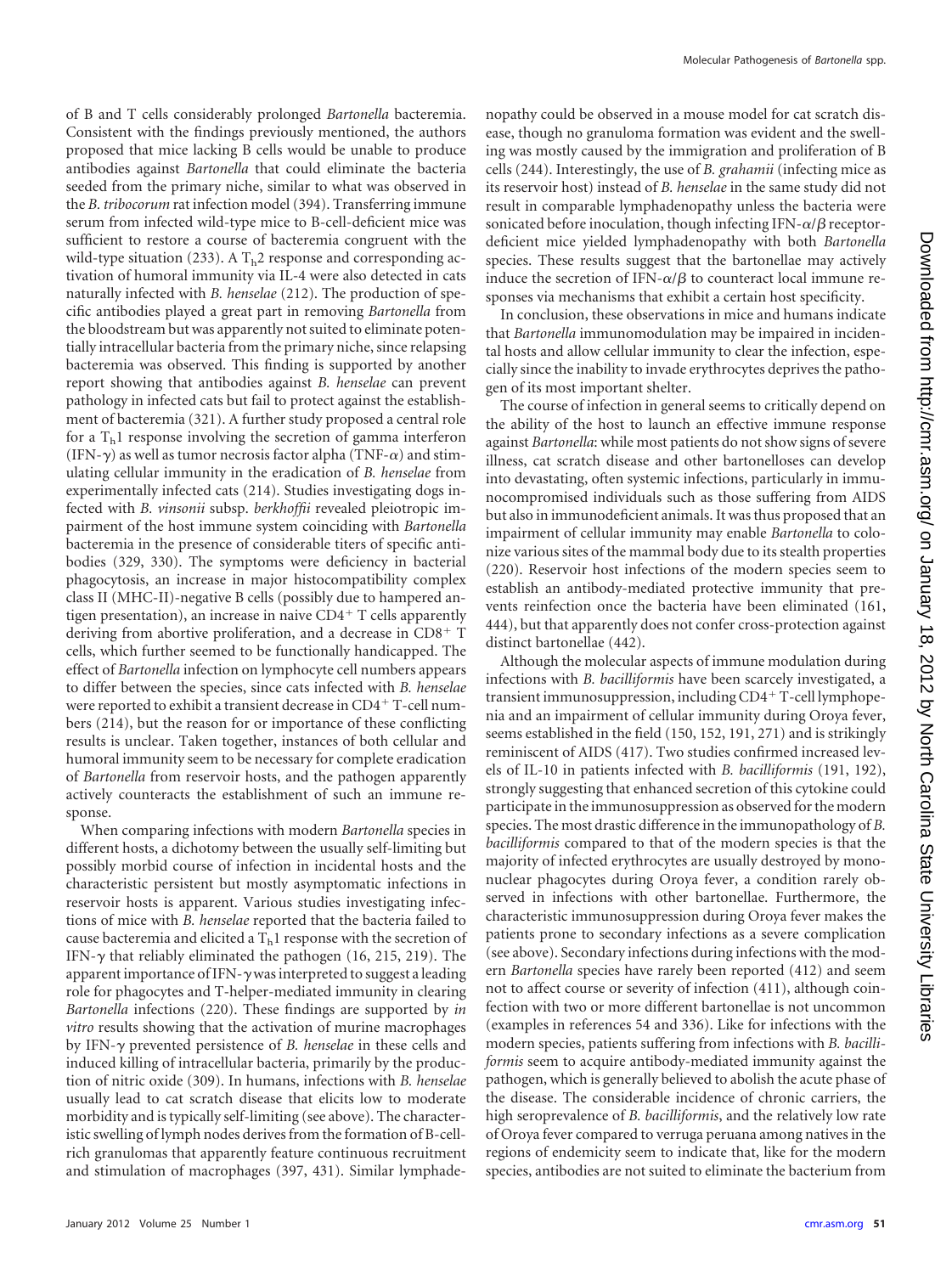

<span id="page-11-0"></span>**FIG 2** Phylogenetic structure and distribution of key virulence factors within *Bartonella*. The phylogenetic tree is based on a maximum-likelihood analysis of close to 500 genes of the 10 sequenced *Bartonella* species (bold and underlined) and *Brucella abortus*. Additional species were included using the sequences of a set of housekeeping genes (for details, see reference [134\)](#page-30-9). The separation of the genus *Bartonella* into the three modern lineages 2 to 4 and the ancestral *B. bacilliformis* (lineage 1) is striking. Furthermore, type IV secretion systems are present in every modern species but not in *B. bacilliformis*, and flagellation as an ancient virulence determinant has apparently been replaced by the Trw T4SS in lineage 4. (Adapted from reference [134](#page-30-9) with permission.)

niches outside the blood circulation and that maternal protection may exist (discussed in references [180,](#page-31-19) [218,](#page-32-33) and [220\)](#page-32-0).

# species of lineage 3 (e.g., *B. clarridgeiae*) and lineage 4 (e.g., *B. henselae*) infect diverse mammals as their reservoir hosts [\(134\)](#page-30-9).

# **EVOLUTION OF THE GENUS** *BARTONELLA*

The entry of *Bartonella* into the postgenomic era and the associated quantum leap in our understanding of *Bartonella* evolution has generated valuable knowledge not only for molecular microbiology but also for clinical science. Not only did it contribute to our awareness of the wide array of *Bartonella* virulence factors by enabling signature-tagged mutagenesis (STM) screens [\(373\)](#page-35-22), but in addition it allowed us to get an idea of the evolutionary mechanisms underlying the remarkable host adaptability of this genus, which is of obvious interest in the context of its zoonotic potential. The complete genome sequences of 10 *Bartonella* species of all four phylogenetic lineages (see below) are available today and thus provide a broad basis for comparative analysis [\(134\)](#page-30-9).

As a first result, genomic and phylogenetic analyses confirmed the disparity between *B. bacilliformis* as a deadly pathogen and the modern bartonellae, which exhibit a refined infection strategy that includes diminished morbidity and mortality. It was shown that *B. bacilliformis* is isolated within the *Bartonella* phylogeny as the only known representative of an ancient, deep-branching lineage (called lineage 1), while the other, modern bartonellae form three phylogenetic clusters of rather closely related species (lineages 2 to 4) [\(Fig. 2\)](#page-11-0). These clusters apparently evolved rather recently via at least two independent adaptive radiations and thus contain groups of species that are adapted to infecting various mammalian reservoir hosts [\(134,](#page-30-9) [374\)](#page-35-0). While the species of lineage 2 (e.g., *B. schoenbuchensis*) are still characterized by a certain limited host spectrum and have been isolated from different ruminants, the

Genomic and pathogenomic analyses of the *Bartonella* genomes revealed that the different species share a core genome whose characteristics reflect the adaptation to a host-associated lifestyle, e.g., by a certain degree of genome reduction, although the genomes of some species have also been inflated, particularly by the acquisition of various phage-related elements (reviewed in reference [133\)](#page-30-23). One striking example of a specific adaptation to the hemotropic lifestyle of the bartonellae is their apparent inability to synthesize heme [\(6\)](#page-28-11), thus explaining why these bacteria are critically dependent on the availability of this compound that is usually abundant in the niches they colonize (see, e.g., reference [377\)](#page-35-23). In addition, it has been shown that *Bartonella* (*B. henselae*) uses amino acids and not sugars such as glucose as its primary carbon source, probably because amino acids are more easily accessible in the host, for example, via extracellular proteolysis [\(85\)](#page-29-28). Analyses on the level of *Bartonella* strains and populations revealed that the bartonellae seem to evolve in clonal complexes that exhibit considerable genome dynamics, particularly by excision and insertion of genomic islands, loss and acquisition of plasmids, and both intraspecies and interspecies horizontal gene transfer [\(32,](#page-28-12) [33,](#page-28-13) [133,](#page-30-23) [197,](#page-32-34) [335\)](#page-34-20).

Genomic analyses also revealed the presence of type IV secretion systems in the modern species as the most obvious difference from *B. bacilliformis* and thus proposed that these systems may have served as host adaptability factors responsible for the adaptive radiations of the modern lineages [\(374\)](#page-35-0). The current model suggests that the acquisition of (probably conjugative) type IV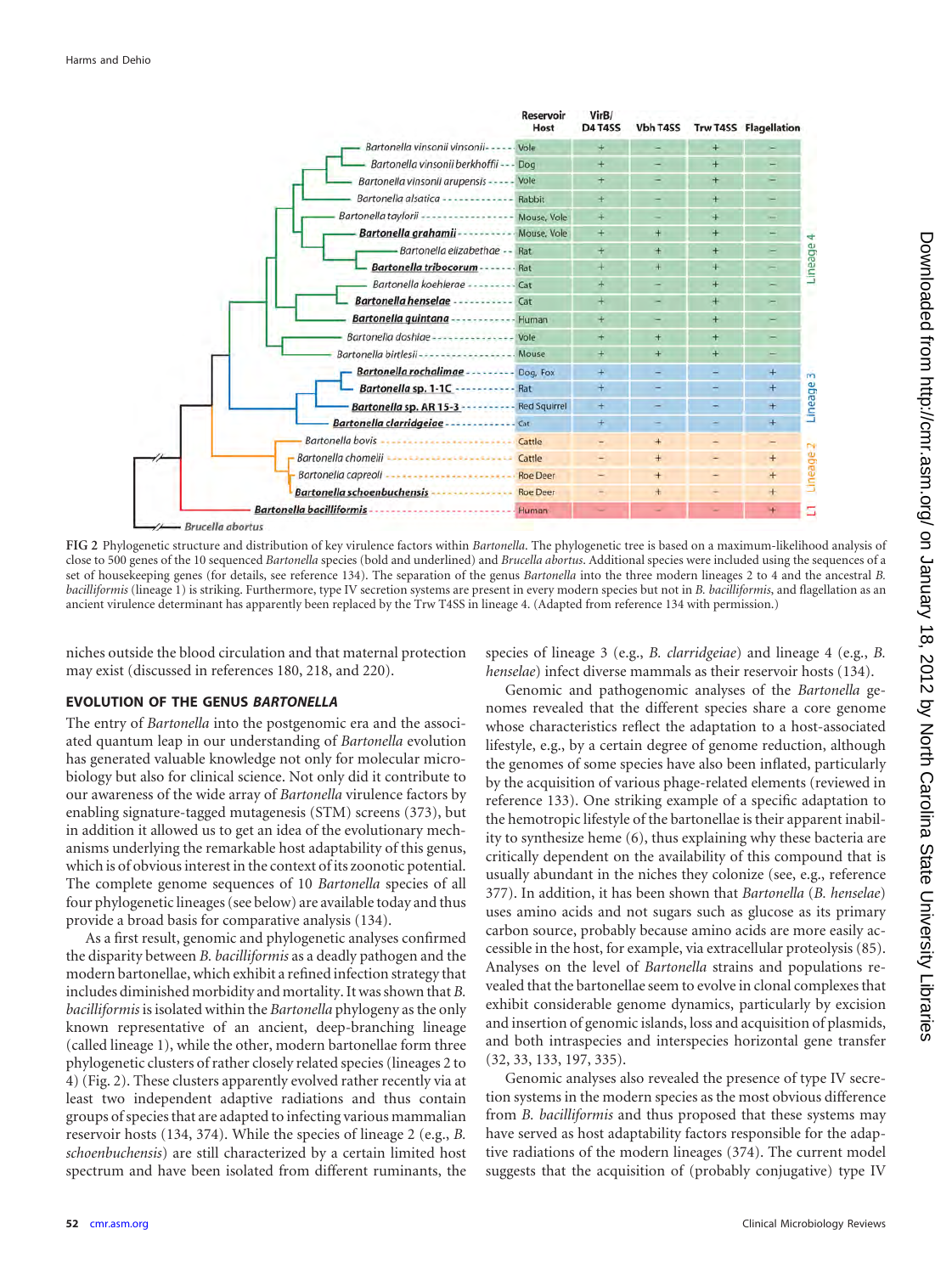secretion systems via horizontal gene transfer would have provided the raw material for the evolution of virulence factors that allowed common ancestors of the modern lineages to greatly refine their capabilities of host interaction. As a consequence, the emergence of such molecular tools apparently induced subtle changes in the common infection strategy of the bartonellae and thereby promoted elevated host adaptability and decreased morbidity as evolutionary key innovations that triggered the adaptive radiations [\(134,](#page-30-9) [374\)](#page-35-0). The exact nature of this modulation of the common *Bartonella* infection strategy is not known, but it must affect one or more critical points of host interaction since functional inactivation of a type IV secretion system in different modern species has repeatedly resulted in avirulent strains [\(374,](#page-35-0) [427\)](#page-36-11), although the *Bartonella* infection strategy had initially evolved in the absence of type IV secretion systems [\(115\)](#page-30-24).

It is well known that *Bartonella* reservoir host infections characteristically feature more or less asymptomatic bacteremia but that infections in incidental hosts may manifest in certain morbidity. In conclusion, it seems reasonable to assume that those bartonellae causing discernible disease in their reservoir host may have emerged from a rather recent host switch and would not yet be fully adapted to the new reservoir host. Consistent with this, a recent evolutionary study on *Bartonella* proposed that incidental host infections may pose an appealing opportunity for a host shift [\(134\)](#page-30-9), particularly since these infections can also be long lasting. It is apparent that *B. quintana*, the only modern species that infects humans as its reservoir host, is such a recently emerged species that evolved from *B. henselae*, and a comparative genomic analysis of both species concluded that they must have diverged less than 100,000 years ago [\(6\)](#page-28-11). In addition, it has been repeatedly noted that *B. vinsonii* subsp. *berkhoffii* is a frequent cause of significant morbidity in its canine reservoir host and elicits symptoms that appear to be very similar to those observed during human infections with *B. quintana* or, particularly in immunocompromised patients, *B. henselae*. Infections with *B. vinsonii*subsp. *berkhoffii* in dogs were described to involve well-known conditions such as fever, lymphadenopathy, pathological angiogenesis, and endocarditis [\(49,](#page-29-29) [50,](#page-29-25) [52,](#page-29-30) [98,](#page-30-25) [441\)](#page-36-10) and have thus even been proposed to serve as a model for human disease [\(330\)](#page-34-7). It is apparent from the phylogeny of the bartonellae that the subcluster containing *B. vinsonii* subsp. *berkhoffii* exclusively contains rodent-infecting species such as the other subspecies of *B. vinsonii* or *B. taylorii*, while *B. koehlerae* and *B. henselae*, as the closest relatives of *B. quintana*, infect cats as their reservoir host [\(Fig. 2\)](#page-11-0). The molecular mechanism of these host switches has not been resolved in detail, but the outstanding importance of host shifts for the zoonotic potential of the bartonellae cannot be underestimated. A recent study identified the adhesion to erythrocytes via the Trw type IV secretion system (T4SS) as one key element of host specificity, since erythrocyte adhesion is the necessary first step to intraerythrocytic persistence and appeared to be strictly host specific [\(427\)](#page-36-11). However, the authors demonstrated that, as the only known exception to this rule, *B. quintana* was able to adhere to erythrocytes of both humans and cats, indicating that a mutation within the diverse array of Trw-associated surface structures (see below) may have allowed the *B. henselae* clone ancestral to *B. quintana* to close the infection cycle in humans.

When discussing the evolution of *Bartonella*, it is important to mention that the role of a gene transfer agent, i.e., a bacteriophage-like vehicle of horizontal gene transfer (described

and reviewed in references [250](#page-33-22) and [408\)](#page-36-22), has been appreciated only recently and must not be confused with the occurrence of real bacteriophages in some species of this genus (for example, prophage I in *B. grahamii* [\[34\]](#page-28-14) or another phage of *B. tribocorum* [\[374\]](#page-35-0)). Corresponding bacteriophage-like particles (BLPs) with an icosahedral head that apparently pack  $\sim$  14-kb pieces of linear, double-stranded DNA in a semirandom fashion were discovered early on and found to be morphologically similar in many *Bartonella* species, including *B. bacilliformis*, *B. henselae*, and *B. quintana* [\(11,](#page-28-15) [23,](#page-28-16) [47,](#page-29-31) [269,](#page-33-23) [421\)](#page-36-23). The different reports showed that these particles may be found with or without a tail and not only in the bacterial supernatant but also attached to the bartonellae or intracellular. Furthermore, the BLPs seem to contain an invariable set of three proteins of approximately 32 kDa, 34 kDa, and 36 kDa as well as other minor constituents [\(11\)](#page-28-15). The 36-kDa component has been termed PapA (for particle-associated protein A) and was revealed to be a phage tail protein [\(12\)](#page-28-17). Remarkably, an early study described that BLPs inside the cytoplasm of *B. bacilliformis* lacked a tail, while those attached to the surface apparently adhered to the bacterium via their tail, indicating that PapA could be inserted into the outer membrane and somehow polymerize on the phage [\(421\)](#page-36-23). A smaller protein of ca. 32 kDa was described as Pap31 (for particle-associated protein of 31 kDa) and subsequently revealed to be HbpA, a well-known virulence-factor of *Bartonella* (see "Hemin binding proteins" below). A recent study indicated that this protein might end up in the BLPs by coincidence because it is highly expressed under conditions of high hemin levels, and HbpA indeed was not detectable in BLPs of bacteria that had been cultured in the absence of hemin [\(34\)](#page-28-14). Encouraged by the obvious relationship of the *Bartonella* BLPs to bacteriophages, extensive attempts to demonstrate a lytic release of these particles have been made, but bacterial lysis linked to BLPs could never be shown [\(11\)](#page-28-15). However, the release of bacteriophage-like particles in liquid culture of *B. henselae* correlated with the entry of these bacteria into a post-exponential-phase "death phase" with a drop in bacterial viability and membrane integrity, but a causal relationship to the BLPs has not been established [\(85\)](#page-29-28).

Although the semirandom nature of DNA incorporation into the BLPs of the gene transfer agent prompted other authors early on to propose these particles as a part or remnant of a mechanism for horizontal gene transfer [\(47\)](#page-29-31), a conclusive model for such a process has been brought up only recently by Berglund et al. [\(34\)](#page-28-14). Using *B. grahamii*, they could show that a highly variable region of the bacterial genome encoding various type V secretion systems as well as the VirB/D4 type IV secretion system was amplified by runoff replication and preferentially packed into the BLPs, thus providing at least one appealing mechanism that may account for the genomic diversity of the bartonellae in natural populations and the horizontal gene transfer of virulence factors.

# **VIRULENCE FACTORS**

In order to draw a comprehensive picture of the molecular pathogenesis of *Bartonella* infections, we apply a broad definition of the term virulence factor and discuss bacterial factors that confer the "ability to enter, replicate and persist in a host" [\(105\)](#page-30-26). We classify these factors in *Bartonella* according to the stage of infection at which their activity is mostly contributing to pathogenesis; i.e., we separate them depending on whether they are primarily involved in the interaction with nucleated host cells (see "The Primary Niche" below), contribute to blood-stage infection (see "Infection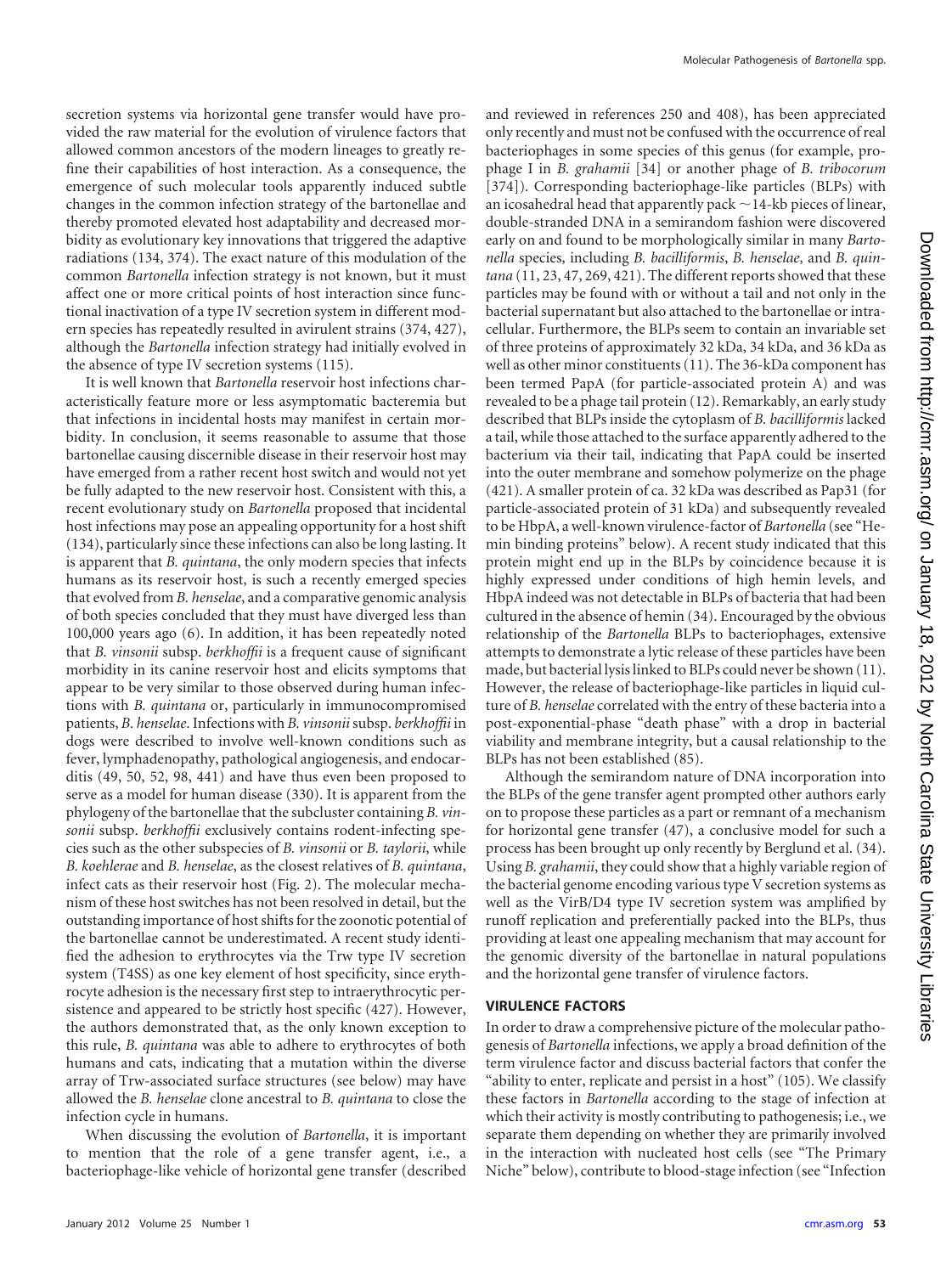of Erythrocytes" below), or cannot be sorted into one of these categories (see "Other Virulence Factors" below).

Decades of studies, continuous advances in the molecular biology of *Bartonella*, and the entry of this genus into the postgenomic era have greatly increased the number of bacterial factors that are assumed to participate in virulence, but comparably little is known about the molecular pathogenesis and the particular function of many of them [\(6,](#page-28-11) [119,](#page-30-27) [123,](#page-30-28) [267,](#page-33-24) [294\)](#page-34-1). A comprehensive view of the molecular pathogenesis of *Bartonella* is further complicated by the fact that the two common lab strains of *B. henselae*, by far the most well-studied species, have different genotypic backgrounds and differ in their arsenals of virulence factors. Two subtypes of *B. henselae* (I and II) have been distinguished based on serotypic and genotypic characteristics, and the Houston-1 typing strain belongs to group I, while the Marseille strain belongs to group II [\(197,](#page-32-34) [198,](#page-32-35) [251\)](#page-33-25). Importantly, a twodimensional (2D) gel electrophoresis analysis revealed that 95% of the protein spots were identical in the Houston-1 and the Marseille strains [\(452\)](#page-37-1), thus making it possible to imagine yetunknown differences in the arsenal of virulence factors, especially since the genome sequence of the Marseille strain is not available. Strains of the two groups of *B. henselae* have been reported to exhibit certain differences in the interaction with endothelial cells [\(82\)](#page-29-32), although these findings could not be confirmed by a more recent study [\(37\)](#page-28-5). Furthermore, the two subtypes of *B. henselae* have also been suggested to differ in pathology [\(83\)](#page-29-33) as well as in their association with feline or human infection [\(44\)](#page-29-34). Most critically, the prevailing variant of the Marseille strain expresses a functional BadA trimeric autotransporter adhesin (TAA) but no VirB/D4 T4SS, while the situation is the opposite in the most common variant of the Houston-1 strain [\(382\)](#page-35-24), although both factors are most likely essential for productive infection *in vivo*. The evaluation of the available literature further suggests that other variants of Houston-1 and, most likely, the original isolate exhibited surface expression of BadA (for example, "well piliated" Houston-1 in reference [245\)](#page-33-26), while the variant used for genome sequencing did not [\(361\)](#page-35-25).

# **The Primary Niche**

**TAAs.** Trimeric autotransporter adhesins (TAAs) are well-known virulence factors of Gram-negative bacteria and typically contribute to pathogenesis by binding to host proteins on cell surfaces, in the extracellular matrix (ECM), or as circulating factors (recently reviewed in reference [260\)](#page-33-27). They form extracellular filaments composed of head and stalk domains that are assembled on a C-terminal membrane anchor, thus resulting in a characteristic "lollipop-like" structural architecture [\(103,](#page-30-29) [185,](#page-31-20) [260,](#page-33-27) [322\)](#page-34-21). The membrane anchor inserts into the outer membrane as a trimeric  $\beta$ -barrel and allows passage followed by trimerization of the exported filament. Unlike the case for classical (monomeric) autotransporters, the trimerization of TAAs is crucial for their folding, stability, and activity [\(102\)](#page-30-30). While the head of TAAs usually constitutes the "business end," the stalk serves primarily as an extender that presents the head to its host binding partners, although it may also directly contribute to the interaction [\(260,](#page-33-27) [363\)](#page-35-26). The head and stalk are built up from a repetitive array of a limited set of domain modules, hence favoring events of sequence reshuffling and recombination that can alter the length of the stalk by repeat contraction or expansion and modulate binding specificities of the head [\(260,](#page-33-27) [286\)](#page-33-28).

TAAs play important roles in the infection strategies of various pathogens such as *Yersinia* (YadA) [\(132\)](#page-30-31), *Haemophilus* (Hia) [\(247\)](#page-33-29), or *Neisseria* (NadA) [\(71\)](#page-29-35). They can be found in the genomes of all *Bartonella* species sequenced so far, usually featuring several paralogous copies and pseudogenes [\(34,](#page-28-14) [157,](#page-31-21) [216,](#page-32-36) [450\)](#page-37-0), and related proteins are encoded in the genomes of other *Rhizobiales* such as *Brucella* (e.g., BruAb1\_0072 in *B. abortus* [\[170\]](#page-31-22)). It has been shown in experimental infections with *B. birtlesii*, *B. tribocorum*, and *B. quintana* that TAAs of *Bartonella* are important virulence factors and necessary for successful colonization of the primary niche [\(267,](#page-33-24) [374,](#page-35-0) [427\)](#page-36-11).

**(i) BadA, a trimeric autotransporter adhesin of** *Bartonella henselae***.** Most research on the TAAs of *Bartonella* has been performed on *Bartonella* adhesin A (BadA) of *B. henselae*, a giant protein composed of more than 3,000 amino acids per polypeptide chain. BadA trimers form hair-like filaments of  $\sim$ 240 nm length on the bacterial surface [\(306\)](#page-34-22) [\(Fig. 3\)](#page-14-0), and their appearance was initially misinterpreted as being related to type IV pili [\(24\)](#page-28-3). The key role of BadA in the molecular pathogenesis of *B. henselae* has been thoroughly studied with the Marseille strain (i.e., in the absence of a functional VirB/D4 T4SS), which exhibits a plethora of BadA-dependent phenotypes: bacterial autoagglutination, adhesion to host cells as well as extracellular matrix (ECM), inhibition of phagocytosis, and induction of a proangiogenic transcriptional program in target cells [\(360\)](#page-35-10) [\(Fig. 3\)](#page-14-0). As expected, the head of BadA was found to be sufficient for most of these phenotypes [\(217\)](#page-32-37). Structural analysis of the head revealed that it is composed of three subdomains featuring an N-terminal domain similar to the head repeats of *Yersinia* YadA as well as a Trp ring domain and a GIN domain that show remarkable structural similarity to elements present in the head of *Haemophilus* Hia, but the assignment of particular functions to these head subdomains has remained enigmatic [\(413\)](#page-36-24).

Solid experimental evidence indicates that BadA-mediated adhesion to endothelial cells may target  $\beta$ 1-integrins and involve bridging via ECM proteins such as collagens or fibronectin [\(217,](#page-32-37) [360\)](#page-35-10). Consistent with this, it was shown that *B. henselae* binds these components of the ECM and several others, like hyaluronate, laminin, and vitronectin, in a BadA-dependent manner [\(306,](#page-34-22) [360\)](#page-35-10). Although the head of BadA was sufficient to bind endothelial cells as well as collagens, the stalk was required to bind fibronectin [\(217\)](#page-32-37), and a recent study investigating the effect of dynamic flow conditions revealed that BadA was particularly important for endothelial cell attachment in the presence of shear stress as expected *in vivo* [\(306\)](#page-34-22).

In addition to host cell adhesion, the head of BadA was also found to be sufficient as a trigger for the proangiogenic transcriptional program that the Marseille strain of *B. henselae* induces in host cells [\(217\)](#page-32-37). A study by Kempf et al. indicated that this reprogramming of gene expression is based primarily on the activation of NF- $\kappa$ B as well as hypoxia-inducible factor 1 (HIF-1) and involves the upregulation of 20 genes in infected HeLa cells [\(222\)](#page-32-17). Similar to the well-known modulation of  $NF- $\kappa$ B$  by bacterial pathogens [\(349\)](#page-35-27), HIF-1 activation has recently been recognized as a common theme in human infections [\(438\)](#page-36-25) and is a key trigger of various angiogenic processes [\(344\)](#page-34-23). Consistent with this, the majority of genes upregulated in HeLa cells upon infection with *B. henselae* Marseille could be linked to angiogenesis, cell metabolism, or growth and included genes for potent proangiogenic factors such as IL-8 (regulated by  $NF-\kappa B$ ) and VEGF (regulated by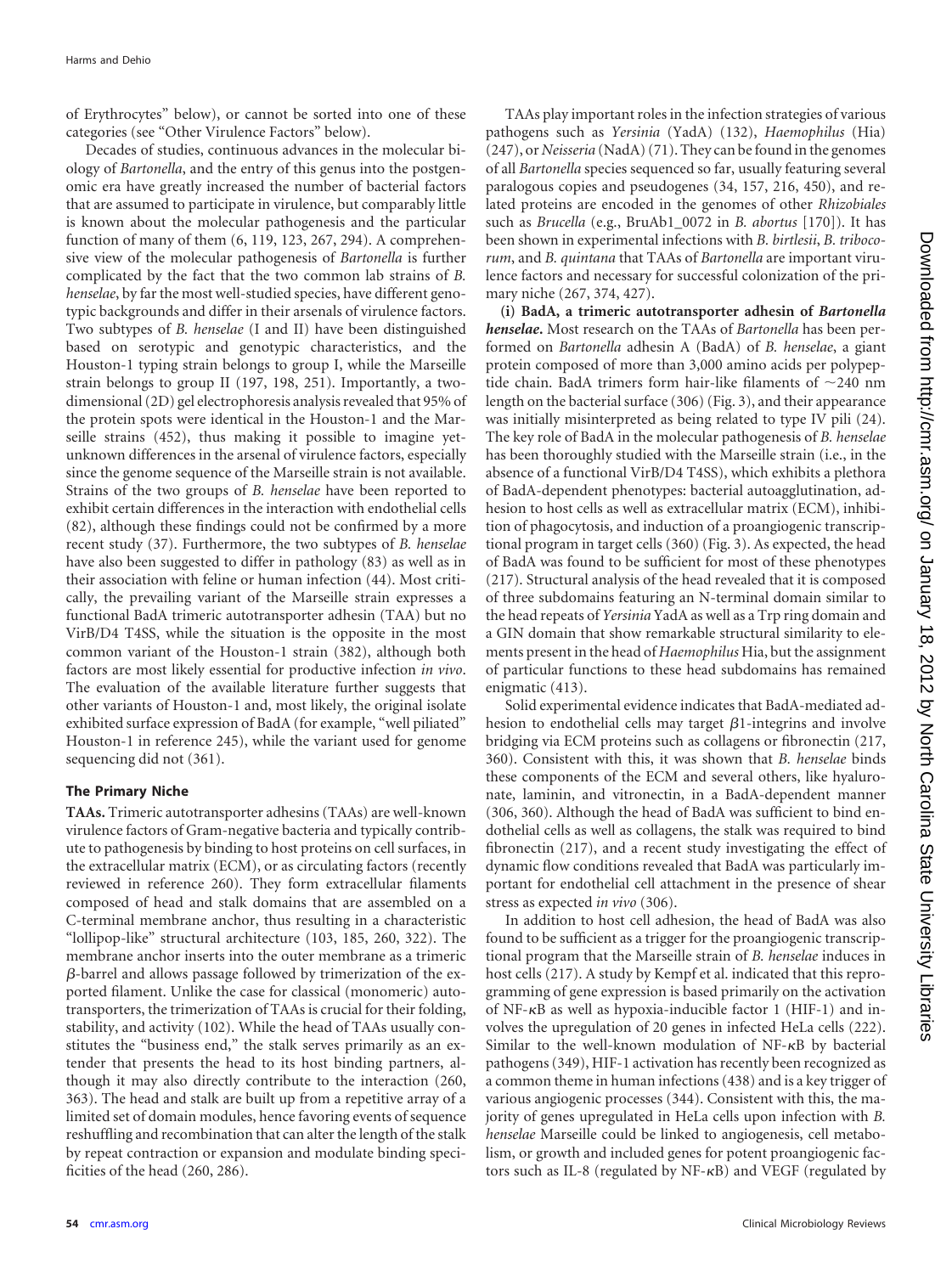

<span id="page-14-0"></span>**FIG 3** BadA, a trimeric autotransporter adhesin of *B. henselae*. Left, the different virulence phenotypes that have been attributed to BadA in experiments with the *B. henselae* Marseille strain are summarized in a schematic drawing. Note that a direct or indirect causal relationship between the attachment to  $\beta$ 1-integrins and the activation of HIF-1/2 or NF- $\kappa$ B seems likely but has not been demonstrated. Right, transmission electron micrographs of wild-type *B. henselae* Marseille and a mutant lacking BadA expression. Not only is the remarkable size of the trimeric autotransporter adhesin obvious (bar, ca. 240 nm), but a close view also reveals spots of electron density that may be the head domains (arrow). (Right panels adapted from reference [306](#page-34-22) with permission.)

HIF-1) [\(222\)](#page-32-17). The activation of both NF- $\kappa$ B and HIF-1 was found to be dependent on BadA [\(217\)](#page-32-37) but seemed to proceed independently [\(222\)](#page-32-17), although considerable cross talk and interdependence between the NF- $\kappa$ B and HIF-1 pathways have been described in the literature [\(415,](#page-36-26) [426\)](#page-36-27). Interestingly, the infection of HUVECs instead of HeLa cells resulted in the upregulation of more genes of the NF- $\kappa$ B regulon (e.g., that for MCP-1) and activated HIF-2 in addition to HIF-1, thus stimulating the expression of VEGF-R2. In line with the great majority of reports for *Bartonella*, both cell types secreted IL-8, while considerable VEGF secretion was detected only for HeLa cells, although corresponding transcriptional upregulation was observed in both cell types [\(222\)](#page-32-17). In conclusion, it is apparent that the altered pattern of gene expression in response to BadA is part of the contact-dependent antiapoptotic and mitogenic effects of *B. henselae* (see above).

The molecular mechanism of how BadA mediates the activation of NF- $\kappa$ B and HIF-1/2 in host cells is not known, but Kempf et al. detected BadA-dependent hypoxia in infected cells that could trigger HIF-1/2 activation [\(222\)](#page-32-17). Hypoxia was also shown to be a possible trigger of NF- $\kappa$ B activation [\(320\)](#page-34-24), but it may also be induced by the interaction of BadA with  $\beta$ 1-integrins via bridging of ECM proteins such as fibronectin.  $\beta$ 1-Integrins are key players in angiogenesis (reviewed in reference [17\)](#page-28-18), and the binding of fibronectin to  $\alpha$ 5 $\beta$ 1-integrins was shown to induce expression of

proangiogenic genes, including that for IL-8, in endothelial cells via an NF- $\kappa$ B dependent pathway [\(228\)](#page-32-38). It is therefore conceivable that such an interaction of BadA would induce the  $NF$ - $\kappa B$  part of the proangiogenic transcriptional program, especially since other TAAs such as *Yersinia* YadA or NadA of *Neisseria* were also shown to bind  $\beta$ 1-integrins and to trigger the expression of IL-8 in host cells [\(130,](#page-30-32) [147,](#page-31-23) [310,](#page-34-25) [386\)](#page-35-28).

The multiple roles of BadA during infections with *B. henselae* have not been fully resolved, but the activation of HIF-1 was detected by immunohistochemistry in monocytic phagocytes that infiltrated bacillary angiomatosis lesions in human patients [\(222\)](#page-32-17). This finding supports the hypothesis that *Bartonella* would trigger the secretion of proangiogenic cytokines from nonendothelial cells like these phagocytes as part of a paracrine loop that drives pathological angiogenesis [\(222\)](#page-32-17) (see above), especially since BadA was also shown to protect *B. henselae* from phagocytosis by macrophages via an unknown mechanism [\(360\)](#page-35-10).

Despite such detailed knowledge on the role of BadA as a virulence factor of *B. henselae*, a paralogous TAA encoded close by has been described only recently and appears to be intact both in the Marseille strain and the Houston-1 strain [\(216\)](#page-32-36). However, no experimental evidence on any kind of functionality of this protein has been published so far, but it was found to contain several Trp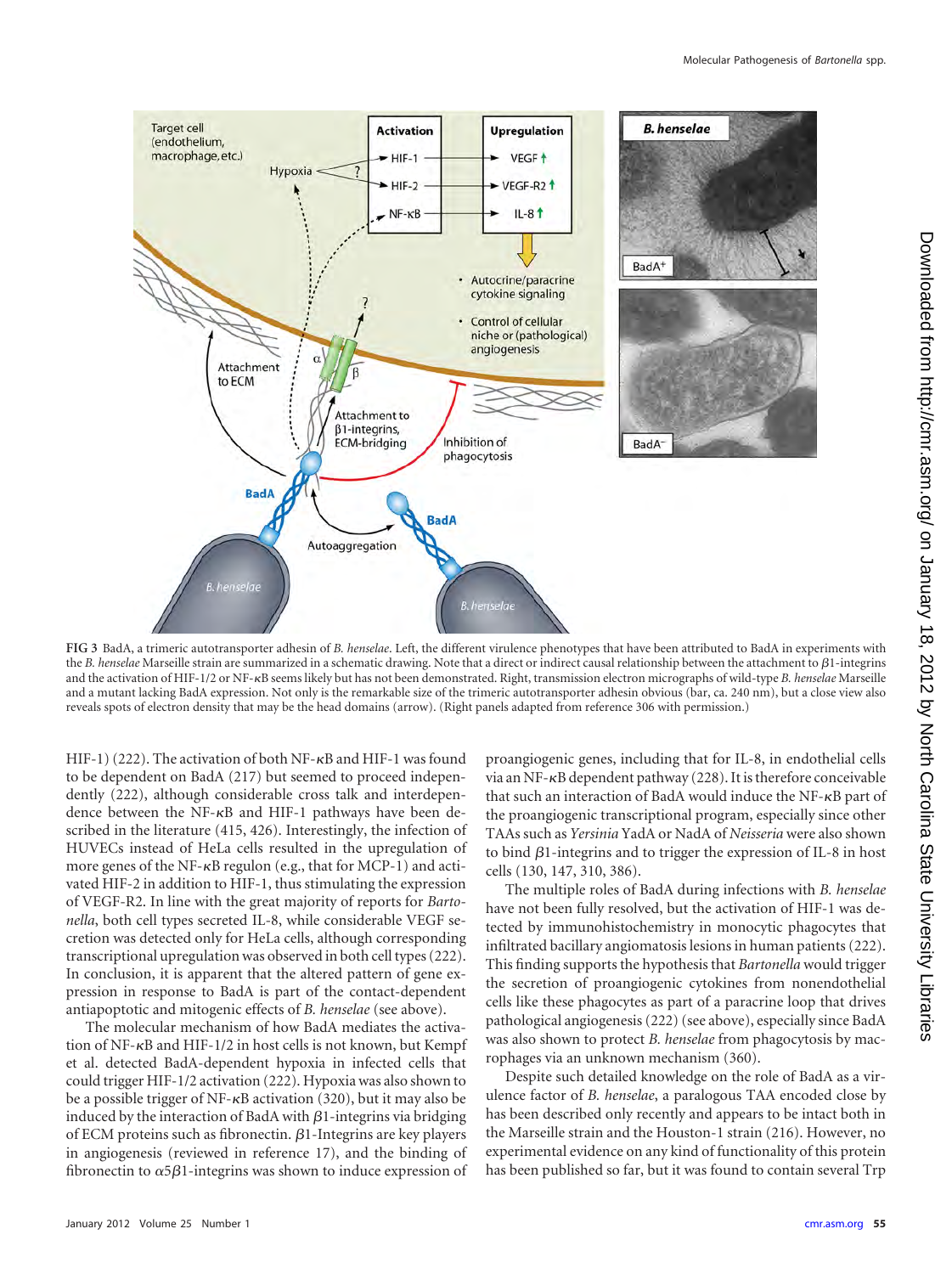rings and GIN domains that are not present in some TAAs of other *Bartonella* species [\(322\)](#page-34-21).

**(ii) Trimeric autotransporter adhesins of other** *Bartonella* **species.** Trimeric autotransporter adhesins can be found in every *Bartonella* species sequenced so far, but they vary considerably in length and show differences in their domain composition (recently reviewed in reference [322\)](#page-34-21). Most research on the TAAs of *Bartonella* apart from BadA has been performed on the *B. quintana* homologs called Vomps (for "variably expressed outer membrane proteins") [\(450\)](#page-37-0). The Vomp genes form a genomic locus of four genes (encoding VompA to -D), but frequent events of recombination between these genes apparently led to the inactivation of one or more of them in the different strains of *B. quintana*. Consistent with this, the deletion of several (but never all) Vomp genes was occasionally observed in strains isolated from experimentally infected rhesus macaques as well as from human patients. This phenomenon is most likely attributable to functional redundancy in combination with selective pressure of the host's immune system [\(450\)](#page-37-0), since the Vomps are known to be immunodominant in human infection [\(43\)](#page-29-36). However, a complete deletion of the Vomp locus resulted in an avirulent strain [\(267\)](#page-33-24), consistent with the phenotype of TAA-deficient mutants in STM screens of *B. birtlesii* and *B. tribocorum* [\(374,](#page-35-0) [427\)](#page-36-11). Regarding sequence diversity and similarity, VompA to -C appear to be very close and to lack the Trp ring domain and the GIN domain found in the BadA head, thus featuring only the part that is homologous to the YadA head repeats. In contrast to these three proteins, VompD also contains Trp ring and GIN domains [\(322,](#page-34-21) [413\)](#page-36-24). Furthermore, the Vomps are much shorter than BadA (approximately 40 nm, compared to about 240 nm for *B. henselae* Marseille BadA [\[306\]](#page-34-22)), which is mostly due to a considerably lower number of stalk repeats [\(322\)](#page-34-21).

The biological role of the Vomps has been investigated in several studies, and they seem to play a role in adhesion and angiogenic reprogramming similar to that of *B. henselae* BadA. However, despite the presence of all four Vomp genes in the JK-31 strain of *B. quintana*, which is used as Vomp-positive wild-type strain, VompD seems not to be expressed in this strain [\(395\)](#page-35-12), and thus no direct evidence for the function of this protein is available. A phenotypic comparison of the JK-31 strain with other strains lacking Vomp expression revealed that VompA to -C are apparently necessary for the induction of VEGF secretion in HeLa cells and THP-1 macrophages, but no significant contribution to attachment to these cells could be detected [\(395\)](#page-35-12). Furthermore, VompC was found to bind collagen IV, while VompA was both necessary and sufficient for bacterial autoaggregation [\(450\)](#page-37-0). However, a more recent study using the same strain revealed clear Vomp-dependent adhesion to endothelial cells under both static and dynamic flow conditions, and the authors speculated that this apparent discrepancy may be caused by the expression of a specific binding partner on endothelial cells but not on the other cell types [\(306\)](#page-34-22). They further detected Vomp-dependent adherence of *B. quintana* to fibronectin (in contrast to a previous study [\[395\]](#page-35-12)) and other ECM proteins such as collagens or laminins under static conditions, but this binding seemed to be rather unspecific. Under flow conditions, binding to most ECM components, except hyaluronate and vitronectin, was greatly decreased, indicating that these factors may be relevant targets of Vomp-mediated adhesion during human infection [\(306\)](#page-34-22). In addition to obvious functions during infection of the mammal host, one or more of the Vomps

may also play a role in transmission via the arthropod vector, for example, by contributing to adhesion in the flea gut [\(450\)](#page-37-0).

The TAAs of other *Bartonella* species are less well characterized, but it appears as if one of the three homologs in *B. bacilliformis* contains a head similar to the shorter paralog of BadA, featuring several Trp rings and GIN domains, while the others seem more closely related to VompA to -C and lack these head subdomains [\(216\)](#page-32-36). *B. tribocorum* encodes only one TAA, but this protein was described to be the longest TAA in *Bartonella* and features a BadA-like head with a Trp ring and GIN domain [\(322\)](#page-34-21). The three TAAs of *B. vinsonii* subsp. *arupensis* (called BrpA to -C for *Bartonella* repeat protein) contain excessive repeats and were discovered in a study investigating *Bartonella* antigens because at least one of them, BrpA, seems to be immunodominant in a mouse infection model [\(157\)](#page-31-21).

**VirB-like T4SS. (i) The VirB/D4 T4SS and** *Bartonella* **effector proteins.** Type IV secretion systems (T4SS) are macromolecular machineries prevalent among most groups of prokaryotes and originally mediated conjugation, i.e., the interbacterial transfer of genetic material (usually plasmids) in form of a nucleoprotein complex [\(7\)](#page-28-19). Conjugation is a major mechanism of lateral gene transfer in bacteria and plays prominent roles in the dissemination of genes involved in virulence, antibiotic resistance, or other fitness traits among bacterial populations [\(317\)](#page-34-26). Conjugative T4SS have repeatedly evolved into host-interacting machineries that are well known as bacterial virulence factors [\(146\)](#page-31-24), typically contributing to pathogenesis by translocating effector proteins into eukaryotic target cells [\(19\)](#page-28-20). Based on the nomenclature of the prototypic VirB/D4 T4SS of *Agrobacterium tumefaciens*, the type IV secretion (T4S) machinery consists of 10 essential components, VirB2 to -11, plus the type IV secretion coupling protein that serves as a substrate recognition module. The T4S machinery is assumed to assemble a translocation channel that spans both the inner and outer membranes and then merges into a surface filament. This filament mediates initial attachment to target cells and is thus called "sex pilus" in the context of conjugation. However, the precise mechanism of substrate translocation by T4SS remains poorly understood, although two major models propose either a piston mechanism or export through a pilus channel [\(77,](#page-29-37) [95,](#page-30-33) [435\)](#page-36-28).

The VirB/D4 T4SS of *Bartonella* constitutes one of the most prominent virulence factors of this genus [\(115\)](#page-30-24) and is present in all species of lineages 3 and 4 [\(134\)](#page-30-9). It was discovered during the investigation of a 17-kDa antigen of *Bartonella henselae* that turned out to be a VirB5 homolog and encoded as part of a *virB2 virB11* operon [\(326,](#page-34-27) [387,](#page-35-29) [410\)](#page-36-29). The two STM screens in *B. birtlesii* and *B. tribocorum* revealed that a functional VirB/D4 T4SS is essential for the pathogenicity of these species, and a segregation analysis with two T4SS complementation plasmids in the *B. tribocorum* infection model strongly indicated that it is required during colonization of the primary niche rather than for blood-stage infection [\(374,](#page-35-0) [392,](#page-35-30) [427\)](#page-36-11). These results are further supported by *in vitro* infections with the *B. henselae* Houston-1 strain, which elicits various VirB/D4-dependent phenotypes in human endothelial cells [\(385\)](#page-35-11). Taking the findings together, it is apparent that the VirB/D4 T4SS plays a major role in the manipulation of nucleated host cells during infections with a large group of modern *Bartonella* species.

*(a) Bartonella effector proteins.* The VirB/D4 T4SS contributes to *Bartonella* virulence by translocating Beps (*Bartonella* effector proteins) into host cells, where they subvert cellular functions in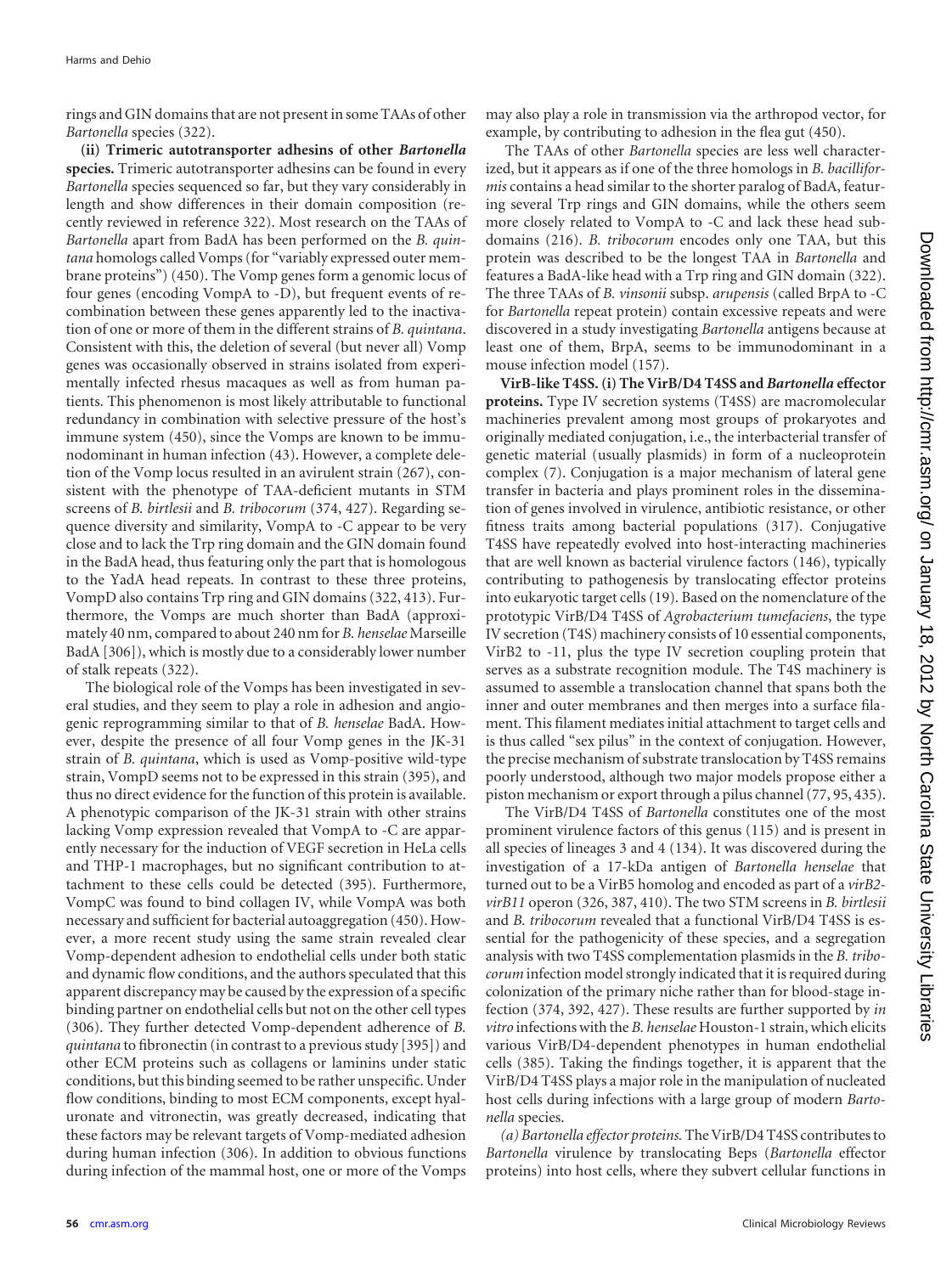

<span id="page-16-0"></span>**FIG 4** VirB/D4 T4SS and Beps of *B. henselae.* Left, the different virulence phenotypes of the VirB/D4 T4SS and the Beps are summarized in a schematic drawing. It becomes apparent that the diverse cellular activities converge toward the establishment, maintenance, and control of an intracellular niche. Right, the formation of an invasome on human endothelial cells infected with *B. henselae*is shown as visualized by different techniques (top, scanning electron microscopy; bottom, confocal microscopy and immunocytochemistry). In the bottom part intracellular bacteria appear red, extracellular bacteria appear purple, and the actin cytoskeleton is stained green. Note the remarkable actin ring structure forming around the bacterial aggregate. (Right panels adapted from reference [120](#page-30-13) with permission.)

favor of the pathogen [\(Fig. 4\)](#page-16-0). All known VirB/D4-dependent cellular phenotypes of *B. henselae* in the *in vitro* infection model are dependent on the delivery of at least one effector [\(385,](#page-35-11) [393\)](#page-35-31). The Beps display a modular domain architecture with N-terminal host-interacting modules fused to a C-terminal secretion signal. This signal consists of a Bep intracellular delivery (BID) domain followed by a nonconserved tail sequence displaying a net positive charge as the only discernible feature [\(393\)](#page-35-31).

The Beps of lineage 3 (e.g., *B. clarridgeiae*) and lineage 4 (e.g., *B. henselae*) can be sorted into 10 and 7 phylogenetic clades (i.e., orthologous groups), respectively. Most of these carry an N-terminal FIC (filamentation induced by cyclic AMP [cAMP]) domain that is usually followed by a small oligonucleotide/oligosaccharide binding (OB) fold and the C-terminal secretion signal [\(134\)](#page-30-9). However, a subset of effectors in both lineage 3 and lineage 4 harbor other functional modules instead of FIC domains and feature either additional BID domains or tyrosine-containing motifs that are phosphorylated upon translocation into the host cell [\(374\)](#page-35-0). Three of the seven Beps of *Bartonella henselae* (BepA to -C) display the FIC-OB-BID architecture, and four (BepD to -G) harbor other elements at their N termini, whereas in lineage 3, 9 of the 10 phylogenetic clades of Beps contain a FIC domain and only one bears tyrosine phosphorylation motifs instead [\(134\)](#page-30-9).

Although various cellular phenotypes associated with single effectors or a subset of Beps have been reported (see below), comparatively little is known about interacting host factors or underlying molecular mechanisms. FIC domains as the putative hostinteracting part of many *Bartonella* effector proteins are known to mediate AMPylation, i.e., the covalent transfer of an AMP moiety onto hydroxyl side chains of target proteins. This peculiar enzymatic activity has been examined using several virulenceassociated proteins of other bacterial pathogens and was even detected for BepA of *B. henselae* [\(327,](#page-34-28) [371\)](#page-35-32). However, no FIC domain of any *Bartonella* effector has so far been demonstrated to contribute to *Bartonella* virulence *in vitro* or *in vivo*.

Tyrosine phosphorylation motifs are a prevalent feature among bacterial effector proteins and usually promote infection by subverting host signaling cascades upon phosphorylation in the target cell [\(20\)](#page-28-21). Consistent with this, Beps with tyrosine motifs from both lineage 3 and lineage 4 were shown to become phosphorylated in human cells [\(134,](#page-30-9) [393\)](#page-35-31). Although their particular mode of action remains largely unknown, the phosphotyrosine motifs of BepD to -F were found to bind various SH2 domaincontaining host proteins [\(400\)](#page-36-30) that are key elements of cellular signaling [\(334\)](#page-34-29). No phenotype during *in vitro* infection, however,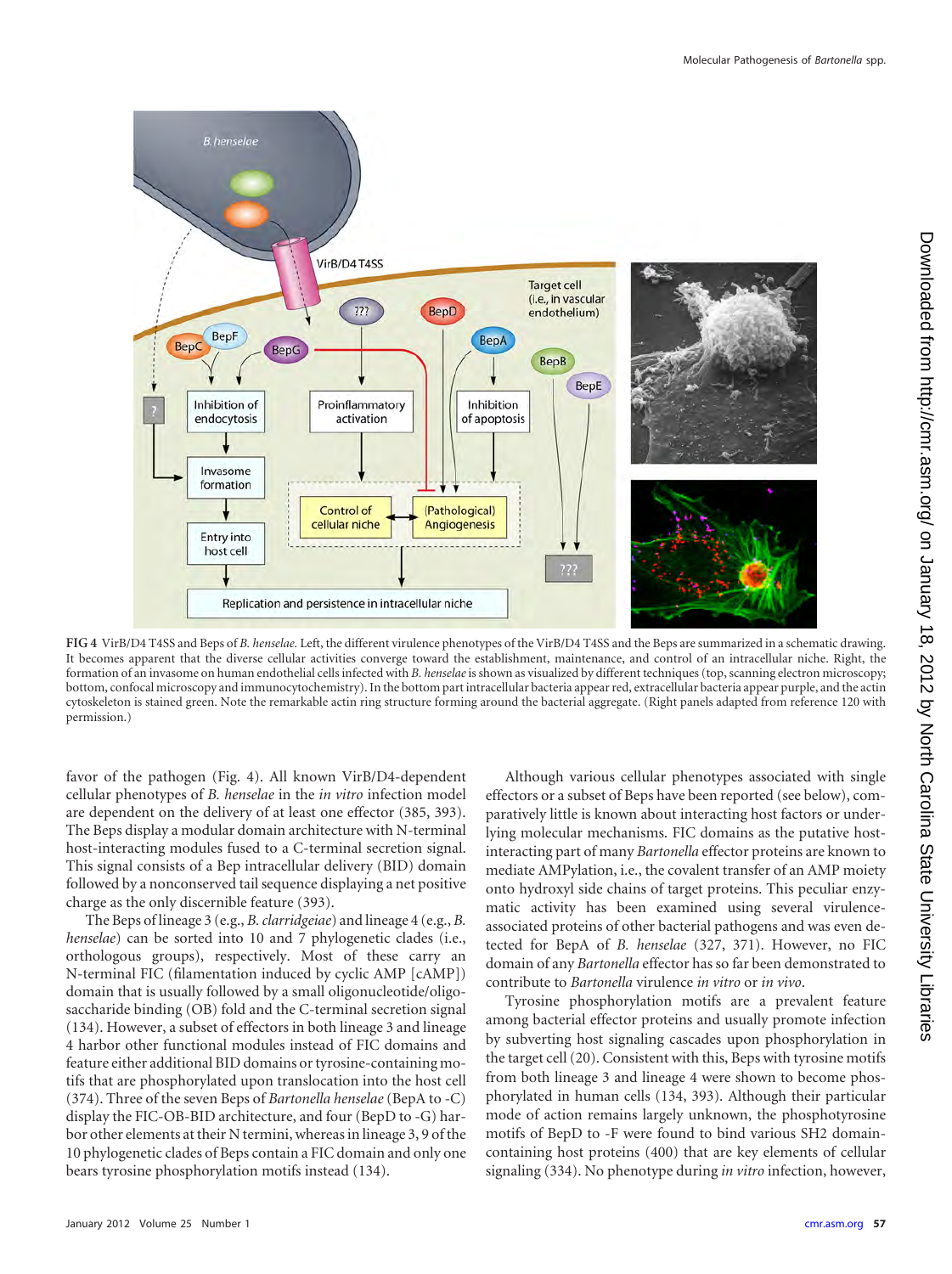has yet been demonstrated to depend on the tyrosine phosphorylation motifs of any *Bartonella* effector protein.

In contrast to the FIC domains and tyrosine phosphorylation motifs of the *Bartonella* effectors, the BID domain of *B. henselae* BepA was found to be sufficient for elicitation of the strong antiapoptotic and proangiogenic phenotype that is the hallmark of this effector protein [\(381,](#page-35-33) [384\)](#page-35-34) (see below). Because the same domain also mediates translocation of BepA, it is apparent that BID domains of *Bartonella* effector proteins can have dual functions and act in host interaction and as signals for the type IV machinery. Conspicuously, various effector proteins contain several BID domains, although, for example, in the case of *B. henselae* BepG the C-terminal one alone is sufficient for translocation [\(358\)](#page-35-35). It is hence more than likely that direct functions of BID domains in the manipulation of host cells are more widespread among *Bartonella* effectors, further highlighting the evolutionary versatility of these fascinating proteins.

*(b) Evolution.*It is well established that the VirB/D4 T4SS played a major role in the evolution of the modern bartonellae, but its own evolution also constitutes a fascinating matter of research. Generally, the work by Frank et al. showed that protein-secreting type IV secretion systems evolved out of conjugative ancestors various times independently [\(146\)](#page-31-24), and it is hence not surprising that the closest known relatives of the VirB/D4 T4SS outside *Bartonella* are conjugative T4SS encoded on plasmids found in other *Rhizobiales*[\(374\)](#page-35-0). Remarkably, the relaxase secretion signal of one of these, the AvhB T4SS on the pATC58 plasmid of *A. tumefaciens*, was sufficient to direct VirB/D4-dependent translocation of fusion proteins from *B. henselae* into human endothelial cells [\(393\)](#page-35-31), and another study found that the VirB/D4 T4SS of *B. henselae* could transfer a relaxase loaded with plasmid DNA into human cells [\(391\)](#page-35-36). These results suggest that the bipartite secretion signal of *Bartonella* effector proteins (BID domain plus positively charged tail) may have evolved in relaxases of alphaproteobacterial conjugation systems and was then simply adopted during the evolution of *Bartonella* effector proteins to deliver hostinteracting modules into target cells [\(393\)](#page-35-31).

The two separate arrays of *Bartonella* effector proteins in lineages 3 and 4 evolved convergently from one common ancestor, suggesting that a primordial VirB/D4 T4SS would have initially operated with a single effector protein. Since FIC domaincontaining effectors are closest to the root of the *Bartonella* effector phylogeny in both lineages (BepA and Bep1, respectively), it is likely that the ancestral effector harbored a FIC domain and contributed to *Bartonella* pathogenesis via the AMPylation of host targets [\(134\)](#page-30-9). The striking similarity of the VirB/D4 T4SS and the Vbh T4SS, a third and mostly plasmid-encoded type IV secretion system found in several *Bartonella* species, makes it likely that both systems might have diverged from a common ancestor rather recently in evolution [\(374\)](#page-35-0). After chromosomal fixation of a primordial VirB/D4 T4SS in combination with an ancestral effector, successive rounds of gene duplication, diversification, and reshuffling generated the distinct effector arsenals of lineages 3 and 4. The diverse cellular phenotypes of the Beps encoded by *B. henselae* strongly suggest that their rapid evolution was driven by functional diversification with the acquisition of different roles in host interaction [\(358,](#page-35-35) [381,](#page-35-33) [384,](#page-35-34) [420\)](#page-36-31). Although most clades of effector proteins still display the ancestral domain architecture, the N-terminal FIC domain has secondarily been replaced with other functional modules in effectors of both lineages independently.

This remarkable parallel evolution generated novel types of effector proteins containing tandemly repeated tyrosine phosphorylation motifs and/or additional BID domains as presumable hostinteracting elements [\(134\)](#page-30-9).

*(c) Cellular effects.* The Houston-1 strain of *B. henselae* was found to elicit a wide array of VirB/Bep-dependent cellular phenotypes in an infection model with human endothelial cells that may correspond to the manipulation of nucleated host cells *in vivo*, e.g., during primary niche infection [\(115\)](#page-30-24). These phenotypes comprise inhibition of apoptosis, activation of proinflammatory signaling via NF-KB, modulation of angiogenesis, and reorganization of the actin cytoskeleton during invasome formation [\(381,](#page-35-33) [385\)](#page-35-11) [\(Fig. 4\)](#page-16-0), but the molecular contribution of each single effector protein has been only partially resolved so far.

The entry of *B. henselae* Houston-1 into host cells via invasome formation proceeds in three steps and starts with bacterial adhesion and aggregation on the cell surface, accompanied by effector secretion. Subsequently, the bacterial aggregate is engulfed by cellular protrusions and finally internalized as a whole [\(358\)](#page-35-35). The term "invasome" denotes the host cell structure that takes up the bacteria, comprising mostly stress fibers that form a compact F-actin ring underneath the bacterial aggregate [\(Fig. 4\)](#page-16-0). Invasome formation is a slow process and takes at least 16 to 24 h, while the alternative pathway yielding BCVs takes only minutes or a few hours [\(120,](#page-30-13) [358\)](#page-35-35). It was found that invasome formation is fully dependent on the translocation of *Bartonella* effector proteins and can be elicited by BepG alone or BepC in combination with BepF [\(358,](#page-35-35) [420\)](#page-36-31). Surprisingly, these effectors apparently do not trigger invasome formation directly but seem rather to contribute indirectly by inhibiting endocytic uptake of *B. henselae.* The ectopic expression of BepG in human cells did not induce any discernible cytoskeletal rearrangements, although it was sufficient to restore invasome formation of an effectorless mutant of *B. henselae*. Furthermore, the expression of BepG, as well as BepC and BepF, interfered with endocytic uptake of inert microspheres [\(358,](#page-35-35) [420\)](#page-36-31). Rhomberg et al. thus suggested that the inhibition of endocytosis could be a prerequisite that enables *B. henselae*to aggregate on the cell surface and thereby cluster host receptors bound to the bacteria. This clustering of cellular receptors (and not the direct activity of any *Bartonella* effector protein) may then trigger the massive actin rearrangements that lead to invasome formation. Consistent with this, the effectorless mutant of *B. henselae* Houston-1 enters human endothelial cells into BCVs [\(358\)](#page-35-35). Recent work showed that *B. henselae* Houston-1 binds  $\beta$ 1-integrins on host cells and activates them in a fibronectin-independent manner via talin-1 inside-out signaling, indicating that integrins may be a major receptor for *B. henselae* on host cells [\(419\)](#page-36-32). This hypothesis is further supported by the finding that an extended, activated conformation of  $\beta$ 1-integrins on human endothelial cells is necessary for effector translocation and is recruited to the sites of invasome formation. Moreover, the same study suggests that  $\beta$ 1-integrin outside-in signaling via focal adhesion kinase (FAK) and Src to paxillin and vinculin may control the actin rearrangements that are the basis of invasome formation. These include both the reorganization of preexisting F-actin and the *de novo* polymerization via pathways involving Rac1/Scar1/WAVE/ Arp2/3 and Cdc42/WASP/Arp2/3. BepC/F-dependent invasome formation further required cofilin 1, a protein that controls actin turnover. Based on these results, Truttmann et al. proposed that BepC and BepF would manipulate host signaling at an intermedi-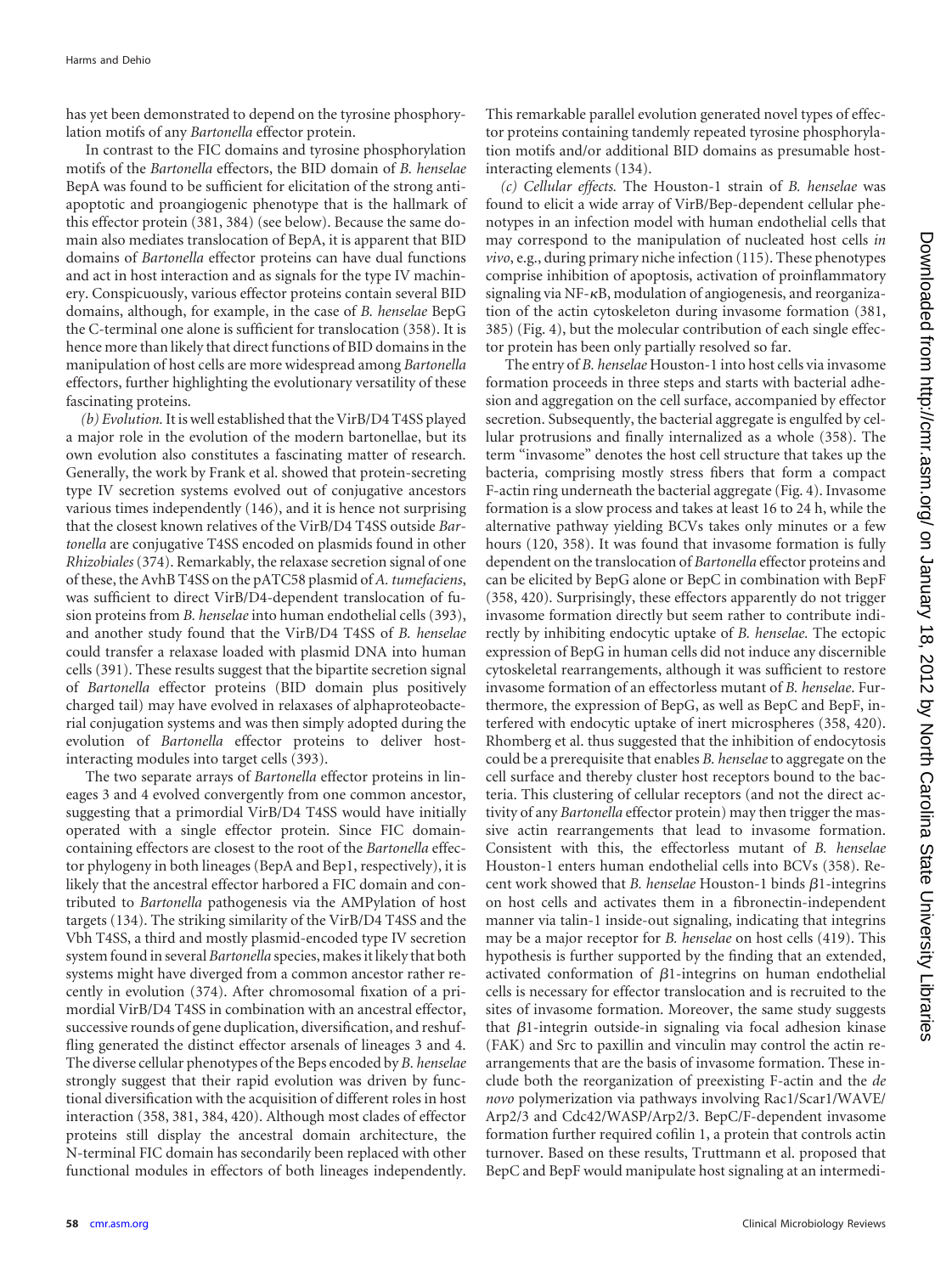ate stage of the cascade leading to invasome formation, while BepG would operate more downstream and potentially interact with actin itself, thus making cofilin 1 dispensable [\(358,](#page-35-35) [420\)](#page-36-31). Although no direct evidence corroborates a role for the particular process of invasome formation in *Bartonella* infections*in vivo*, the similarity to the bacterial aggregates in the surrounding of proliferating endothelial cells in bacillary angiomatosis lesions is striking [\(117\)](#page-30-34).

In addition to invasome formation, it was further noticed that *B. henselae* Houston-1 shows clear VirB/D4-dependent stimulation of angiogenesis in addition to a basal VirB/D4-independent proangiogenic activity and thus apparently contributes to the contact-dependent activities described above. Using an *in vitro* 3D model for angiogenesis that followed the cumulative length of capillaries sprouting out of endothelial cell spheroids, it was found that the VirB/D4-dependent stimulation was in fact the net effect of Beps with pro- and antiangiogenic properties: while BepA (heavily) and BepD (moderately) promoted sprouting when expressed in an effectorless mutant upon infection, BepG strongly inhibited angiogenesis in this model and even diminished the VirB/D4-independent stimulatory activity to the background of uninfected cells. Interestingly, the BID domain of BepA alone was sufficient to trigger the capillary sprouting phenotype [\(381\)](#page-35-33). The authors also showed that *B. henselae* Houston-1 stimulated angiogenesis in their *in vitro* model to a similar extent as VEGF. Surprisingly, further investigation revealed that only the VirB/VirD4 independent angiogenic activity alone was cumulative with VEGF stimulation but that translocation of *Bartonella* effector proteins apparently made endothelial cells irresponsive to this growth factor [\(382\)](#page-35-24). It could be shown that a protein tyrosine phosphatase (PTP) activity induced and/or provided by the Beps dephosphorylates at least two tyrosines in the cytosolic C terminus of VEGF-R2 (Tyr951 and Tyr1175). Phosphorylation of these tyrosines provides docking sites for downstream effectors of VEGF signaling, and both were shown to be either directly or indirectly involved in angiogenesis [\(187,](#page-31-25) [375,](#page-35-37) [449\)](#page-37-2). In line with these findings, the authors demonstrated a corresponding obstruction of VEGF-R2 downstream signaling and further detected a considerable loss of cellular tyrosine phosphorylation at various molecular weights, indicating that VEGF-R2 would not be the only target of the effector-associated PTP activity. No single Bep was sufficient to restore the inhibition of VEGF signaling in an effectorless mutant, further highlighting that the effector proteins of *Bartonella* act together as a multifaceted cocktail that subverts host cell signaling.

In addition to its strong effect on angiogenesis, the BID domain of BepA was further shown to be responsible for an antiapoptotic activity observed during infections of human endothelial cells with *B. henselae* Houston-1 [\(384\)](#page-35-34). Since endothelial cell proliferation is intimately connected to the inhibition of apoptosis (see above), it is likely that the two *in vitro* phenotypes of BepA arise from the same molecular activity. The particular mechanism underlying the effects of BepA has not been resolved, but inhibition of apoptosis correlates with its localization to the host cell plasma membrane and an increase in cellular cAMP levels [\(384\)](#page-35-34). Experiments with drugs triggering elevated cAMP levels showed that such elevation could mimic the antiapoptotic effect of BepA, suggesting that the increase in cellular cAMP observed in the presence of BepA is no side effect but the actual signal that mediates its antiapoptotic activity. Interestingly, the authors further reported

that the BID domain of *B. quintana* BepA, but not the ortholog of *B. tribocorum*, inhibited apoptosis in human endothelial cells. These results are in line with experiments of Kirby and Nekorchuk that revealed a certain host-pathogen specificity of *Bartonella*derived antiapoptotic and mitogenic effects [\(226\)](#page-32-18). Furthermore, a recent study reported that the stimulation of cAMP production in endothelial cells was observed only when the Houston-1 strain of *B. henselae* had been used to infect (immortalized) HUVECs and not with any other combination of bacterial strain and host cell line [\(37\)](#page-28-5), thus confirming that the cellular effects of the Beps are apparently in a subtle balance with other bacterial and/or host factors.

The proinflammatory activation of endothelial cells via activities of *Bartonella* effector proteins comes in addition to a VirB/D4 independent activation of NF- $\kappa$ B, which has been linked to several virulence factors such as outer membrane proteins (OMPs) or BadA of *B. henselae* [\(385\)](#page-35-11). The VirB/D4-dependent increase in  $NF-\kappa B$  activation was evident in a corresponding elevation of ICAM-1 surface expression and IL-8 secretion, supporting the idea that the proinflammatory effect may overlap with or be part of the angiogenic activity of the *Bartonella* effector proteins and participate in the dedicated contact-dependent effects on endothelial cells.

Since *Bartonella* research in the last decades focused on *B. bacilliformis*, *B. henselae*, and *B. quintana* due to their role as human pathogens, suitable *in vitro* infection models for species of lineage 3 are not available. No evidence for the translocation of these Beps into host cells or for potential cellular activities or phenotypes (apart from the phosphorylation of tyrosine motifs) is available. However, future research may elucidate the role of the VirB/Bep system in infections of these species and allow us to explore the parallel evolution of *Bartonella* effector proteins at a cellular level.

*(d) Possible functional interaction with TAAs.* It has been speculated for *B. henselae*that BadA and the VirB/D4 T4SS might interact synergistically in a way that BadA would mediate initial attachment to target cells, facilitate effector secretion, and manipulate cellular functions together with the Beps [\(322\)](#page-34-21). The concept of such a relationship between an adhesin and a T4SS is reminiscent of the case for *Helicobacter pylori*, where host cell binding via the BabA protein was shown to amplify phenotypes associated with effector secretion [\(199\)](#page-32-39). Although one could imagine that the enormous size and the dense surface layer of BadA may interfere with *Bartonella* effector secretion, the T-pilus of the planttargeting *A. tumefaciens* VirB/D4 T4SS is known to range from 1.4  $\mu$ m length on average up to even 4.5  $\mu$ m and would hence be much longer than BadA [\(8\)](#page-28-22). It is true that the participation of a T4S pilus in *Bartonella* effector secretion has never been demonstrated, but conjugation of the prototypic *Escherichia coli* F plasmid occurs over a distance of up to 12  $\mu$ m [\(18\)](#page-28-23), confirming that T4S is able to bridge remarkable distances and may be able to cross the BadA surface layer. As an alternative to a functional interaction, it was hypothesized that BadA and the VirB/D4 T4SS may not be coexpressed in the bacteria [\(216\)](#page-32-36). At least a certain regulatory antagonism is indeed evident from transcriptional data on *B. henselae* during infections *in vitro*, since under these conditions expression of the VirB/D4 T4SS was upregulated and that of BadA downregulated [\(347\)](#page-35-38). In conclusion, it seems plausible that BadA and the VirB/D4 T4SS of *B. henselae* could somehow cooperate in the manipulation of host cells, but experimental evidence supporting this hypothesis is missing.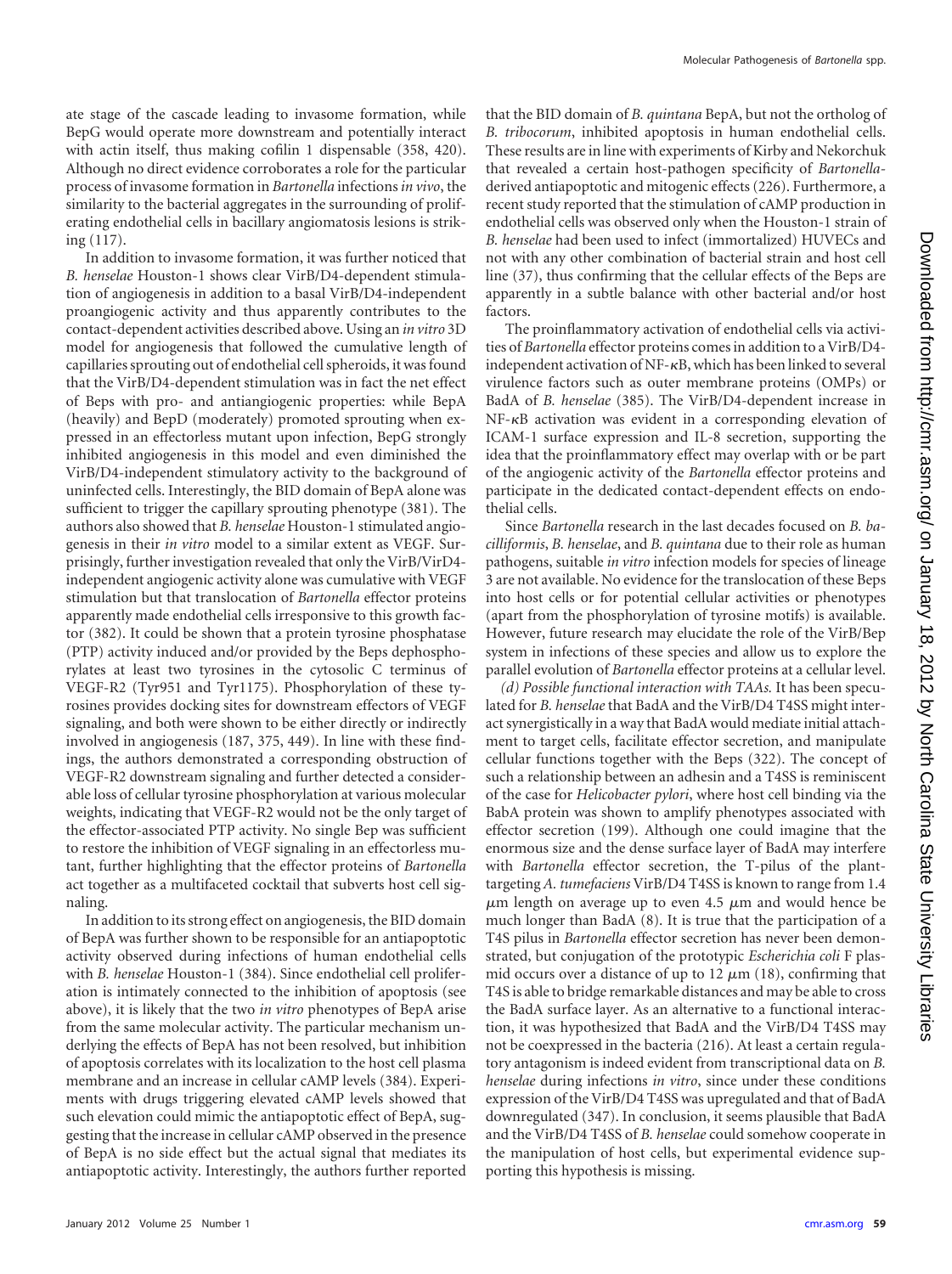The direct investigation of the potential functional interaction between BadA and the VirB/D4 T4SS has so far been impeded by the use of strains that express only one of the two (see above). Since assembly of both macromolecular machineries is very costly for the bacterium, one factor is typically lost under nonselecting conditions in the laboratory, although published reports are available only for loss of BadA expression *in vitro* [\(225,](#page-32-16) [361\)](#page-35-25).

**(ii) The Vbh T4SS.** The genome sequence of *B. tribocorum* revealed the presence of a third type IV secretion system in addition to those encoded by the *virB/D4* and *trw* loci that was, owing to considerable protein sequence identity of 40 to 80%, called the VirB-homologous (Vbh) T4SS. Subsequent phylogenetic analyses showed that the Vbh T4SS and the VirB/D4 T4SS cluster together in a clade that is clearly separate but most related to a set of conjugative machineries in other *Rhizobiales*, such as the AvhB T4SS in the pATC58 plasmid of*A. tumefaciens*[\(374\)](#page-35-0). Close homologs of the Vbh T4SS were found in other *Bartonella* species [\(34,](#page-28-14) [134\)](#page-30-9), and although no direct evidence corroborates a function in virulence, its presence in all species of lineage 2 as the sole T4SS has been interpreted as indicative of a role in pathogenesis [\(115,](#page-30-24) [374\)](#page-35-0). This hypothesis was further supported by the discovery of genes coding for potential effectors with a FIC-BID domain architecture close to the *vbh* loci in *B. grahamii* and *B. schoenbuchensis* [\(34,](#page-28-14) [134\)](#page-30-9). Elucidating a potential function of the Vbh T4SS in the pathogenesis of *Bartonella* will provide important insight into both the virulence and evolution of this genus.

**Outer membrane proteins.** A study with *B. henselae* revealed that various outer membrane proteins (of 28 kDa, 32 kDa, 43 kDa, 52 kDa, and 58 kDa in size) bind human endothelial cells *in vitro*, indicating that they could act as adhesins or somehow stably interact with cell surface moieties [\(64\)](#page-29-38). While the 43-kDa protein was found to be the strongest adhesin and may very well be OMP43 (see "Other Virulence Factors" below), another study discovered that low-molecular-mass outer membrane proteins (3 to 33 kDa) of *B. henselae* Houston-1 were sufficient to trigger NF- $\kappa$ B activation independent of LPS and Toll-like receptor 4 (TLR4) and stimulated the secretion of MCP-1 by endothelial cells [\(282\)](#page-33-15). Consistent with this, another group reported that outer membrane proteins of *B. henselae* Berlin-1 and *B. henselae* Houston-1 could activate  $NF-\kappa B$  in HUVECs, leading to the upregulation of adhesion molecules (E-selectin and ICAM-1) that may promote the attachment of circulating leukocytes [\(148\)](#page-31-26). The interaction partners of these *Bartonella* outer membrane proteins on the host cell surface are not known, but it has been suggested that ICAM-1 may be one of them, since this protein is enriched in the tips of host cell membrane protrusions that tightly associate with the bacterial aggregates during invasome formation [\(120\)](#page-30-13). It is further tempting to speculate that one or more of the host cell binding outer membrane proteins would be the elusive factor of *B. henselae* Houston-1 that binds  $\beta$ 1-integrins in the context of invasome formation and is regulated by the BatR/BatS system [\(419\)](#page-36-32).

Taken together, current knowledge suggests that one or more outer membrane proteins of *Bartonella* contribute to host cell adhesion and the contact-dependent proinflammatory activation of endothelial cells that was observed *in vitro* and *in vivo*, although the identity of these proteins has remained elusive so far. More outer membrane proteins of *Bartonella* that are suspected to be virulence factors but whose particular roles during infection have not been worked out are discussed in "Other Virulence Factors" below.

**GroEL.** Bacterial GroEL heat shock proteins are a conserved group of chaperonins whose function to mediate protein folding has made them widely essential to resist various stressors such as extreme temperatures or nutrient limitation [\(164,](#page-31-27) [265,](#page-33-30) [348\)](#page-35-39). Interestingly, although no member of the GroEL family bears any discernible secretion signal, overwhelming evidence indicates that surface-exposed or secreted GroEL plays a key role in the infection strategies of many bacterial pathogens [\(35,](#page-28-24) [181,](#page-31-28) [184;](#page-31-29) reviewed in reference [174\)](#page-31-30). As an example, the corresponding homolog of *Legionella pneumophila* is known to be displayed on the bacterial surface, where it promotes an invasive phenotype, and the same protein apparently manipulates cellular trafficking, cytoskeleton, and signaling once it is released inside the eukaryotic host cell (recently reviewed in reference [153\)](#page-31-31).

It is therefore not surprising that GroEL of *Bartonella* is strongly suspected to be a virulence factor, although its role during infection is not well understood. Most evidence derives from experiments with *B. bacilliformis*, where GroEL was found not only in the cytoplasm but also in the outer membrane and actively secreted into culture supernatants [\(297\)](#page-34-11). These supernatants as well as lysates of *B. bacilliformis* triggered the proliferation of HUVECs, indicating the presence of a mitogen, and antibodies against GroEL or its partner GroES strongly reduced this activity. The presence of a dose-dependent mitogen in extracts of this species had already been discovered before [\(150,](#page-31-2) [151\)](#page-31-32), and lysates of *B. bacilliformis* expressing different amounts of GroEL triggered cell proliferation in accord with GroEL levels [\(297\)](#page-34-11). This stimulatory effect of GroEL on host cell proliferation is apparently a conserved element in the infection strategy of *Bartonella*, since lysates generated from *B. henselae* also showed mitogenic activity, albeit weaker than that of lysates of *B. bacilliformis*. These results are in line with other reports that *B. henselae* secretes an antiapoptotic and mitogenic activity into culture supernatants [\(226,](#page-32-18) [268\)](#page-33-31) that may very well be GroEL. Interestingly, the antiapoptotic activity of these supernatants was weaker than the net effect of live *B. henselae*, hence confirming the role of additional factors that are known to act on the same phenotype and may account for an attenuation of GroEL potency during evolution (like the VirB/D4 T4SS). GroEL was further found to localize to the outer membrane not only of *B. bacilliformis* but also of *B. henselae*, and it is highly immunogenic in various *Bartonella* species [\(43,](#page-29-36) [84,](#page-29-39) [229,](#page-32-40) [357,](#page-35-40) [432\)](#page-36-33). In addition, it was recognized that *Bartonella* GroEL harbors a C-terminal phenylalanine that is a general characteristic of outer membrane proteins, indicating that GroEL of *Bartonella* would be adapted to exposure on the bacterial surface [\(69,](#page-29-40) [409\)](#page-36-34).

It remains enigmatic how GroEL of *Bartonella* would act as a mitogenic and antiapoptotic factor on the molecular level, but corresponding activity has been shown for GroEL of *Chlamydia pneumoniae*, which triggers the proliferation of human cells via TLR4-dependent activation of p44/p42 mitogen-activated protein kinases (MAPKs) [\(380\)](#page-35-41). GroEL could hence be imagined to directly trigger proliferative signaling and/or to induce the secretion of factors that act as autocrine or paracrine mitogens such as IL-8. The latter hypothesis is consistent with findings that *E. coli* GroEL stimulates the expression of granulocyte-macrophage colony-stimulating factor (GM-CSF), IL-6, and ICAM-1 in HUVECs [\(149\)](#page-31-33). A recent study indeed reported that the secreted mitogen of *B. henselae*, most likely GroEL, would act via an elevation of the intracellular  $Ca^{2+}$  levels [\(283\)](#page-33-10). Alternatively, the effect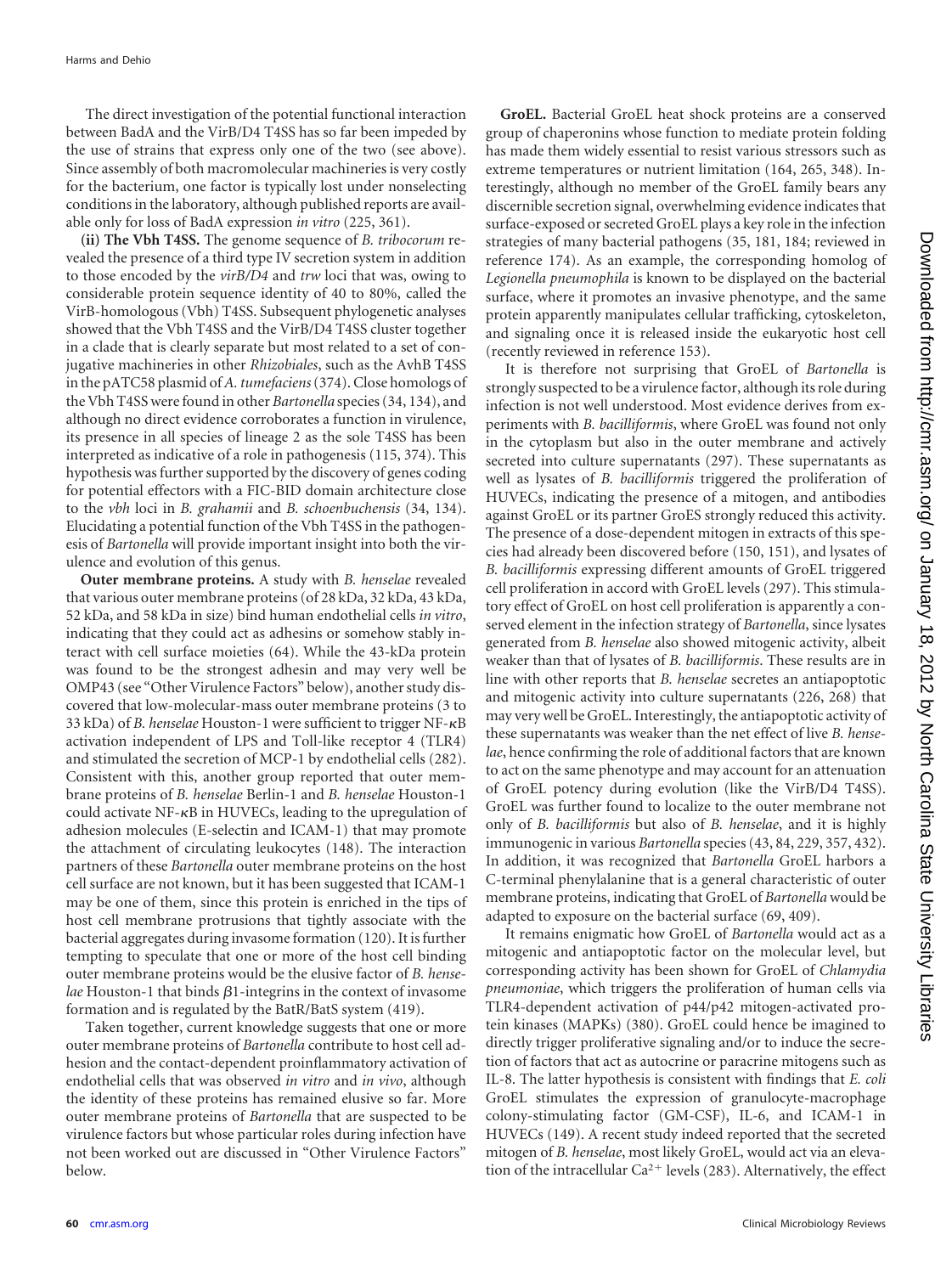of *Bartonella* GroEL could be indirect, for example, by protecting the actual yet unknown bacterial mitogen from degradation.

Due to its essential role in cellular homeostasis, the importance of GroEL for *Bartonella* pathogenesis could not be assessed in the STM screens with *B. birtlesii* or *B. tribocorum*, but GroEL was found to be part of the BatR/BatS virulence regulon in *B. henselae* [\(347\)](#page-35-38). Surprisingly, the *groEL* gene seems to be strongly downregulated during *in vitro* infection of endothelial cells, which is bizarre with respect to its major role both in stress responses and as a potential virulence factor, but could protect heavily infected cells from adverse effects. It was further reported that, while mitogenicity had initially been observed with lysates of *B. bacilliformis*, the coculturing of live bacteria stimulated HUVEC proliferation only with strains expressing low or moderate levels of GroEL. Expression of large amounts of GroEL appeared to induce apoptosis in HUVECs after long coculture (96 h), although all strains initially inhibited spontaneous apoptosis [\(407\)](#page-36-35). The authors conclusively interpret the apparent contradiction to previous results with the homology of bacterial GroEL to eukaryotic HSP60 chaperonins that are known to stimulate apoptosis if present in huge excess. The proapoptotic effect in coculture would hence derive from intracellular bacteria releasing large amounts of GroEL, while the stimulatory effect on cell proliferation would most likely be triggered by extracellular GroEL [\(407\)](#page-36-35). It is thus tempting to speculate that the potentially deleterious effects of intracellular GroEL secretion in heavily infected cells could be counteracted under physiological conditions by the downregulation of bacterial *groEL* expression that was described for *B. henselae*.

Taken together, solid evidence suggests that GroEL is the secreted mitogenic and antiapoptotic factor of *Bartonella* that has been described repeatedly, although the underlying molecular mechanism remains unknown.

#### **Infection of Erythrocytes**

**The Trw T4SS.** In addition to the VirB/D4 T4SS, the species of lineage 4 harbor the Trw T4SS as a lineage-specific virulence factor that mediates adhesion to red blood cells [\(427\)](#page-36-11). It is not closely related to the other type IV secretion systems of *Bartonella* but has apparently been acquired independently. Sequence similarity of up to 80% at the protein level to the conjugative Trw T4SS of the IncW broad-host-range plasmid R388 suggests that it may have been obtained from such a conjugative plasmid via lateral gene transfer, especially since transcriptional regulation by the KorA/ KorB repressor system is conserved in *Bartonella* [\(402\)](#page-36-36).

The Trw T4SS was discovered using a differential fluorescence induction (DFI) screen for genes that are upregulated in *B. henselae* during infection of endothelial cells *in vitro*, and the STM screens in *B. birtlesii* and *B. tribocorum* confirmed its essentiality as a virulence factor for the species of lineage 4 [\(374,](#page-35-0) [427\)](#page-36-11). Interestingly, a mutant devoid of a functional Trw system was found to appear in the bloodstream but was cleared shortly after infection, which provided the first evidence that the Trw T4SS is involved in erythrocyte infection rather than colonization of the primary niche [\(116\)](#page-30-35). The upregulation observed during endothelial cell infection hence apparently constitutes a phenotypic adaptation of the bacteria for the infection of red blood cells, since expression and assembly of the Trw machinery only in the bloodstream would extend the time that the bacteria had to spend in this hostile environment. Further investigation revealed that the Trw T4SS

not only is essential for the adhesion of *Bartonella* to erythrocytes but also dictates the host specificity of this process, most likely by adaptation to erythrocyte surface structures that are highly variable among the different host species of the bartonellae. Strikingly, ectopic expression of the Trw T4SS of one *Bartonella* species in another one was found to be sufficient for a corresponding extension of the host range in an *in vitro* erythrocyte infection assay [\(427\)](#page-36-11).

In contrast to the VirB/D4 T4SS of *Bartonella*, the Trw T4SS apparently neither harbors a coupling protein nor translocates any known effectors, but it carries numerous tandem gene duplications coding mostly for surface-exposed subunits [\(401\)](#page-36-37). Coduplicated gene copies encoding a core subunit are highly conserved, while the genes encoding putative minor and major pilus subunits have been shaped by diversifying selection. Diversification is thought to have occurred via intra- and intergenomic combinatorial sequence reshuffling and even led to potential subfunctionalization into two versions of the major pilus subunit. It is assumed that the polymorphicity of erythrocyte surface structures in mammals has been the driving force for this remarkable sequence dispersion [\(316\)](#page-34-30), especially since the different copies of Trw surface proteins seem to be coexpressed [\(115\)](#page-30-24). Such host polymorphisms have also been proposed to affect red blood cell invasion of *Plasmodium* parasites [\(289,](#page-33-32) [414,](#page-36-38) [437\)](#page-36-39), but it remains unknown which host factors the Trw T4SS binds on the erythrocyte surface.

**Deformin.** Evaluation of human red blood cells infected with *B. bacilliformis in vitro* revealed deformations appearing as "pits" or "trenches" on the erythrocyte surface [\(31\)](#page-28-8), which were proposed to serve as entry points for the invasion process [\(Fig. 5\)](#page-21-0). It has been suggested that a secreted bacterial factor, deformin, would cause the membrane invaginations [\(440\)](#page-36-40), but its molecular identity, mode of action, and secretion mechanism have remained elusive so far, although a well-documented phenomenology allows us to assemble a basic picture of its functionality. Importantly, deformation could also be demonstrated for *B. henselae*, making it likely to be a common feature of *Bartonella* erythrocyte infection [\(201\)](#page-32-21).

Early reports describing deformin to be a protein of 65 kDa or 130 kDa [\(440\)](#page-36-40) or implying physicochemical properties of proteins (e.g., heat inactivation [\[287\]](#page-33-18)) arose from confusion with its tight binding to serum albumin. Instead, deformin was found to be a small (1.4-kDa) water-soluble but amphiphilic molecule that is resistant to heat, several proteases,  $\alpha$ -amylases, and pH change in the range of 2 to 9.5 [\(126\)](#page-30-36).

Filtered supernatants of *B. bacilliformis* cultured in certain media could reproduce the deformation phenotype in the absence of bacteria, since they apparently contained deformin bound to serum albumin [\(287\)](#page-33-18). The pretreatment of erythrocytes with trypsin or neuraminidase greatly favored deformation, and without such pretreatment the deformation phenotype induced by deformin in filtered culture supernatant was very weak compared to that of whole, live bacteria [\(287\)](#page-33-18). These results suggest that increased accessibility of erythrocyte membranes could facilitate the activity of deformin and that live bacteria may harbor additional factors, like a secretion machinery and/or hydrolytic enzymes, that would assist deformin delivery. It is worth noting that pretreatment with trypsin or neuraminidase also strongly enhanced the binding of *B. bacilliformis* to glycophorin B from solubilized erythrocytes [\(63\)](#page-29-20), although the link to deformation is not clear. Additional evidence for a manipulation of erythrocyte membranes as underlying red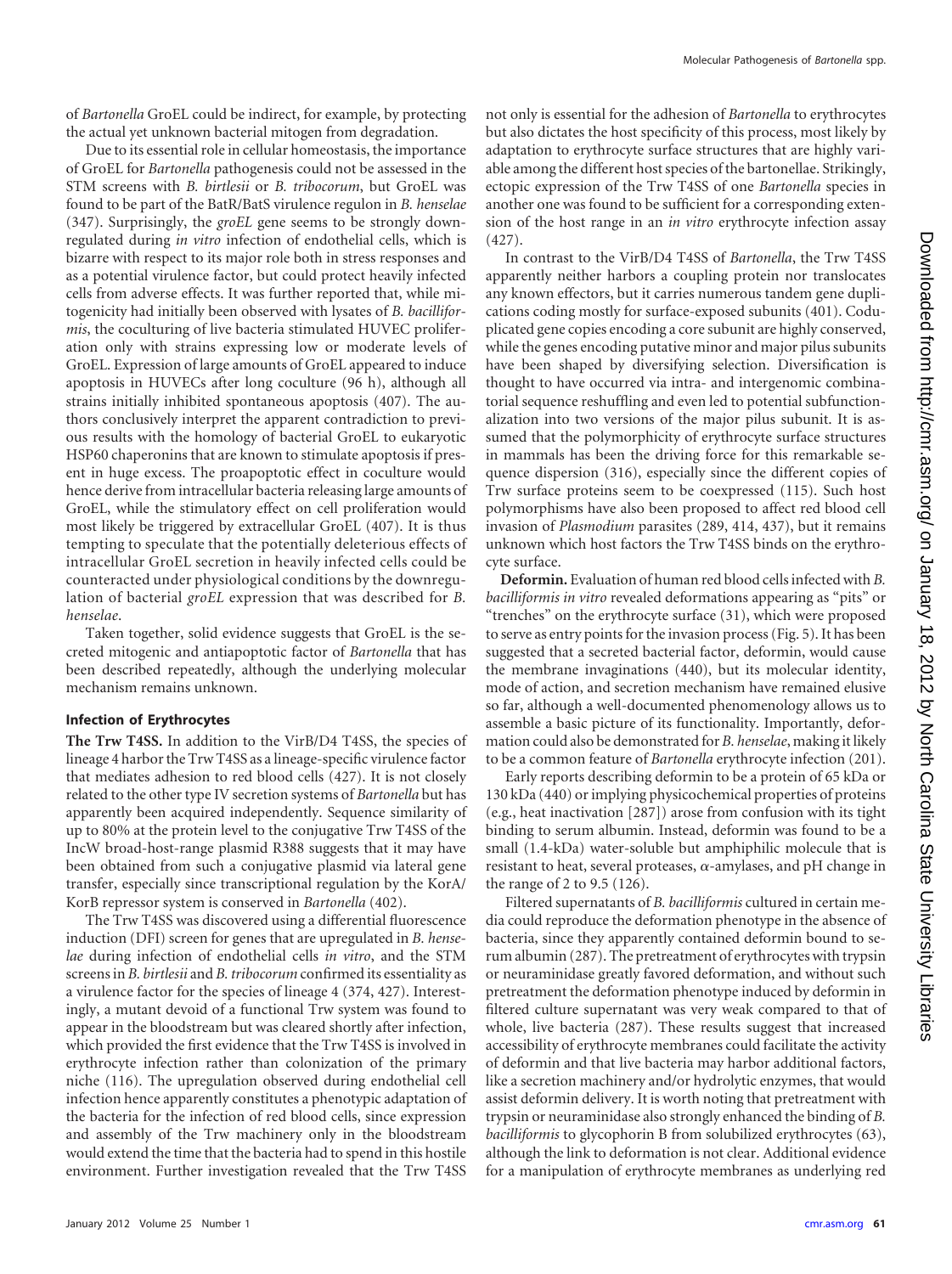

<span id="page-21-0"></span>**FIG 5** Entry of *Bartonella* into human erythrocytes. The scanning electron micrographs show *B. bacilliformis* first inducing indentations in the erythrocyte surface (left) and then invading at the resulting pits (right). Note that neither the deformation of erythrocyte membranes nor the actual invasion process appears to involve rupturing of the erythrocyte surface. (Adapted from reference [31](#page-28-8) with permission.)

blood cell deformation comes from findings that phospholipase D (cleaving phosphatidylcholine) and vanadate (which inhibits the flippase that maintains membrane leaflet asymmetry [\[332\]](#page-34-31)) dampen and prevent deformation, respectively [\(287,](#page-33-18) [440\)](#page-36-40).

The function of erythrocyte deformation during blood-stage infection by *B. bacilliformis* has not been resolved experimentally, but the hypothesis of it being involved in the formation of some kind of entry site is convincing [\(295\)](#page-34-32), especially since deformation was found to precede erythrocyte invasion [\(287\)](#page-33-18).

No molecular mechanism has been demonstrated so far for *Bartonella*-induced red blood cell deformation, but the small size of deformin and the finding that it does not directly modify phospholipids [\(440\)](#page-36-40) speak against a biochemical activity on membrane components. Interestingly, deformation is stable for some time but can be rapidly reversed by different compounds that interfere with the asymmetric distribution of phospholipids in the two membrane leaflets, indicating that deformin would exploit this asymmetry [\(440\)](#page-36-40). Convincingly, these results let Xu et al. [\(440\)](#page-36-40) speculate that deformin-induced membrane invaginations might arise in a way similar to what Sheetz and Singer proposed for erythrocyte stomatocytosis in their bilayer couple hypothesis [\(404\)](#page-36-41). In short, invaginations on erythrocyte membranes could be induced by processes that would locally jumble the inner and outer leaflets (like intercalation of an amphipath), since active reconstitution of leaflet asymmetry occurs only from outside to inside (through the flippase mentioned above). This imbalance in lipid transport results in net extension of the inner leaflet, formation of an indentation, and finally vacuolization [\(259,](#page-33-33) [390\)](#page-35-42). Although the molecular identity of deformin remains mysterious, a small peptide or lipid/LPS compound could be imagined to trigger deformation via processes like those described above. Importantly, deformation seems not to involve detectable rupturing of membrane integrity, because traversing diffusion of dyes or labeled proteins was never observed. Instead, the presence of deformin in the absence of bacteria was sufficient to trigger the uptake of extracellular fluid into intraerythrocytic vesicles, reminiscent of *Bartonella* "forced endocytosis" [\(31,](#page-28-8) [440\)](#page-36-40). In further consistency with a mechanism involving integration of an amphipath into erythrocyte membranes, deformin seems to be consumed upon contact with red blood cells, since filtered supernatants with deformin were found to lose activity during serial addition and removal of erythrocytes [\(287\)](#page-33-18). The whole process is

strongly reminiscent of studies discussing the use of amphiphilic substances to trigger the uptake of drugs into intraerythrocytic vesicles (example in reference [389\)](#page-35-43). Interestingly, such techniques were developed to deliver drugs to cells of the mononuclear phagocyte system, because these would selectively eliminate the abnormally vacuolized erythrocytes just as observed during Oroya fever.

Like most aspects of its activity, the mechanism by which deformin gets into the extracellular space has remained enigmatic. Remarkably, the apparent secretion of deformin into culture supernatants seems to depend on the presence of functional albumin or other serum components, because heating or dialysis of the culture medium after the addition of serum supplement made it incapable of acquiring deforming activity [\(287\)](#page-33-18). It hence cannot be ruled out that the secretion observed *in vitro* may be nonphysiological. In any case, the presence of deformin in filtered supernatants was accompanied by bacterial outer membrane proteins appearing in association with membrane fragments or vesicles [\(440\)](#page-36-40). Interestingly, the presence of bacterial membrane proteins of 31 to 36 kDa in supernatants generated with the KC583 strain of *B. bacilliformis* correlated with its ability to secrete deformin, while these proteins as well as deforming activity were missing in supernatants of the KC584 strain. Live bacteria of both strains induced deformation of erythrocytes [\(179\)](#page-31-34), indicating that the discrepancy was due to differences in the secretion of deformin. The authors of the study proposed that the proteins missing in the supernatant of KC584 might be identical to deformin, involved in its secretion, or part of a "deforming protein complex" [\(179\)](#page-31-34), but no direct link to deformation could be demonstrated experimentally. It is conceivable that these elusive proteins may derive from outer membrane vesicles (OMVs), which are a general phenomenon among Gramnegative bacteria [\(243\)](#page-33-34) and often serve as vectors for the delivery of periplasmic or membrane-associated virulence factors to target cells [\(9,](#page-28-25) [290,](#page-33-35) [433\)](#page-36-42). Alternatively, the proteins and membrane fragments may derive from bacteriophage-like particles, because their size and the association with some kind of membrane vesicles are immediately reminiscent of the BLPs that have been repeatedly described for *Bartonella* (see above). However, it remains enigmatic how the release of BLPs could be connected to the secretion of deformin, especially since both the KC583 and KC584 strains have been shown to harbor these particles [\(11\)](#page-28-15).

In conclusion, it is apparent that membrane deformation is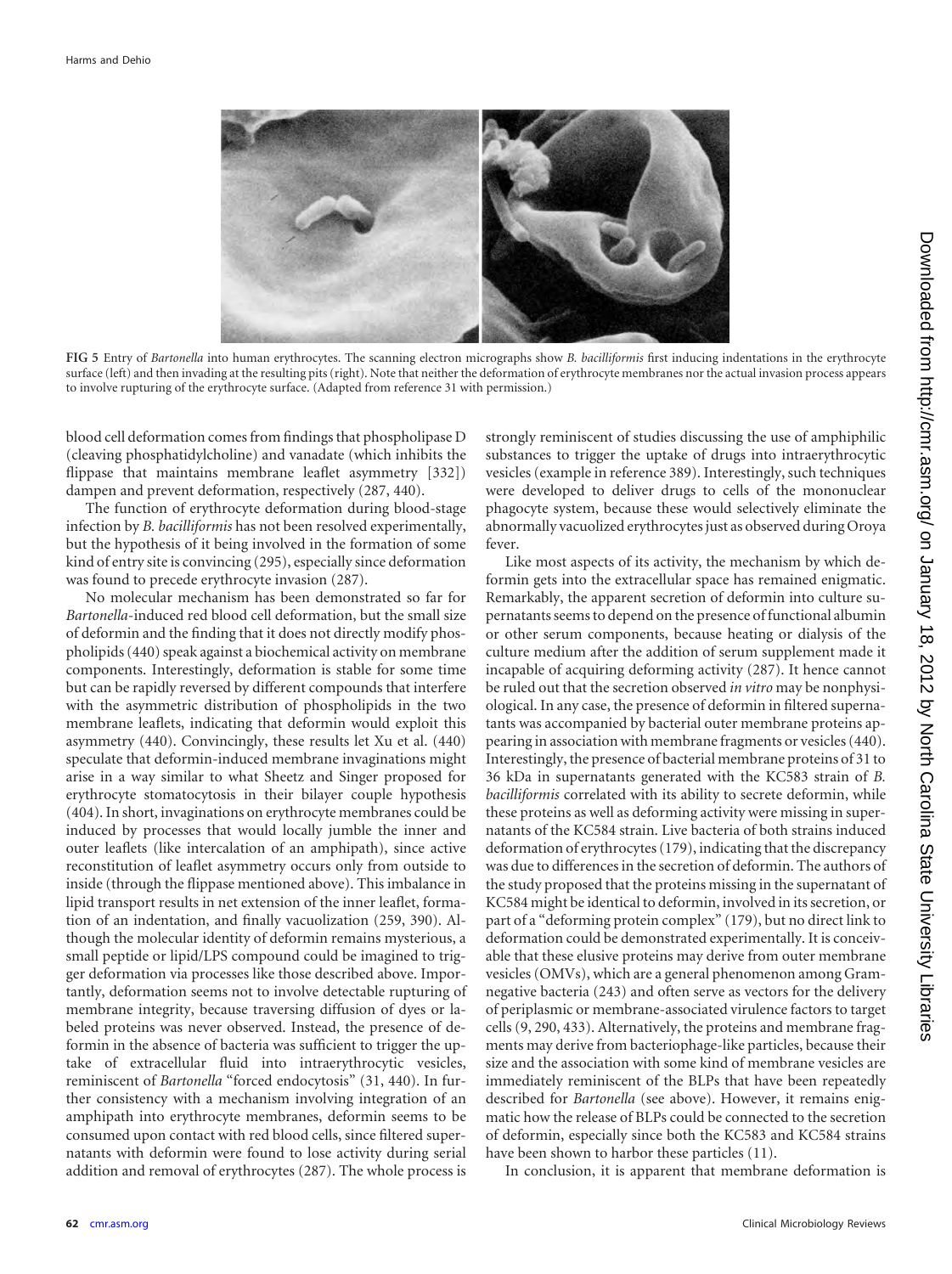

**FIG 6** Flagellation of *Bartonella*. The transmission electron micrograph shows several unipolar (lophotrichous) flagella of *B. clarridgeiae*. Morphologically indistinguishable flagella have also been observed for other species of lineages 2 and 3 as well as *B. bacilliformis*, while the species of lineage 4 are not flagellated [\(31,](#page-28-8) [36,](#page-28-31) [118,](#page-30-41) [136\)](#page-30-42). (Adapted from reference [13](#page-28-32) with permission.)

<span id="page-22-0"></span>important at an initial step of erythrocyte invasion during *Bartonella* infections, but the molecular mechanism and the identity of the deforming factor remain mysterious.

**Flagella.** In a remarkable difference from the species of lineage 4, the bartonellae of lineages 1 to 3 harbor a set of unipolar (lophotrichous) flagella and are thus motile [\(Fig. 6\)](#page-22-0). Flagella are well established as bacterial virulence factors [\(210\)](#page-32-41), and those of the flagellated bartonellae are known to play an important role during the infection of erythrocytes by these species. Early studies noted that nonmotile *B. bacilliformis* organisms were unable to invade red blood cells [\(287\)](#page-33-18), and Benson et al. observed that bacteria were pushing into surface indentations with a "boring or twisting motion" [\(31\)](#page-28-8), implying that the flagella might contribute mechanical force to the entry process. Nonmotile *B. bacilliformis* showed decreased erythrocyte attachment and deformation, indicating that motility would be beneficial but not necessary for these initial steps of red blood cell infection [\(287\)](#page-33-18). Consistently, it was reported that antiflagellin antibodies decreased erythrocyte attachment but much more invasion of *B. bacilliformis* [\(383\)](#page-35-44). It was further hypothesized that the flagella of *Bartonella* could play a role as adhesins like in the case of other pathogens [\(135\)](#page-30-37), especially since fiber-like structures were apparent on bacteria attached to red blood cells [\(434\)](#page-36-12). However, the differential effect of antiflagellin antibodies on adhesion and invasion makes such functionality unlikely [\(383\)](#page-35-44), and it was reported that neither recombinant flagellin nor flagella isolated from *B. bacilliformis* could bind erythrocytes [\(193\)](#page-32-42). Remarkably, a study using immunofluorescence to follow the flagella of *B. bacilliformis* during erythrocyte infection indicated that the flagella would be ejected for intraerythrocytic persistence [\(370\)](#page-35-19), although the reasoning for this step remains unclear.

The apparent exchange of flagellation for the Trw T4SS in the species of lineage 4 and the common function of both virulence factors in erythrocyte invasion indicate that the Trw T4SS may have somehow functionally replaced the flagella directly or indirectly [\(115\)](#page-30-24). Such a process could have been favored in evolution because the versatility of the Trw T4SS was of great advantage and/or because of disadvantages inherent to flagellation. It is particularly tempting to speculate that flagella would have been lost due to their role as major antigens of both innate and adaptive immune responses [\(253\)](#page-33-36). Consistently, flagella of *Bartonella* may evade detection by the dedicated Toll-like receptor 5 [\(10\)](#page-28-26), but they were found to elicit an antibody response [\(378\)](#page-35-45) that would presumably heavily interfere with erythrocyte invasion [\(383\)](#page-35-44) and clear the bacteria from the bloodstream.

**Invasion-associated locus.** The invasion-associated locus (*ial*), encoding IalA and IalB, is an essential virulence factor of *Bartonella* and critical for erythrocyte invasion but not adhesion [\(374,](#page-35-0) [427\)](#page-36-11). Both proteins are conserved over the whole genus and were found to be sufficient for conferring a correspondingly invasive phenotype to ectopically expressing *Escherichia coli* [\(300\)](#page-34-33).

IalA has been identified as a Nudix family nucleoside polyphosphate hydrolase [\(76,](#page-29-41) [101\)](#page-30-38). These enzymes are involved in the catabolism of alarmones, and homologs of IalA in other pathogens were shown to be crucial for infectivity [\(38,](#page-28-27) [128,](#page-30-39) [200,](#page-32-43) [422\)](#page-36-43). It is thus reasonable to assume that IalA may contribute indirectly to invasion, and a homolog in *Rickettsia prowazekii* was indeed suggested to "buffer" the bacterial homeostasis against stressful conditions during growth in a hostile, intracellular environment [\(154\)](#page-31-35).

Conspicuously, the protein encoded directly upstream of IalA, CtpA, is a C-terminal processing protease that has initially been proposed to control levels of protein junk under stress conditions during infection [\(299\)](#page-34-34). Homologs of CtpA are important virulence factors of other pathogens [\(27,](#page-28-28) [353\)](#page-35-46), and the CtpA protein of *Borrelia burgdorferi* was found to process several outer membrane proteins known or thought to be involved in pathogenesis [\(323,](#page-34-35) [338,](#page-34-36) [451\)](#page-37-3). However, the initial publication concerned with CtpA in *Bartonella* failed to detect processing of IalA or IalB by CtpA or any effect of CtpA on erythrocyte invasion [\(299\)](#page-34-34), meaning that functional evidence for a contribution of this protein to *Bartonella* virulence is missing. A role for pathogenicity in *Bartonella* seems still likely, since, e.g., the ortholog in the closely related *Brucella suis*was shown to be necessary for survival in macrophages*in vitro* and infection of mice *in vivo* [\(22\)](#page-28-29). Similarly, the *filA* gene just upstream of *ctpA* has also been suspected to encode a virulence factor, but no experimental findings that would confirm or discard this assumption have been published [\(293\)](#page-33-37). It was, however, shown that the promoter of *filA* contains an H box that is indicative of transcriptional regulation by Irr together with other virulence factors such as the hemin binding proteins or OMP43 [\(26\)](#page-28-30).

In contrast to IalA and CtpA, IalB is an outer membrane protein based on its signal sequence and findings in *B. henselae* [\(84\)](#page-29-39), thus seeming to be the natural candidate for the host-interacting component of the invasion-associated locus. Initial results that IalB of *B. bacilliformis* was located in the inner membrane were surprising for the authors of the study as well and could have been caused by suboptimal growth conditions [\(100\)](#page-30-40). The crystal structure of IalB of *B. henselae* was solved recently by Patskovsky et al. and revealed a  $\beta$ -barrel fold (Protein Data Bank [PDB] no. 3DTD), further confirming localization in the outer membrane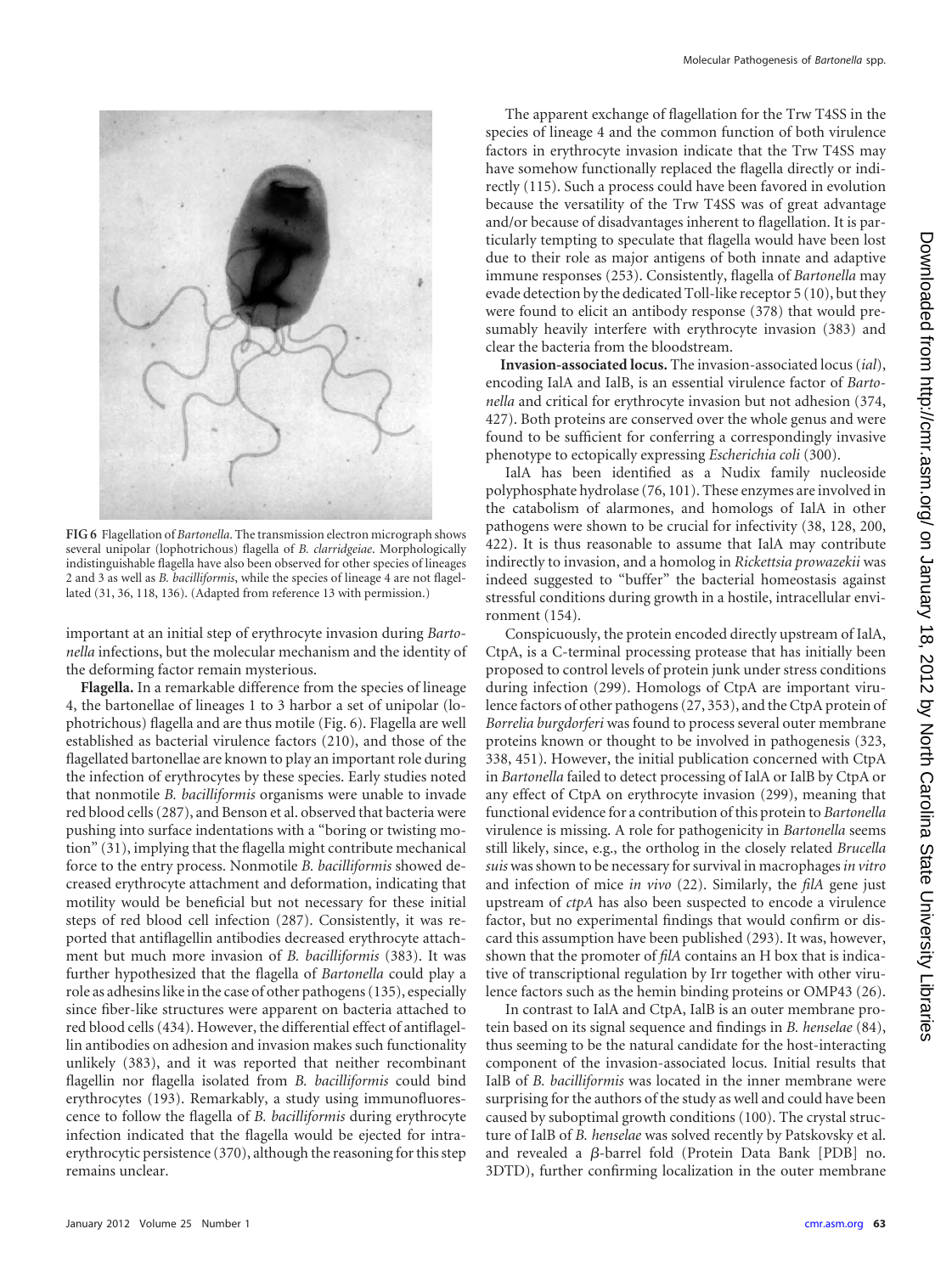[\(232\)](#page-32-44). Although homologs of IalB are widely conserved, especially among *Rhizobiales*, including the zoonotic pathogen *Brucella suis* [\(333\)](#page-34-37), possible enzymatic capacities and/or host interaction partners remain elusive. However, IalB was described to exhibit considerable sequence similarity to the *Yersinia* Ail protein, which belongs to a family of bacterial outer membrane proteins whose members have frequently been associated with host cell attachment and invasion [\(172,](#page-31-36) [300\)](#page-34-33). It is thus easily conceivable that IalB may be directly involved in erythrocyte invasion, possibly by interacting with one or more of the red blood cell surface proteins bound by *Bartonella.*

Transcriptional analysis of *B. bacilliformis* showed that IalB expression is strongly upregulated under conditions resembling the sand fly gut (20°C and acidic pH), suggesting that the bacteria would become "primed" for erythrocyte infection in the arthropod vector [\(99\)](#page-30-43). Mutants lacking functional IalB both in *B. bacilliformis* [\(100\)](#page-30-40) and in *B. birtlesii* [\(427\)](#page-36-11) have been tested using *in vitro* assays for erythrocyte infection and were strongly attenuated compared to wild-type bacteria. Taken together, these results indicate that IalB and the invasion-associated locus are vertically inherited key virulence factors of *Bartonella* whose function is essential for erythrocyte invasion.

**Hemolysins.** The acute phase of infections with *B. bacilliformis* is characterized by severe hemolytic anemia that accounts for high mortality rates in untreated patients and is usually not associated with infections caused by the modern *Bartonella* species.

In apparent contradiction to several studies concluding that *B. bacilliformis* does not actively lyse erythrocytes during infection (see above), one study reported the discovery of a membraneassociated, proteic hemolysin in *B. bacilliformis* that was absent in *B. henselae* [\(178\)](#page-31-37). The author states that hemolysis was contact dependent and not connected to the process of erythrocyte deformation. It apparently did not rupture erythrocytes but rather led to the formation of intact ghosts, indicating that hemolysis may derive from some kind of local puncture. However, other studies explicitly did not detect a loss of membrane integrity in infected erythrocytes [\(31\)](#page-28-8). It is possible that this inconsistency derives from differences in the experimental conditions, since the author reporting hemolysis pointed out that such a phenomenon was not presentably detectable on blood agar plates but required an elaborate experimental procedure [\(178\)](#page-31-37). We therefore suggest that hemolysis during Oroya fever may not be caused primarily by a bacterial hemolysin, although a membranolytic factor could allow *Bartonella* (*B. bacilliformis*) to escape from intracellular vesicles at any state of infection and still, under certain conditions, lyse red blood cells *in vitro*.

Although hemolysis has been reported as a typical feature only of *B. bacilliformis*, all species of the genus *Bartonella* seem to carry genes that are annotated as encoding putative hemolysins, such as, e.g., the *tlyA* or *tlyC* homologs in *B. henselae*. However, no evidence for a role of these elusive factors in the infection process of *Bartonella* has been published. More solid data are available for one autotransporter of *B. henselae*, termed Cfa (CAMP-like factor autotransporter), which was found to bear cohemolysin activity, i.e., the capacity to disrupt membranes of predestabilized erythrocytes [\(261\)](#page-33-38). The fact that orthologs of this protein were shown to be essential for *Bartonella* pathogenesis in both STM screens confirms its importance as a virulence factor [\(374,](#page-35-0) [427\)](#page-36-11). However, the Cfa mutant of the *B. birtlesii* screen was apparently not im-

paired in erythrocyte infection *in vitro*, indicating that it may act at a different stage of infection [\(427\)](#page-36-11).

#### **Other Virulence Factors**

**Lipopolysaccharides.** It is a critical requirement for the stealth infection strategy of any Gram-negative bacterial pathogen that the host cannot detect its lipopolysaccharides (LPS), since these are among the universal properties of bacterial pathogens that are recognized by innate immunity. Stimulation of Toll-like receptor 4 (TLR4) with LPS triggers a strong inflammatory response [\(291\)](#page-33-39) that would likely obstruct bacterial persistence. It is therefore not surprising that the LPS of *Bartonella* are adapted to virtual invisibility to the host's defenses and have even been shown to participate in the immunomodulation that is one of the most amazing features of this group of pathogens. In addition to these aspects directly linked to immunity, the low endotoxicity of *Bartonella* LPS was suggested to be critical for the intimate interaction with endotoxin-sensitive cells such as endothelial cells [\(448\)](#page-37-4).

Most research on the LPS of *Bartonella* has been performed with *B. quintana*, and the LPS of this species were shown to stimulate TLR4 three to four orders of magnitude less than *Salmonella* LPS, so TLR4 apparently does not play a role in the recognition of this pathogen [\(277\)](#page-33-40). TLR2, a peculiar receptor recognizing primarily lipoproteins and lipopeptides [\(447\)](#page-37-5), was found to be unresponsive to *B. quintana* LPS but apparently reacts to LPSassociated bacterial components (see below). Furthermore, it was shown that the LPS of *B. bacilliformis*, *B. henselae*, and *B. quintana* do not elicit a specific humoral immune response in mammals [\(84,](#page-29-39) [292\)](#page-33-41).

In apparent contradiction to their definitive role in immune evasion, the LPS of *B. quintana* reacted strongly in the *Limulus* amebocyte lysate assay, a standard tool to detect endotoxicity [\(278\)](#page-33-42). However, no considerable secretion of TNF- $\alpha$  could be detected in human whole blood challenged with *B. quintana* LPS or upon intravenous injection of the LPS into rats [\(278\)](#page-33-42). This striking lack of proinflammatory activation is likely based on the remarkable property of *B. quintana* LPS of not only being virtually undetectable by TLR4 but even acting as a potent antagonist of TLR4 signaling, leading to considerable transcriptional downregulation of the proinflammatory program triggered upon activation of this receptor (including TNF- $\alpha$ ) [\(340\)](#page-34-38). In addition to the silencing of TLR4, an apparently LPS-associated component of *B. quintana* stimulated the secretion of IL-8, IL-10, and (small amounts of) TNF- $\alpha$  in host cells [\(277,](#page-33-40) [278\)](#page-33-42). Consistently, TLR2dependent production of IL-8 was also observed for *B. henselae* crude LPS extracts but was not detected upon further purification [\(277\)](#page-33-40), which could explain the stimulation of IL-8 secretion in rats injected with *B. quintana* LPS as reported in an earlier study [\(278\)](#page-33-42). Taken together, the available evidence shows that the LPS of *Bartonella* have immunomodulatory properties by acting as TLR4 antagonists and that an LPS-associated factor (perhaps an outer membrane lipoprotein) can obviously trigger cytokine secretion via TLR2 as part of the contact-dependent proangiogenic activities of *Bartonella.*

These immunoevasive and immunomodulatory properties of *Bartonella* LPS apparently derive from their molecular architecture. The structure of the *B. henselae* LPS has been solved by Zähringer et al. and revealed a deep-rough chemotype, in line with findings for other *Bartonella* species such as *B. bacilliformis* or *B. quintana* [\(448\)](#page-37-4). In addition, the LPS of *B. henselae*is pentaacylated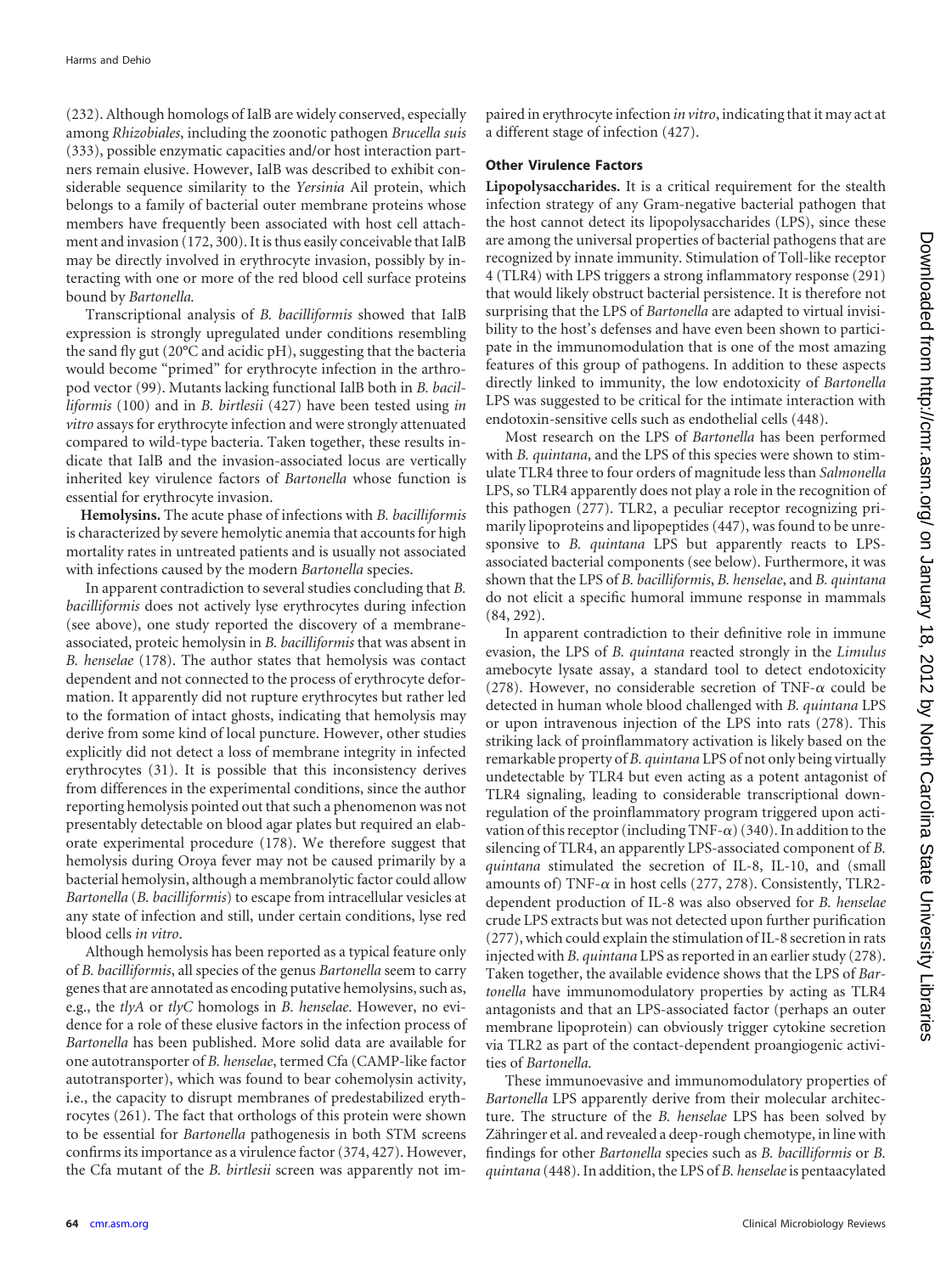and contains a very small carbohydrate moiety and a long-chain fatty acid, which are well-known attributes of LPS of other stealth pathogens such as *Legionella* [\(446\)](#page-37-6), indicating that these features may enable immune evasion by common mechanisms [\(448\)](#page-37-4). It is worth noting that the *Bartonella* LPS do not seem to be homogenously deep-rough, since Zähringer et al. reported a certain proportion of smooth LPS and linked their finding to the smooth and dry colony phenotypes observed during growth of *Bartonella* on plates [\(448\)](#page-37-4). The dimorphism between "dry agar-pitting" and "smooth non-agar-pitting" colonies has been observed for several *Bartonella* species, such as *B. henselae* [\(24\)](#page-28-3), *B. schoenbuchensis* [\(118\)](#page-30-41), and *B. bacilliformis* [\(434\)](#page-36-12) and is believed to be caused by phase variation, although the molecular basis of this phenomenon has never been revealed [\(245\)](#page-33-26). No function for the smooth LPS of *Bartonella* has been worked out so far, but a similar phenomenon of LPS heterogeneity is known from other *Rhizobiales* such as *Sinorhizobium*, where it was suggested to play a role in host interaction [\(163\)](#page-31-38).

**Autotransporters and filamentous hemagglutinins.** In addition to trimeric autotransporter adhesins like BadA, the bartonellae also harbor classical autotransporters as well as two-partner secretion systems and hence feature representatives of each class of type V secretion systems [\(177\)](#page-31-39).

Classical autotransporters are similar to TAAs in that an N-terminal passenger domain is translocated over the outer membrane through a C-terminal transporter domain, but they contain a full  $\beta$ -barrel transporter per monomer. The passenger domain is usually cleaved off from the transporter after translocation but typically stays attached to the bacterial surface (recently reviewed by Dautin and Bernstein [\[109\]](#page-30-44)). Autotransporters are important virulence factors of various bacterial pathogens [\(176\)](#page-31-40), but comparably little is known about the homologs in *Bartonella.* It is apparent that all *Bartonella* species encode a set of several autotransporters that belong to two distinct phylogenetic clades (personal observation). Representatives of the larger clade were first described as bacterial factors upregulated during *in vitro* infection of endothelial cells, and hence the genes were called *iba* (for inducible *Bartonella* autotransporters) [\(403\)](#page-36-2). This clade of autotransporters was analyzed by Berglund et al. *in silico* and is again separated into two phylogenetic groups that seem monophyletic in *Bartonella* but separated before branching off of the *B. bacilliformis* lineage [\(34\)](#page-28-14). Two representatives of the *iba* group were investigated by Litwin et al. and termed Arp (for acidic repeat protein) [\(262\)](#page-33-43) and Cfa (for CAMP-like factor autotransporter) [\(261\)](#page-33-38). While Cfa was found to exert cohemolysin activity (see above), the passenger domain of Arp shows sequence similarity to pertactinlike adhesins, which was interpreted as an indication of a potential related function of Arp [\(262\)](#page-33-43). Notably, Arp and Cfa are representatives of the two distinct clades of *iba* autotransporters and were both found to stay attached to the outer membrane after cleavage from the transporter domain [\(261,](#page-33-38) [262\)](#page-33-43), indicating that this may be a common feature of these proteins in *Bartonella*. Several *iba* autotransporters were confirmed to be upregulated during *in vitro* infections with *B. henselae* in a second study and were found to be essential for virulence in the two STM screens (e.g., Cfa) and immunogenic in infections [\(347,](#page-35-38) [374,](#page-35-0) [427,](#page-36-11) [432\)](#page-36-33). Furthermore, representatives of this group in *B. quintana* were shown to contain an H box in their promoters, which indicates regulation in response to the transcription factor Irr together with other virulencerelated genes, like those encoding the hemin binding proteins  $(26)$ .

A second, smaller group of autotransporters (in *B. henselae* BH05490, BH05500, and BH05510) also features representatives in every *Bartonella* species but shows sequence similarity to autotransporters of *Enterobacteriales*such as *Yersinia* rather than to the *iba* proteins (personal observation). Like some *iba* genes, autotransporter genes of this group were upregulated during *in vitro* infection of human endothelial cells and were found to be immunogenic [\(347,](#page-35-38) [432\)](#page-36-33), but they do not seem to be individually essential for establishing blood-stage infection as examined in the STM screens [\(374,](#page-35-0) [427\)](#page-36-11).

Molecular functions or any particular contribution of both groups of autotransporters during *Bartonella* pathogenesis remain (with the partial exception of Cfa) to be uncovered. Other autotransporters of bacterial pathogens have been found to exert various functionalities, e.g., as adhesins [\(252\)](#page-33-44) or as extracellular proteases for antibodies [\(298\)](#page-34-39) or for hemoglobin [\(324\)](#page-34-40).

The filamentous hemagglutinins (Fha) are an additional type V secretion system of *Bartonella* that is present only in *B. grahamii*, *B. henselae*, and *B. tribocorum* among the sequenced species [\(34\)](#page-28-14). Filamentous hemagglutinins are secreted in a manner very similar to that for classical autotransporters, but the passenger domain (the actual filamentous hemagglutinin FhaB) and the transporter domain (FhaC or Hec for hemolysin activator protein) are encoded in separate genes. After translocation over the outer membrane, the passenger domain is usually subjected to further processing and finally either is secreted into the extracellular space or stays attached to the transporter or the outer membrane [\(96,](#page-30-45) [205,](#page-32-45) [281\)](#page-33-45). The filamentous hemagglutinins of *Bartonella* can be separated into two clades that were apparently acquired independently from different sources. It is notable that the *fha* loci are associated with integrases and phage genes and that the distribution of their occurrence is very diverse even within closely related populations, pointing toward frequent exchange via lateral gene transfer [\(32,](#page-28-12) [34\)](#page-28-14). Interestingly, *B. quintana* does not encode any filamentous hemagglutinins, although the closely related *B. henselae* harbors various copies of both passengers and transporters [\(34\)](#page-28-14). The available data do not allow conclusive assignment of any function to the Fha proteins in *Bartonella* [\(322\)](#page-34-21), but the genes coding for the outer membrane transporters were found to be regulated by the BatR/BatS system in *B. henselae* [\(347\)](#page-35-38). One filamentous hemagglutinin and two transporters were immunogenic in cats infected with *B. henselae* [\(432\)](#page-36-33), thus proving that at least some of these proteins are expressed inside the host. No *fha* gene is essential for the pathogenesis of *B. tribocorum* [\(374\)](#page-35-0), but the presence of various *fhaB* and *hec* genes indicates potential redundancy that would impede detection by STM [\(322\)](#page-34-21). The filamentous hemagglutinins may further be capable of extracellular complementation, especially since the passenger domain is potentially released from the bacterial surface.

Filamentous hemagglutinins are important virulence factors of other pathogens such as *Bordetella*, where they are necessary for optimal colonization of the respiratory tract [\(312\)](#page-34-41) and may be key factors for host specificity [\(194\)](#page-32-46). The *Bordetella* Fhas have been shown to mediate adhesion to various host structures [\(204\)](#page-32-47) and to modulate the NF- $\kappa$ B pathway of immune cells [\(2\)](#page-28-33). Similarly, an analysis of the filamentous hemagglutinins in *Erwinia chrysanthemi*revealed that they are required for full virulence and pointed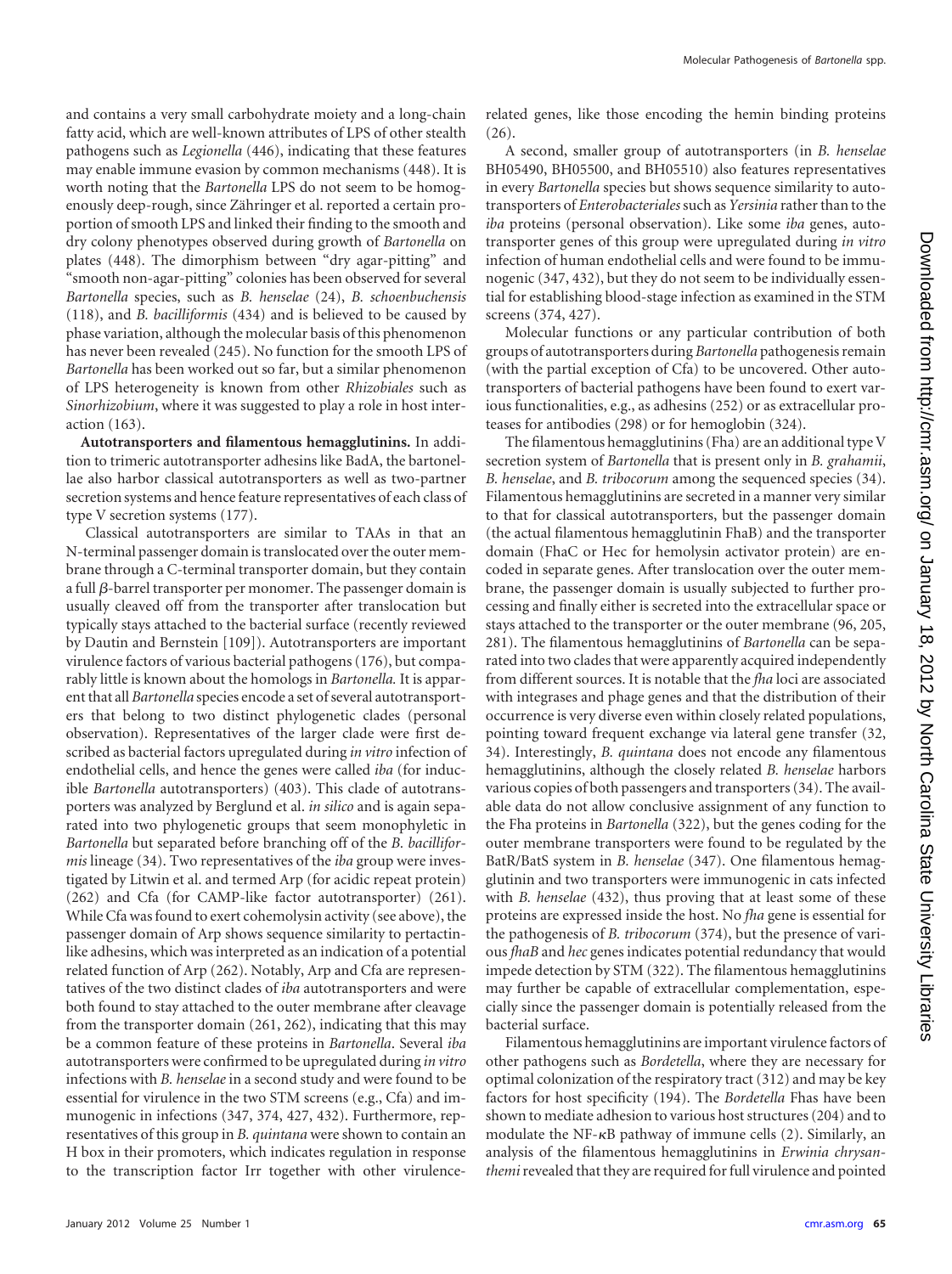toward horizontal gene transfer as a common feature in the spread of these pathogenicity factors [\(364\)](#page-35-47).

**Hemin binding proteins.** The hemin binding proteins (Hbps) of *Bartonella* are a group of porin-like outer membrane proteins that bind hemin on the bacterial surface, but lack any discernible homology to known bacterial heme receptors [\(25\)](#page-28-34). Remarkably, Pap31, the first known member of this family in *Bartonella*, was discovered not as a virulence factor but as being a major protein component of the BLPs that *Bartonella* releases into culture media, although it is known today that its prevalence in the phagelike particles is rather coincidental (see above). Subsequent research established the alternative denomination of Pap31 orthologs as HbpA and identified the Hbps as a protein family [\(75,](#page-29-42) [296\)](#page-34-42). Three to five representatives are present in the genome of every *Bartonella* species, and homologs are widespread among *Rhizobiales* but rare beyond this taxon (reference [294](#page-34-1) and personal observation). The Hbps show considerable sequence similarity to members of the OMP25/31 family of *Brucella* [\(75\)](#page-29-42), which are apparently crucial for several aspects of pathogenesis, although their molecular function is not known [\(74,](#page-29-43) [276\)](#page-33-46). Furthermore, homologies to the well-known *Neisseria* Opa proteins, which are critical mediators of host cell interaction involving invasion and immunomodulation [\(372,](#page-35-48) [388\)](#page-35-49), have been described [\(296\)](#page-34-42). Comprehensive theories explaining the contribution of *Bartonella* Hbps to pathogenesis are lacking, although a plethora of experimental data are available and various (not mutually exclusive) hypotheses have been proposed. In short, the Hbps were suggested to be (part of) a heme uptake system, to form an antioxidant coat, to maintain a microaerobic intracellular environment, or to participate directly in host cell manipulation [\(26\)](#page-28-30).

It is undisputed that the acquisition of heme is critical for *Bartonella*, since the bartonellae have an exceptionally high need for this compound [\(377\)](#page-35-23). However, the hemin binding activity of the Hbps does not automatically imply a function in heme acquisition, especially since *Bartonella* harbors a distinct, dedicated hemin import system (HutABC/HmuV) [\(331\)](#page-34-43) (see below). One study reported that HbpA of *B. henselae*, whose ortholog in *B*. *quintana* constitutes the strongest hemin binding activity of this species [\(75\)](#page-29-42), could complement a *hemA* deficiency in *E. coli* and thus act as part of a hemin uptake machinery [\(453\)](#page-37-7). However, these results have been decisively challenged by other authors [\(294\)](#page-34-1), especially since the *hemA*-deficient *E. coli*strains are known to display a leaky phenotype [\(379\)](#page-35-50). We hence conclude that a primary function of the *Bartonella* hemin binding proteins in heme acquisition seems unlikely, although an accessory role via the accumulation of substrate is conceivable.

In addition to this potential facilitation of heme acquisition, the hemin binding of the Hbps should lead to a coat of heme on the cell surface, whose properties and functions would depend largely on the properties of heme. Extracellular deposition of heme is also seen in *Yersinia pestis*, where efficient transmission by bloodsucking arthropods depends on outer membrane storage of this compound [\(183,](#page-31-41) [337\)](#page-34-44). Most obviously, such a surface coat would provide a nutritive reservoir for *Bartonella*, especially as it has to compete with its arthropod vector for heme in the midgut [\(25\)](#page-28-34). Furthermore, the intrinsic peroxidase activity of heme would make the coat a potent antioxidant barrier [\(25\)](#page-28-34) and hence constitute a suitable protectant against reactive oxygen species (ROS) as key mediators of antimicrobial defense both in the arthropod gut [\(169,](#page-31-42) [305\)](#page-34-45) and as part of mammal immune defenses

[\(42\)](#page-29-44). ROS release in the arthropod gut is highly regulated, for example, in order to protect symbionts [\(168\)](#page-31-43), and was found to be decreased in bloodsucking arthropods upon perception of heme in the gut lumen [\(319\)](#page-34-46). Such a mechanism would potentially allow *Bartonella* not only to tolerate but also to prevent certain challenge by ROS, though no experimental data are available. *Porphyromonas gingivalis* is an example of a pathogen that uses surface coating with heme and related compounds as a defense mechanism against ROS in humans [\(405,](#page-36-44) [406\)](#page-36-45). Similarly, heme can also modulate the behavior of mammalian cells [\(15,](#page-28-35) [127,](#page-30-46) [138\)](#page-30-47), making it conceivable that a coat of heme would also contribute to subvert responses of the vertebrate host.

Besides functions in host interaction, heme would also decrease oxygen levels around the bacteria. Battisti et al. speculated that bartonellae (exemplified by *B. quintana*) would lack aerobic respiration and could, similarly to other *Rhizobiales* such as *Agrobacterium* spp., be adapted to growth in microaerobic compartments. They further proposed that hemin binding via Hbps or their orthologs may be a common strategy for this purpose among different *Rhizobiales* [\(25,](#page-28-34) [26\)](#page-28-30).

Finally, HbpA of *B. henselae* was shown to bind fibronectin, heparin, and HUVECs [\(107\)](#page-30-48). Binding to these ECM compounds has been linked to the homologous OpaA protein of *Neisseria*, which also binds fibronectin and mediates invasion of epithelial cells via an integrin-dependent mechanism [\(107,](#page-30-48) [425\)](#page-36-46). Additionally, a *B. henselae* HbpD mutant was deficient in escape from phagosome maturation [\(246\)](#page-33-7), but the underlying direct or indirect mechanism has not been resolved.

In summary, the abundance of evidence makes it likely that the Hbps contribute prominently to *Bartonella* pathogenesis in several ways. It is thus not surprising that studies of *B. quintana* discovered sophisticated transcriptional control mechanisms guiding *hbp* expression and revealed a clear correlation between biologically relevant stimuli and altered expression patterns of the *hbp* genes [\(25\)](#page-28-34). From a regulatory point of view, the Hbps seem to constitute two subgroups, with the first one (HbpB and HbpC) being preferentially expressed under conditions that resemble the arthropod midgut or feces (high hemin and 30°C) and the second one (HbpA, HbpD, and HbpE) being preferentially expressed under mammal-like conditions (37°C and low hemin) [\(25\)](#page-28-34). Although this second subgroup was still predominant under bloodstream-like conditions (5% instead of 21%  $O<sub>2</sub>$ ), the decrease in oxygen led to significant downregulation of all Hbps, indicating that these proteins might not be of major importance in the intraerythrocytic niche. Alterations of pH and free iron concentrations did not have significant effects on *hbp* expression [\(25\)](#page-28-34).

Several transcription factors were found to exhibit differential expression in response to the environmental cues known to influence *hbp* transcription and are hence obvious candidates for being involved in their regulation [\(26\)](#page-28-30). One of these, Irr, reacted particularly strongly (to temperature change) and was found to bind a peculiar promoter element (the H box [for *hbp* family box]) that is conserved among *Bartonella hbp* genes and several other virulence factors (autotransporters and OMP43). Because expression of Irr seemed to antagonize HbpC transcription, Irr was suggested to be a repressor of HbpC expression. Consistently, Irr overexpression yielded a bloodstream-like expression pattern of *hbp* genes and generally seemed to amplify the effects of temperature [\(26\)](#page-28-30). Battisti et al. further reported a certain influence of the major virulence regulator BatR, which was confirmed in a subsequent study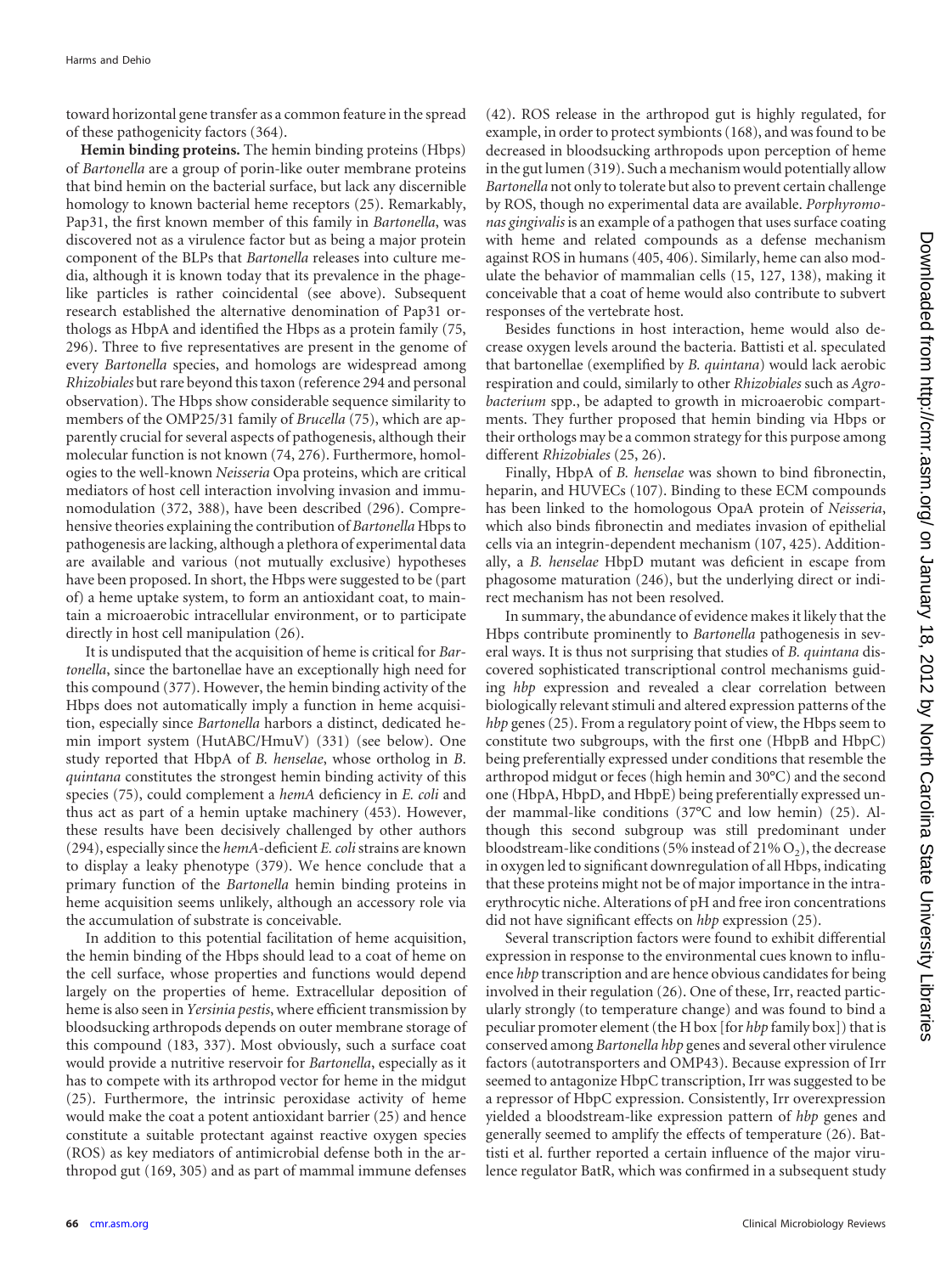with *B. henselae* [\(347\)](#page-35-38). Although this second study indeed reproduced the subgroups as identified in *B. quintana* when analyzing bacterial gene expression using the *B. henselae* Houston-1 *in vitro* infection model, HbpB and HbpC were upregulated in the course of infection, while HbpA and HbpD were downregulated (*B. henselae* lacks an apparent ortholog of HbpE) [\(347\)](#page-35-38). Such a regulatory pattern seems counterintuitive when comparing it to the transcriptional data for the closely related *B. quintana* and indicates that *hbp* expression (and function) may be more complex than our current understanding.

Roles for the Hbps of the second subgroup in mammal host infection are strongly supported by phenotypic data (see above). Interestingly, the proteins of this subgroup seem to be structurally close, since an antibody raised against HbpA of *B. quintana* crossreacted with HbpD and HbpE of the same species. The significance of the environmental stimuli simulated *in vitro* is confirmed by the finding that *B. quintana* infecting a rhesus macaque reproduced the "mammal-like" expression pattern [\(25\)](#page-28-34). Consequently, those Hbps of the first subgroup very likely function predominantly in context of the arthropod vector. Although a contribution of HbpC seems very likely (it is more than 100-fold upregulated at 30°C compared to 37°C), the role of HbpB remains unclear. It was generally expressed at lower levels, reacted more weakly (hemin) or not at all (temperature) to the stimuli that were potent for HbpC, and has been reported to lack hemin binding properties [\(25\)](#page-28-34). Furthermore, an insertion of approximately 500 base pairs makes HbpB larger than the other Hbps. This insertion is predicted to partition extracellularly and features tandem repeats as well as an abnormally high GC content, indicating that it may originate from lateral gene transfer [\(296\)](#page-34-42). However, HbpB was the only hemin binding protein of *B. tribocorum* that was found to be essential for establishing bacteremia in the STM screen [\(374\)](#page-35-0).

Potential antigenicity is an important feature particularly of surface-exposed proteins of bacterial pathogens and was assessed for the Hbps in several studies. Interestingly, HbpA of *B. henselae* seems to be immunogenic from live bacteria in rabbits [\(107\)](#page-30-48), but firm evidence suggests the absence of an antibody response against any Hbp in cats seropositive for this species [\(84\)](#page-29-39). Importantly, the latter finding was strongly supported by an independent study that tested a protein microarray of almost all predicted open reading frames (ORFs) of *B. henselae* against a large set of cat sera and failed to detect antibodies against any hemin binding protein [\(432\)](#page-36-33). These results indicate that the absence of Hbp antigenicity may be part of *Bartonella* reservoir host adaptation or that events/ strategies exclusive for the reservoir host could interfere with immune detection of the Hbps (e.g., downregulation of the humoral immune response). However, the hemin binding proteins of *B. quintana* were found to be immunogenic in human infections [\(43\)](#page-29-36), but this species seems to be not yet fully adapted to its reservoir host (see above).

**ABC systems.** ATP binding cassette (ABC) systems are a superfamily of protein machineries that use ATP hydrolysis to energize the transmembrane passage of various substrates and were hence also called "traffic ATPases" (excellently reviewed in references [110](#page-30-49) and [111\)](#page-30-50). They share an architecture composed of two integral inner membrane domains and two periplasmic domains that typically constitute four independent polypeptide chains in ABC importers but are usually fused into one protein in exporters [\(111\)](#page-30-50). Since ABC systems themselves cover translocation over only the

inner membrane, transport across the outer membrane can be accomplished in different ways depending on the substrate. Importers usually rely on unspecific or specialized porins for substrates of small or moderate size, while very large or rare cargo is bound by high-affinity outer membrane receptors that also enable transport over the outer membrane. These particular receptors are typically powered by the TonB machinery, hence using the proton motive force stored over the inner membrane [\(314,](#page-34-47) [341\)](#page-34-48). ABC exporters characteristically assemble a complex including the actual ABC transporter (paradigmatic *E. coli* HlyB) with a periplasmic membrane fusion protein (*E. coli* HlyD) and the outer membrane channel TolC, thus allowing one-step export in a mechanism referred to as type I secretion (reviewed in reference [186\)](#page-31-44).

Several ABC import systems have been revealed to be essential for *Bartonella* virulence in the two STM screens. Not surprisingly, these comprise the uptake system for heme (HutABC/HmuV) and two iron uptake systems (FatBCD/CeuD and Sit/YfeABCD) whose role in the lifestyle of *Bartonella* had already been proposed before [\(25\)](#page-28-34). The HutABC/HmuV system has been explored in more detail in *B. quintana* and is genetically associated with genes for a putative heme degradation enzyme (*hemS* [also known as *hmuS*]) and the *tonB* gene of the bartonellae [\(331\)](#page-34-43).

Many other hits in the STM screens revealed that several ABC proteins involved in amino acid import are essential for virulence [\(374,](#page-35-0) [427\)](#page-36-11), thus confirming the key role of amino acids as a carbon source for the bartonellae [\(85\)](#page-29-28). In particular, the branched-chain amino acid import system (*liv* [for leucine-isoleucine-valine]) was required for establishing blood-stage infection in both screens. It is interesting in this context that other *Rhizobiales* drop biosynthesis of these particular amino acids during growth in bacteroids and then completely depend on their supply from the host plant ("symbiotic auxotrophy") [\(342,](#page-34-49) [343\)](#page-34-50). However, one enzyme of the branched-chain amino acid synthesis pathway was also essential for virulence in *B. birtlesii* [\(427\)](#page-36-11), indicating that not only import but also biosynthesis of these amino acids is necessary at one point of the infection. Additionally, several other ABC importers were also hits in the STM screens, for example, the *ugp* glycerol-3-phosphate importer in the *B. tribocorum* screen [\(374\)](#page-35-0).

In contrast, no apparent ABC exporters were essential for *Bartonella* virulence, but exporters of all kinds are inherently prone to extracellular complementation which could render them difficult to detect in an STM screen. Thus, some ABC export systems of *Bartonella* may somehow participate in pathogenicity, although experimental evidence is lacking (see "Other virulence factors" below). However, it is pointless to speculate about the contribution of particular systems as long as their substrates have not been identified. Type I secretion systems (T1SS) in other pathogens are known to secrete various virulence factors, such as adhesins [\(156\)](#page-31-45) or surface layer proteins [\(416\)](#page-36-47).

In addition to import or export functions, a third subgroup of ABC cassette proteins has been implicated in other contexts, e.g., UvrA as a prominent component of the DNA excision repair machinery [\(160\)](#page-31-46). Similarly, the ChvD ABC protein is known to be involved in the regulation of virulence gene expression in *A. tumefaciens* [\(263\)](#page-33-47) and was found to be essential for pathogenicity in the *B. tribocorum* STM screen [\(374\)](#page-35-0), indicating that the *Bartonella* orthologs also contribute to the infection process.

Apart from ABC systems, other transporters were also revealed to be critical for *Bartonella* virulence in the STM screens [\(374,](#page-35-0)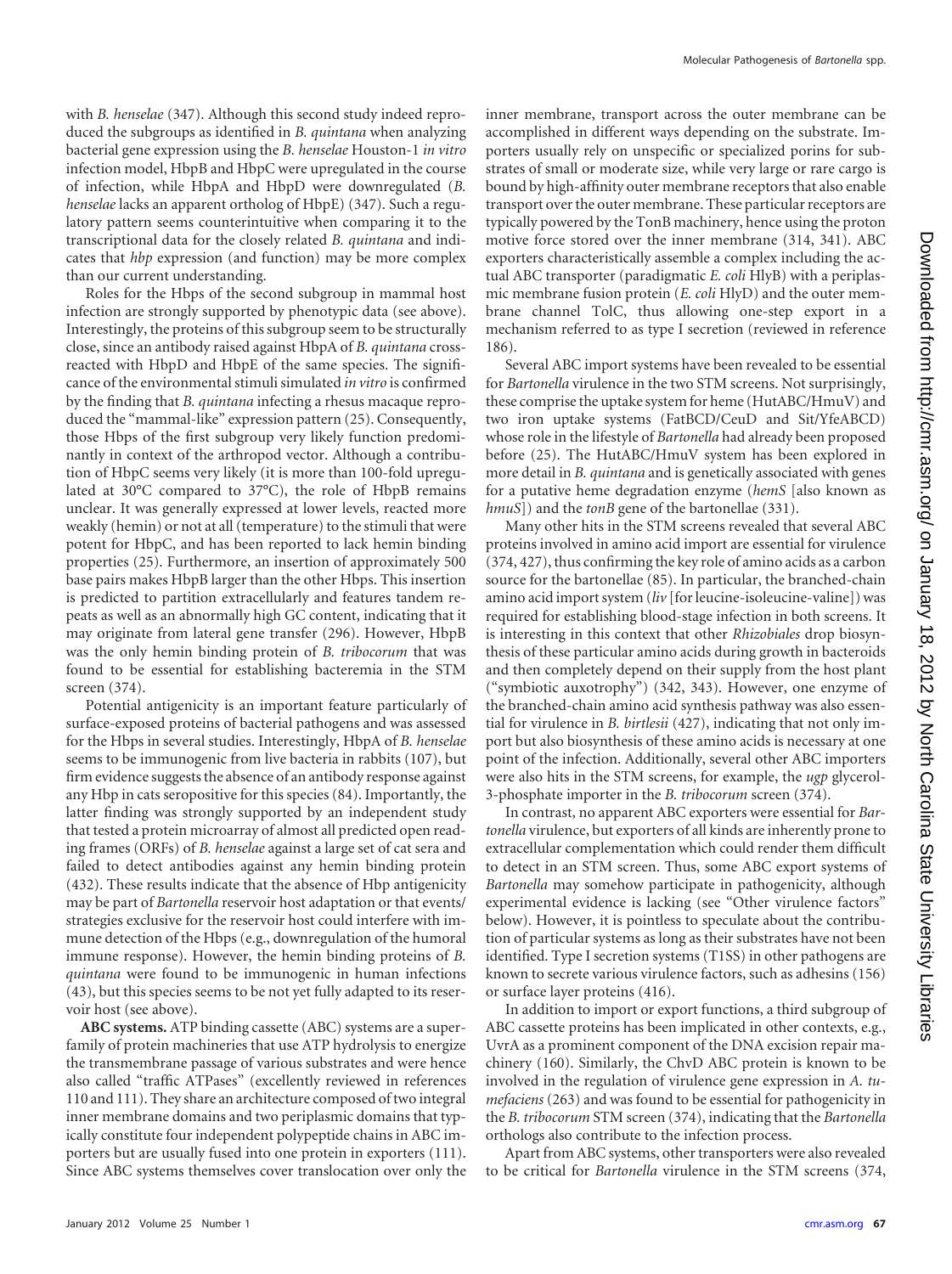[427\)](#page-36-11). One of them, the *pha* multicomponent  $K^+/H^+$  antiporter, was shown to be crucial for pH adaptation and a host-associated lifestyle in other *Rhizobiales* [\(345\)](#page-34-51).

**Other virulence factors.** Many studies have discovered other virulence factors of *Bartonella* that cannot be reasonably sorted into one of the categories used in this review or for which substantial knowledge on their function has not yet been determined.

The BatR/BatS two-component system was shown to be a master regulator of *Bartonella* virulence that guides the expression of a large regulon comprising various virulence genes and is induced at the slightly basic pH of human blood [\(347\)](#page-35-38). Remarkably, a huge set of orthologous systems play key roles in the host interaction of other *Rhizobiales*(example in reference [28\)](#page-28-36), and it is apparent that this vertically inherited transcriptional controller has assimilated horizontally acquired genes such as those coding for the VirB/D4 machinery into its regulon in *Bartonella*. Like the BatR/BatS system, other transcriptional regulators have been hit in the STM screens and may thus participate in coordinating the expression of the huge arsenal of *Bartonella* virulence factors. One of those, RosR [\(374\)](#page-35-0), is well known to be essential for productive host interaction in other *Rhizobiales* such as *Sinorhizobium* [\(207\)](#page-32-48).

OMP43 and OMP89, two outer membrane proteins of *Bartonella*, have been identified as fibronectin binders in addition to trimeric autotransporter adhesins and HbpA [\(108\)](#page-30-51). The surface display of fibronectin binding proteins is a common theme among the infection strategies of many bacterial pathogens (reviewed in reference [175\)](#page-31-47) and has been linked to endothelial invasion and inflammation, for example, in infective endocarditis [\(346\)](#page-35-51) as a well-known complication of *Bartonella* infections. OMP43 of *Bartonella* is a porin-like protein homologous to OMP2b of *Brucella* (which is known to be a potent inhibitor of apoptosis [\[248\]](#page-33-48)) and further exhibits considerable sequence similarity to the RopA protein of *Rhizobium leguminosarum*, whose expression is strongly repressed in bacteroids [\(65,](#page-29-45) [125\)](#page-30-52). In addition to fibronectin binding, OMP43 was shown to bind HUVECs and thus was proposed to serve as a major adhesin during *Bartonella* infection [\(65,](#page-29-45) [162\)](#page-31-9). The promoter of the *omp43* gene contains an H box that is indicative of transcriptional control by Irr [\(26\)](#page-28-30), and a study of *B. henselae*found that OMP43 expression was downregulated during infection of endothelial cells *in vitro* [\(347\)](#page-35-38). OMP89 is the *Bartonella* homolog of BamA/YaeT, the major component of the Gramnegative outer membrane protein assembly/biogenesis machinery (reviewed in reference [231\)](#page-32-49). No further evidence beyond its property to bind fibronectin would indicate a direct role of this protein in *Bartonella* pathogenesis. Consistent with their localization on the cell surface, both OMP43 and OMP89 are highly immunogenic in infections with *Bartonella* [\(43,](#page-29-36) [84\)](#page-29-39).

Amazingly, it is apparent that the bartonellae encode the full machinery required for synthesis and secretion of cyclic  $\beta$ -[\(1,](#page-28-7)[2\)](#page-28-33)glucans, i.e., the respective synthetase (ChvB in *Agrobacterium tumefaciens* [\[79\]](#page-29-46), BH00920 in *B. henselae*) and the dedicated ABC exporter (ChvA in*A. tumefaciens*[\[70\]](#page-29-47), BH10210 in *B. henselae*) [\(6,](#page-28-11) [34\)](#page-28-14). Cyclic  $\beta$ -[\(1,](#page-28-7)[2\)](#page-28-33)-glucans are circular oligosaccharides known to enforce the host interaction of both symbiotic and pathogenic *Rhizobiaceae* (comprehensively reviewed in reference [48\)](#page-29-48). In *Brucella*, another genus of zoonotic pathogens within this taxon, cyclic  $\beta$ -[\(1,](#page-28-7)[2\)](#page-28-33)-glucans contribute to bacterial surface integrity and are essential to prevent lysosome fusion of the *Brucella*-containing vacuoles by somehow manipulating lipid rafts in host cells [\(14,](#page-28-37) [58\)](#page-29-49). Despite the function of *Brucella* cyclic  $\beta$ -[\(1](#page-28-7)[,2\)](#page-28-33)-glucans in sub-

verting defenses of a vertebrate host, the *B. abortus* cyclic  $\beta$ - $(1,2)$  $(1,2)$ glucan synthetase was sufficient to complement accordant mutants in *Rhizobium meliloti* as well as *A. tumefaciens* and restored the associated phenotypes [\(196\)](#page-32-50), confirming that cyclic  $\beta$ -[\(1,](#page-28-7)[2\)](#page-28-33)glucans are highly conserved among *Rhizobiales*. Although the presence of cyclic  $\beta$ -[\(1,](#page-28-7)[2\)](#page-28-33)-glucans has not been specifically examined for *Bartonella*, the conservation of the dedicated machinery and the abundance of these compounds as rhizobial hostinteracting factors make it very likely that (i) *Bartonella* synthesizes cyclic  $\beta$ -[\(1](#page-28-7)[,2\)](#page-28-33)-glucans and (ii) they somehow play a role in *Bartonella*-host interaction. No gene related to cyclic  $\beta$ -[\(1,](#page-28-7)[2\)](#page-28-33)glucans was found to be essential for virulence in the *Bartonella* STM screens [\(374,](#page-35-0) [427\)](#page-36-11), but extracellular complementation of the secreted compound may have impeded detection. Consistently, none of the various STM screens in *Brucella* brought up any gene linked to cyclic  $\beta$ -[\(1](#page-28-7)[,2\)](#page-28-33)-glucans (except for one intergenic hit more than 200 base pairs downstream of an associated succinyltransferase gene) [\(144,](#page-31-48) [188,](#page-31-49) [255,](#page-33-49) [256\)](#page-33-50), although they are known to be essential for intracellular survival of this pathogen [\(14\)](#page-28-37).

Like *Brucella*, the bartonellae are known to evade the endocytic pathway and to establish a perinuclear niche inside their host cells (see above). Work with *B. henselae* showed that the bacterial factor(s) orchestrating this process is independent of both BadA and the VirB/D4 T4SS [\(246\)](#page-33-7). Instead, a small-scale evaluation of transposon mutants revealed three peculiar proteins and HbpD as essential for this process. Although the contribution of these factors is not understood on a mechanistic level, their role in phagosomal escape could be confirmed by complementation analysis.

#### **CONCLUDING REMARKS**

It is striking that the leading symptoms of Carrion's disease, such as immune-mediated hemolytic anemia or pathological angiogenesis, are generally absent in reservoir host infections by the modern species but may occasionally arise in infections particularly of immunocompromised individuals and/or in incidental hosts. We therefore conclude that the bacterial factors responsible for these symptoms may be conserved over the whole genus *Bartonella*, especially when considering the virtual absence of large disparities in the arsenal of known virulence factors and the overall congruent course of infection. However, the activities of these factors are apparently tightly regulated and balanced with opposing activities and host responses in the modern species, thus allowing them to establish a controlled, silent course of infection that avoids elicitation of an immune response and favors vector transmission. Correspondingly, quiescent infections with persistent, asymptomatic bacteremia are prevalent in a certain proportion of individuals colonized by*B. bacilliformis*, confirming that the morbidity associated with Carrion's disease is not inherent to the infection cycle of this species.

We are convinced that the acquisition of type IV secretion systems in ancestors of the modern bartonellae, thanks to the highly modular nature of their virulence functions, opened up the opportunity to evolve a versatile cocktail of both cooperating and antagonistic activities for particularly fine-tuned host interaction. Decreased morbidity in combination with evolutionary versatility and at least partial redundancy of virulence functions may then have promoted host adaptability and thus the evolutionary success of the modern bartonellae. We find our hypothesis supported by the fact that the two adaptive radiations in lineages 3 and 4 were triggered only after the evolution of a diverse set of VirB/D4 effec-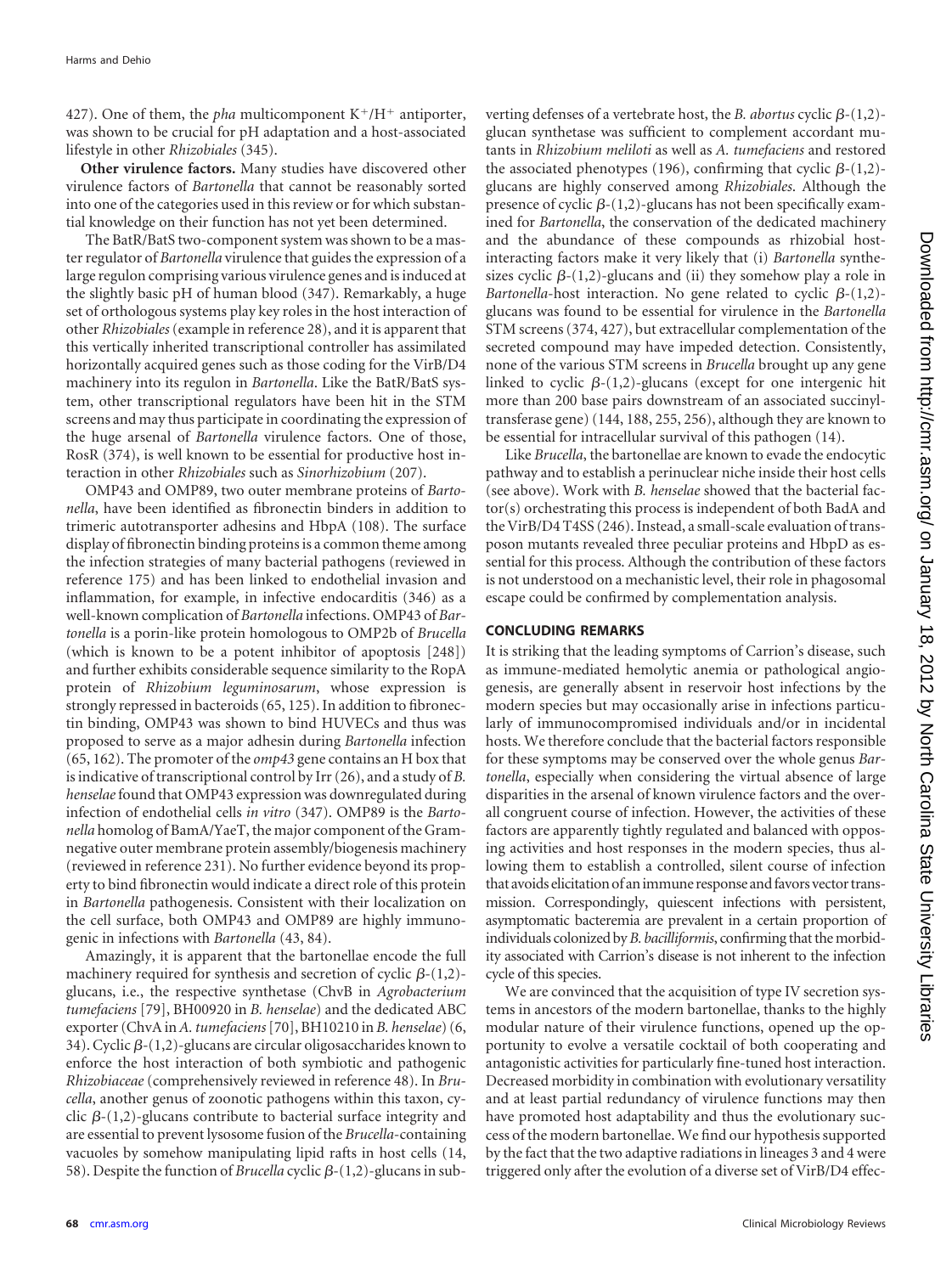tor proteins and the duplication and diversification of extracellular parts of the Trw T4SS.

The comprehensive listing and discussion of current knowledge on the molecular pathogenesis of *Bartonella* has demonstrated that the fragmentary and isolated nature of most knowledge on these remarkable pathogens is a major obstacle to drawing a coherent model of what underlies the diseases we observe in human patients. We thus recommend that future research should aim at combining our knowledge from cellular, clinical, microbiological, and veterinary research as well as the various models and strains used in the field. It seems particularly important to link the data obtained *in vitro* from infections with the Houston-1 and Marseille strains of *B. henselae*, but also with *B. quintana*, since these species are the most common cause of human *Bartonella* infections around the world and may serve as useful models for the other modern species. Furthermore, a comparison to the knowledge available on infections with *B. bacilliformis* seems desirable, especially in order to reveal the molecular mechanisms underlying its human host restriction, which may help to understand the zoonotic potential of *Bartonella*.

#### **ACKNOWLEDGMENTS**

We thank Maxime Quebatte for critically reading the manuscript.

This work was supported by grant 3100-061777 from the Swiss National Science Foundation (to C.D.) and grant 51RT 0\_126008 (InfectX) in the frame of the SystemsX.ch Swiss Initiative for Systems Biology (to C.D.). A.H. is a fellow of the Werner Siemens Foundation.

We declare no conflicting interests relevant to the study.

#### <span id="page-28-7"></span>**REFERENCES**

- 1. **Abbott RC, et al.** 1997. Experimental and natural infection with *Bartonella henselae* in domestic cats. Comp. Immunol. Microbiol. Infect. Dis. **20**:41–51.
- <span id="page-28-33"></span>2. **Abramson T, Kedem H, Relman DA.** 2008. Modulation of the NFkappaB pathway by *Bordetella pertussis* filamentous hemagglutinin. PLoS One **3**:e3825.
- <span id="page-28-6"></span>3. **Ades EW, et al.** 1992. HMEC-1: establishment of an immortalized human microvascular endothelial cell line. J. Invest. Dermatol. **99**:683– 690.
- <span id="page-28-1"></span>4. **Alexander B.** 1995. A review of bartonellosis in Ecuador and Colombia. Am. J. Trop. Med. Hyg. **52**:354 –359.
- <span id="page-28-0"></span>5. **Allison MJ, Pezzia A, Gerszten E, Mendoza D.** 1974. A case of Carrion's disease associated with human sacrifice from the Huari culture of Southern Peru. Am. J. Phys Anthropol. **41**:295–300.
- <span id="page-28-11"></span>6. **Alsmark CM, et al.** 2004. The louse-borne human pathogen *Bartonella quintana* is a genomic derivative of the zoonotic agent *Bartonella henselae*. Proc. Natl. Acad. Sci. U. S. A. **101**:9716 –9721.
- <span id="page-28-19"></span>7. **Alvarez-Martinez CE, Christie PJ.** 2009. Biological diversity of prokaryotic type IV secretion systems. Microbiol. Mol. Biol. Rev. **73**:775– 808.
- <span id="page-28-22"></span>8. **Aly KA, Baron C.** 2007. The VirB5 protein localizes to the T-pilus tips in *Agrobacterium tumefaciens*. Microbiology **153**:3766 –3775.
- <span id="page-28-25"></span>9. **Amano A, Takeuchi H, Furuta N.** 2010. Outer membrane vesicles function as offensive weapons in host-parasite interactions. Microbes Infect. **12**:791–798.
- <span id="page-28-26"></span>10. **Andersen-Nissen E, et al.** 2005. Evasion of Toll-like receptor 5 by flagellated bacteria. Proc. Natl. Acad. Sci. U. S. A. **102**:9247–9252.
- <span id="page-28-15"></span>11. **Anderson B, Goldsmith C, Johnson A, Padmalayam I, Baumstark B.** 1994. Bacteriophage-like particle of *Rochalimaea henselae*. Mol. Microbiol. **13**:67–73.
- <span id="page-28-17"></span>12. **Anderson B, et al.** 1997. Analysis of 36-kilodalton protein (PapA) associated with the bacteriophage particle of *Bartonella henselae*. DNA Cell Biol. **16**:1223–1229.
- <span id="page-28-32"></span>13. **Andersson SG, Dehio C.** 2000. *Rickettsia prowazekii* and *Bartonella henselae*: differences in the intracellular life styles revisited. Int. J. Med. Microbiol. **290**:135–141.
- <span id="page-28-37"></span>14. **Arellano-Reynoso B, et al.** 2005. Cyclic beta-1,2-glucan is a *Brucella* virulence factor required for intracellular survival. Nat. Immunol. **6**:618 – 625.
- <span id="page-28-35"></span>15. **Arruda MA, Rossi AG, de Freitas MS, Barja-Fidalgo C, Graca-Souza AV.** 2004. Heme inhibits human neutrophil apoptosis: involvement of phosphoinositide 3-kinase, MAPK, and NF-kappaB. J. Immunol. **173**: 2023–2030.
- <span id="page-28-10"></span>16. **Arvand M, Ignatius R, Regnath T, Hahn H, Mielke ME.** 2001. *Bartonella henselae*-specific cell-mediated immune responses display a predominantly Th1 phenotype in experimentally infected C57BL/6 mice. Infect. Immun. **69**:6427– 6433.
- <span id="page-28-18"></span>17. **Avraamides CJ, Garmy-Susini B, Varner JA.** 2008. Integrins in angiogenesis and lymphangiogenesis. Nat. Rev. Cancer **8**:604 – 617.
- <span id="page-28-23"></span>18. **Babic A, Lindner AB, Vulic M, Stewart EJ, Radman M.** 2008. Direct visualization of horizontal gene transfer. Science **319**:1533–1536.
- <span id="page-28-20"></span>19. **Backert S, Selbach M.** 2008. Role of type IV secretion in *Helicobacter pylori* pathogenesis. Cell. Microbiol. **10**:1573–1581.
- <span id="page-28-21"></span>20. **Backert S, Selbach M.** 2005. Tyrosine-phosphorylated bacterial effector proteins: the enemies within. Trends Microbiol. **13**:476 – 484.
- <span id="page-28-9"></span>21. **Bai Y, Kosoy MY, Ray C, Brinkerhoff RJ, Collinge SK.** 2008. Temporal and spatial patterns of *Bartonella* infection in black-tailed prairie dogs (*Cynomys ludovicianus*). Microb. Ecol. **56**:373–382.
- <span id="page-28-29"></span>22. **Bandara AB, Sriranganathan N, Schurig GG, Boyle SM.** 2005. Carboxyl-terminal protease regulates *Brucella suis* morphology in culture and persistence in macrophages and mice. J. Bacteriol. **187**: 5767–5775.
- <span id="page-28-16"></span>23. **Barbian KD, Minnick MF.** 2000. A bacteriophage-like particle from *Bartonella bacilliformis*. Microbiology **146**:599 – 609.
- <span id="page-28-3"></span>24. **Batterman HJ, Peek JA, Loutit JS, Falkow S, Tompkins LS.** 1995. *Bartonella henselae* and *Bartonella quintana* adherence to and entry into cultured human epithelial cells. Infect. Immun. **63**:4553– 4556.
- <span id="page-28-34"></span>25. **Battisti JM, Sappington KN, Smitherman LS, Parrow NL, Minnick MF.** 2006. Environmental signals generate a differential and coordinated expression of the heme receptor gene family of *Bartonella quintana*. Infect. Immun. **74**:3251–3261.
- <span id="page-28-30"></span>26. **Battisti JM, et al.** 2007. Transcriptional regulation of the heme binding protein gene family of *Bartonella quintana* is accomplished by a novel promoter element and iron response regulator. Infect. Immun. **75**: 4373– 4385.
- <span id="page-28-28"></span>27. **Baumler AJ, Kusters JG, Stojiljkovic I, Heffron F.** 1994. *Salmonella typhimurium* loci involved in survival within macrophages. Infect. Immun. **62**:1623–1630.
- <span id="page-28-36"></span>28. **Belanger L, Dimmick KA, Fleming JS, Charles TC.** 2009. Null mutations in *Sinorhizobium meliloti* exoS and chvI demonstrate the importance of this two-component regulatory system for symbiosis. Mol. Microbiol. **74**:1223–1237.
- <span id="page-28-2"></span>29. **Beldomenico PM, et al.** 2005. Environmental factors associated with *Bartonella vinsonii subsp. berkhoffii* seropositivity in free-ranging coyotes from northern California. Vector Borne Zoonotic Dis. **5**:110 –119.
- <span id="page-28-4"></span>30. **Benjamin LE, Golijanin D, Itin A, Pode D, Keshet E.** 1999. Selective ablation of immature blood vessels in established human tumors follows vascular endothelial growth factor withdrawal. J. Clin. Invest. **103**: 159 –165.
- <span id="page-28-8"></span>31. **Benson LA, Kar S, McLaughlin G, Ihler GM.** 1986. Entry of *Bartonella bacilliformis* into erythrocytes. Infect. Immun. **54**:347–353.
- <span id="page-28-12"></span>32. **Berglund EC, et al.** 2010. Genome dynamics of *Bartonella grahamii* in micro-populations of woodland rodents. BMC Genomics **11**:152.
- <span id="page-28-13"></span>33. **Berglund EC, et al.** 2010. Rapid diversification by recombination in *Bartonella grahamii* from wild rodents in Asia contrasts with low levels of genomic divergence in Northern Europe and America. Mol. Ecol. **19**: 2241–2255.
- <span id="page-28-14"></span>34. **Berglund EC, et al.** 2009. Run-off replication of host-adaptability genes is associated with gene transfer agents in the genome of mouse-infecting *Bartonella grahamii*. PLoS Genet. **5**:e1000546.
- <span id="page-28-24"></span>35. **Bergonzelli GE, et al.** 2006. GroEL of *Lactobacillus johnsonii* La1 (NCC 533) is cell surface associated: potential role in interactions with the host and the gastric pathogen *Helicobacter pylori*. Infect. Immun. **74**:425– 434.
- <span id="page-28-31"></span>36. **Bermond D, et al.** 2002. *Bartonella bovis* Bermond *et al*. sp. nov. and *Bartonella capreoli* sp. nov., isolated from European ruminants. Int. J. Syst. Evol. Microbiol. **52**:383–390.
- <span id="page-28-5"></span>37. **Berrich M, et al.** 2011. Differential effects of *Bartonella henselae* on human and feline macro- and micro-vascular endothelial cells. PLoS One **6**:e20204.
- <span id="page-28-27"></span>38. **Bessman MJ, et al.** 2001. The gene ygdP, associated with the invasiveness of *Escherichia coli* K1, designates a Nudix hydrolase, Orf176, active on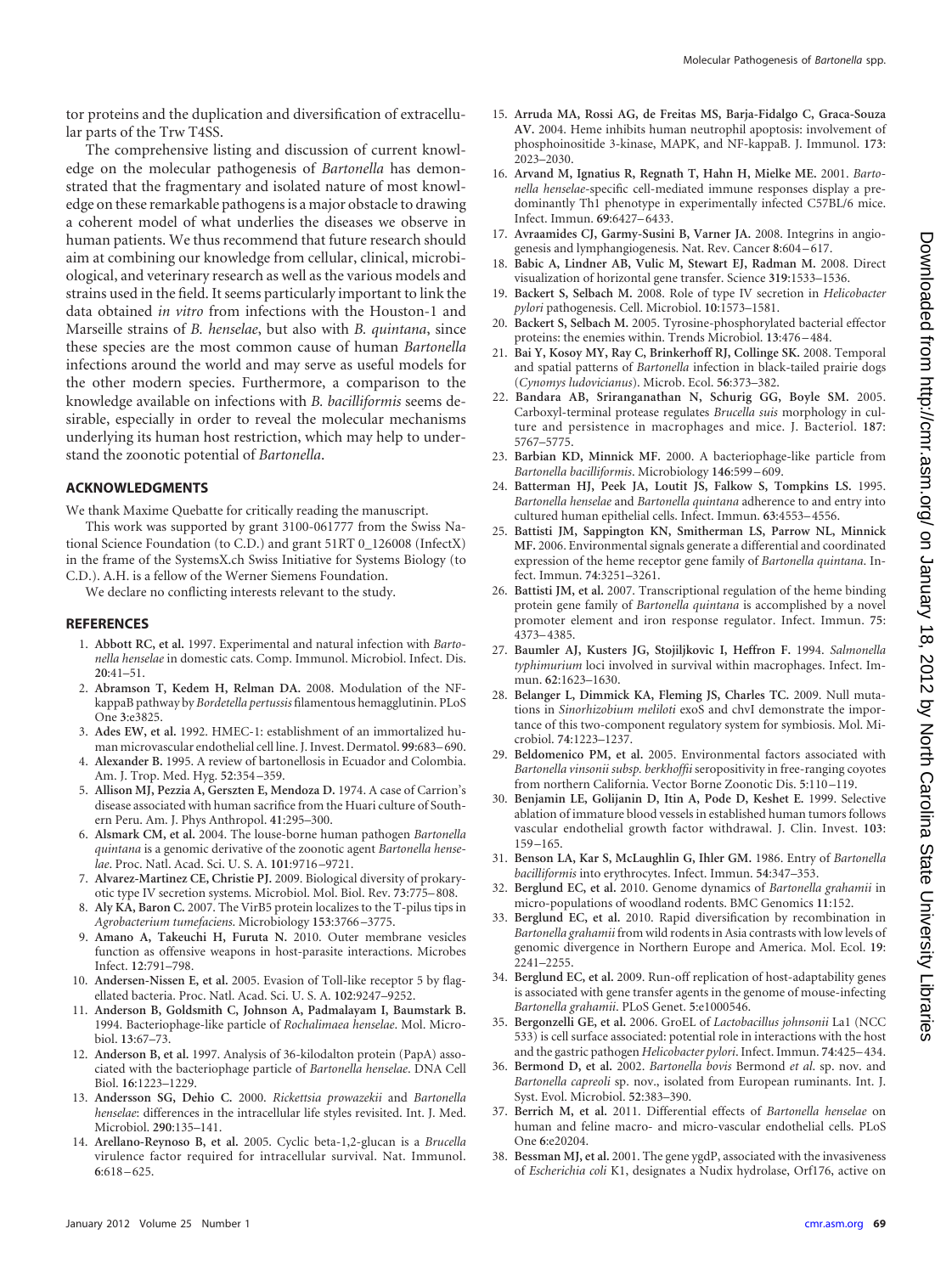adenosine (5')-pentaphospho-(5')-adenosine (Ap5A). J. Biol. Chem. **276**:37834 –37838.

- <span id="page-29-24"></span><span id="page-29-15"></span>39. **Bhutto AM, Nonaka S, Hashiguchi Y, Gomez EA.** 1994. Histopathological and electron microscopical features of skin lesions in a patient with bartonellosis (verruga peruana). J. Dermatol. **21**:178 –184.
- <span id="page-29-14"></span>40. **Billeter SA, et al.** 2009. Infection and replication of *Bartonella* species within a tick cell line. Exp. Appl. Acarol. **49**:193–208.
- <span id="page-29-21"></span>41. **Blanc L, et al.** 2010. Control of erythrocyte membrane-skeletal cohesion by the spectrin-membrane linkage. Biochemistry **49**:4516 – 4523.
- <span id="page-29-44"></span>42. **Bogdan C, Rollinghoff M, Diefenbach A.** 2000. Reactive oxygen and reactive nitrogen intermediates in innate and specific immunity. Curr. Opin. Immunol. **12**:64 –76.
- <span id="page-29-36"></span>43. **Boonjakuakul JK, et al.** 2007. Proteomic and immunoblot analyses of *Bartonella quintana* total membrane proteins identify antigens recognized by sera from infected patients. Infect. Immun. **75**:2548 –2561.
- <span id="page-29-34"></span>44. **Bouchouicha R, et al.** 2009. Molecular epidemiology of feline and human *Bartonella henselae* isolates. Emerg. Infect. Dis. **15**:813– 816.
- <span id="page-29-22"></span>45. **Boulouis HJ, et al.** 2001. Kinetics of *Bartonella birtlesii* infection in experimentally infected mice and pathogenic effect on reproductive functions. Infect. Immun. **69**:5313–5317.
- <span id="page-29-1"></span>46. **Boulouis HJ, Chang CC, Henn JB, Kasten RW, Chomel BB.** 2005. Factors associated with the rapid emergence of zoonotic *Bartonella* infections. Vet. Res. **36**:383– 410.
- <span id="page-29-31"></span>47. **Bowers TJ, Sweger D, Jue D, Anderson B.** 1998. Isolation, sequencing and expression of the gene encoding a major protein from the bacteriophage associated with *Bartonella henselae*. Gene **206**:49 –52.
- <span id="page-29-48"></span>48. **Breedveld MW, Miller KJ.** 1994. Cyclic beta-glucans of members of the family *Rhizobiaceae*. Microbiol. Rev. **58**:145–161.
- <span id="page-29-29"></span>49. **Breitschwerdt EB, Atkins CE, Brown TT, Kordick DL, Snyder PS.** 1999. *Bartonella vinsonii* subsp. *berkhoffii* and related members of the alpha subdivision of the Proteobacteria in dogs with cardiac arrhythmias, endocarditis, or myocarditis. J. Clin. Microbiol. **37**:3618 –3626.
- <span id="page-29-25"></span>50. **Breitschwerdt EB, et al.** 2004. Clinicopathological abnormalities and treatment response in 24 dogs seroreactive to *Bartonella vinsonii* (*berkhoffii*) antigens. J. Am. Anim. Hosp. Assoc. **40**:92–101.
- <span id="page-29-0"></span>51. **Breitschwerdt EB, Kordick DL.** 2000. *Bartonella* infection in animals: carriership, reservoir potential, pathogenicity, and zoonotic potential for human infection. Clin. Microbiol. Rev. **13**:428 – 438.
- <span id="page-29-30"></span>52. **Breitschwerdt EB, et al.** 1995. Endocarditis in a dog due to infection with a novel *Bartonella* subspecies. J. Clin. Microbiol. **33**:154 –160.
- <span id="page-29-7"></span>53. **Breitschwerdt EB, et al.** 2007. *Bartonella* species in blood of immunocompetent persons with animal and arthropod contact. Emerg. Infect. Dis. **13**:938 –941.
- <span id="page-29-27"></span>54. **Breitschwerdt EB, et al.** 2010. *Bartonella vinsonii subsp. berkhoffii* and *Bartonella henselae* bacteremia in a father and daughter with neurological disease. Parasit. Vectors **3**:29.
- <span id="page-29-6"></span>55. **Breitschwerdt EB, Maggi RG, Nicholson WL, Cherry NA, Woods CW.** 2008. *Bartonella* sp. bacteremia in patients with neurological and neurocognitive dysfunction. J. Clin. Microbiol. **46**:2856 –2861.
- <span id="page-29-8"></span>56. **Breitschwerdt EB, et al.** 2010. PCR amplification of *Bartonella koehlerae* from human blood and enrichment blood cultures. Parasit. Vectors **3**:76.
- <span id="page-29-11"></span>57. **Breitschwerdt EB, Maggi RG, Sigmon B, Nicholson WL.** 2007. Isolation of *Bartonella quintana* from a woman and a cat following putative bite transmission. J. Clin. Microbiol. **45**:270 –272.
- <span id="page-29-49"></span>58. **Briones G, et al.** 2001. *Brucella abortus* cyclic beta-1,2-glucan mutants have reduced virulence in mice and are defective in intracellular replication in HeLa cells. Infect. Immun. **69**:4528 – 4535.
- <span id="page-29-3"></span>59. **Brouqui P, Lascola B, Roux V, Raoult D.** 1999. Chronic *Bartonella quintana* bacteremia in homeless patients. N. Engl. J. Med. **340**:184 –189.
- <span id="page-29-13"></span>60. **Brouqui P, Raoult D.** 1996. *Bartonella quintana* invades and multiplies within endothelial cells *in vitro* and *in vivo* and forms intracellular blebs. Res. Microbiol. **147**:719 –731.
- <span id="page-29-18"></span>61. **Buchmann AU, Kempf VA, Kershaw O, Gruber AD.** 2010. Peliosis hepatis in cats is not associated with *Bartonella henselae* infections. Vet. Pathol. **47**:163–166.
- <span id="page-29-19"></span>62. **Buchmann AU, Kershaw O, Kempf VA, Gruber AD.** 2010. Does a feline leukemia virus infection pave the way for *Bartonella henselae*infection in cats? J. Clin. Microbiol. **48**:3295–3300.
- <span id="page-29-20"></span>63. **Buckles EL, McGinnis Hill E.** 2000. Interaction of *Bartonella bacilliformis* with human erythrocyte membrane proteins. Microb. Pathog. **29**: 165–174.
- <span id="page-29-38"></span>64. **Burgess AW, Anderson BE.** 1998. Outer membrane proteins of *Barto-*

*nella henselae* and their interaction with human endothelial cells. Microb. Pathog. **25**:157–164.

- <span id="page-29-45"></span>65. **Burgess AW, Paquet JY, Letesson JJ, Anderson BE.** 2000. Isolation, sequencing and expression of *Bartonella henselae* omp43 and predicted membrane topology of the deduced protein. Microb. Pathog. **29**:73– 80.
- <span id="page-29-2"></span>66. **Byam W, Lloyd L.** 1920. Trench fever: its epidemiology and endemiology. Proc. R Soc. Med. **13**:1–27.
- <span id="page-29-10"></span>67. **Caceres-Rios H, et al.** 1995. Verruga peruana: an infectious endemic angiomatosis. Crit. Rev. Oncog. **6**:47–56.
- <span id="page-29-12"></span>68. **Caceres AG, Galati EA, Le Pont F, Velasquez C.** 1997. Possible role of *Lutzomyia maranonensis* and *Lutzomyia robusta* (Diptera: Psychodidae) as vectors of human bartonellosis in three provinces of region nor Oriental del Maranon, Peru. Rev. Inst. Med. Trop. Sao Paulo **39**:51–52.
- <span id="page-29-40"></span>69. **Callison JA, Battisti JM, Sappington KN, Smitherman LS, Minnick MF.** 2005. Characterization and expression analysis of the groESL operon of *Bartonella bacilliformis*. Gene **359**:53– 62.
- <span id="page-29-47"></span>70. **Cangelosi GA, et al.** 1989. Role for [corrected] *Agrobacterium tumefaciens* ChvA protein in export of beta-1,2-glucan. J. Bacteriol. **171**: 1609 –1615.
- <span id="page-29-35"></span>71. **Capecchi B, et al.** 2005. *Neisseria meningitidis* NadA is a new invasin which promotes bacterial adhesion to and penetration into human epithelial cells. Mol. Microbiol. **55**:687– 698.
- <span id="page-29-26"></span>72. **Capo C, Amirayan-Chevillard N, Brouqui P, Raoult D, Mege JL.** 2003. *Bartonella quintana* bacteremia and overproduction of interleukin-10: model of bacterial persistence in homeless people. J. Infect. Dis. **187**: 837– 844.
- <span id="page-29-9"></span>73. **Carithers HA, Margileth AM.** 1991. Cat-scratch disease. Acute encephalopathy and other neurologic manifestations. Am. J. Dis. Child. **145**: 98 –101.
- <span id="page-29-43"></span>74. **Caro-Hernandez P, et al.** 2007. Role of the Omp25/Omp31 family in outer membrane properties and virulence of *Brucella ovis*. Infect. Immun. **75**:4050 – 4061.
- <span id="page-29-42"></span>75. **Carroll JA, Coleman SA, Smitherman LS, Minnick MF.** 2000. Heminbinding surface protein from *Bartonella quintana*. Infect. Immun. **68**: 6750 – 6757.
- <span id="page-29-41"></span>76. **Cartwright JL, Britton P, Minnick MF, McLennan AG.** 1999. The IalA invasion gene of *Bartonella bacilliformis* encodes a (de)nucleoside polyphosphate hydrolase of the MutT motif family and has homologs in other invasive bacteria. Biochem. Biophys. Res. Commun. **256**:474 – 479.
- <span id="page-29-37"></span>77. **Cascales E, Christie PJ.** 2003. The versatile bacterial type IV secretion systems. Nat. Rev. Microbiol. **1**:137–149.
- <span id="page-29-23"></span>78. **Castle KT, et al.** 2004. Prevalence and diversity of *Bartonella* in rodents of northern Thailand: a comparison with *Bartonella* in rodents from southern China. Am. J. Trop. Med. Hyg. **70**:429 – 433.
- <span id="page-29-46"></span>79. **Castro OA, Zorreguieta A, Ielmini V, Vega G, Ielpi L.** 1996. Cyclic beta-(1,2)-glucan synthesis in *Rhizobiaceae*: roles of the 319-kilodalton protein intermediate. J. Bacteriol. **178**:6043– 6048.
- <span id="page-29-17"></span>80. **Cerimele F, et al.** 2003. Infectious angiogenesis: *Bartonella bacilliformis* infection results in endothelial production of angiopoetin-2 and epidermal production of vascular endothelial growth factor. Am. J. Pathol. **163**:1321–1327.
- <span id="page-29-4"></span>81. **Chamberlin J, et al.** 2002. Epidemiology of endemic *Bartonella bacilliformis*: a prospective cohort study in a Peruvian mountain valley community. J. Infect. Dis. **186**:983–990.
- <span id="page-29-32"></span>82. **Chang CC, et al.** 2011. A comparative study of the interaction of *Bartonella henselae* strains with human endothelial cells. Vet. Microbiol. **149**: 147–156.
- <span id="page-29-33"></span>83. **Chang CC, et al.** 2002. Molecular epidemiology of *Bartonella henselae* infection in human immunodeficiency virus-infected patients and their cat contacts, using pulsed-field gel electrophoresis and genotyping. J. Infect. Dis. **186**:1733–1739.
- <span id="page-29-39"></span>84. **Chenoweth MR, Greene CE, Krause DC, Gherardini FC.** 2004. Predominant outer membrane antigens of *Bartonella henselae*. Infect. Immun. **72**:3097–3105.
- <span id="page-29-28"></span>85. **Chenoweth MR, Somerville GA, Krause DC, O'Reilly KL, Gherardini FC.** 2004. Growth characteristics of *Bartonella henselae* in a novel liquid medium: primary isolation, growth-phase-dependent phage induction, and metabolic studies. Appl. Environ. Microbiol. **70**:656 – 663.
- <span id="page-29-16"></span><span id="page-29-5"></span>86. **Chian CA, Arrese JE, Pierard GE.** 2002. Skin manifestations of *Bartonella* infections. Int. J. Dermatol. **41**:461– 466.
- 87. **Chinga-Alayo E, Huarcaya E, Nasarre C, del Aguila R, Llanos-Cuentas A.** 2004. The influence of climate on the epidemiology of bartonellosis in Ancash, Peru. Trans. R. Soc. Trop. Med. Hyg. **98**:116 –124.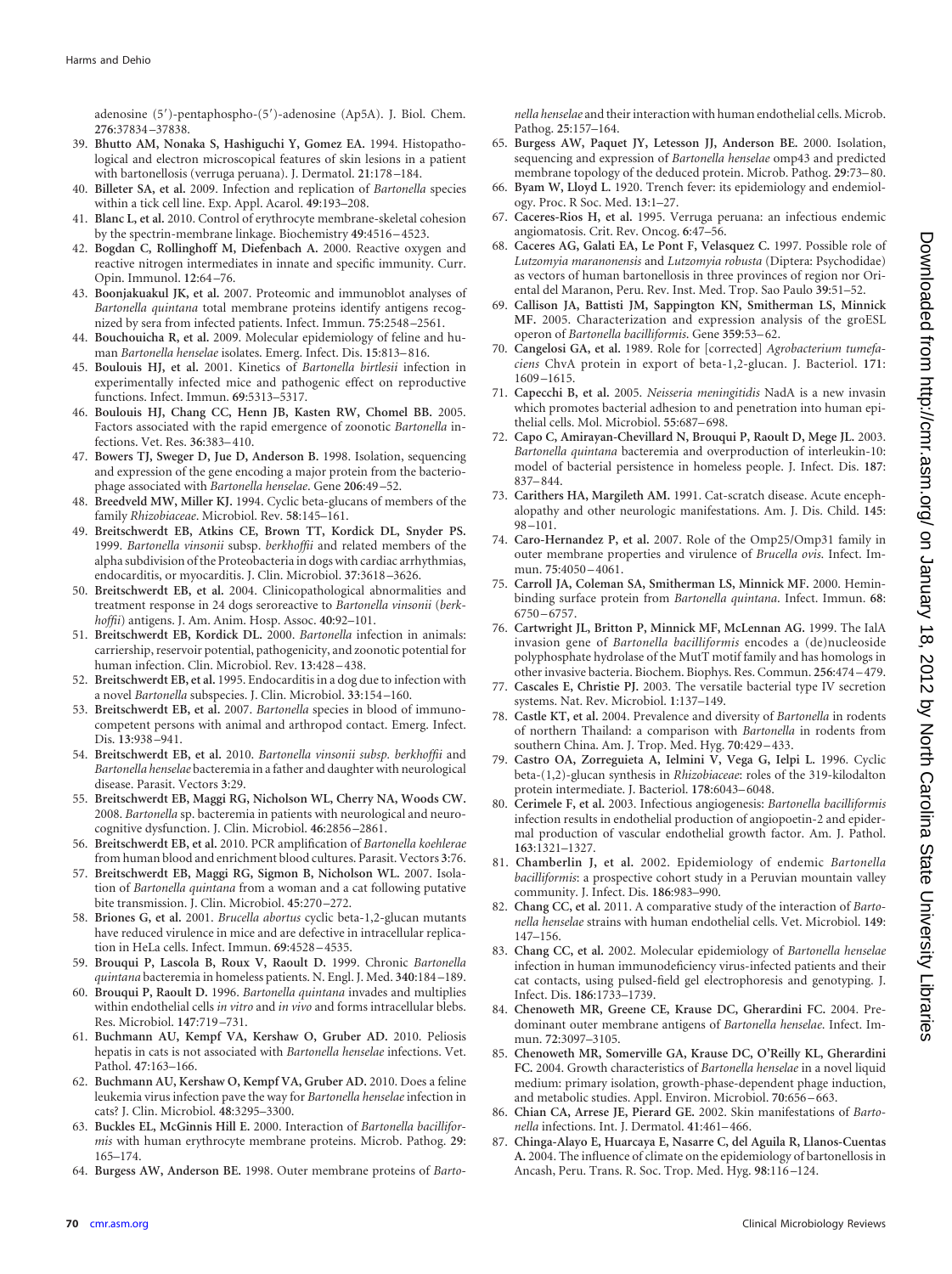- 88. **Chomel BB, et al.** 1995. *Bartonella henselae* prevalence in domestic cats in California: risk factors and association between bacteremia and antibody titers. J. Clin. Microbiol. **33**:2445–2450.
- <span id="page-30-3"></span>89. **Chomel BB, et al.** 2009. Ecological fitness and strategies of adaptation of *Bartonella* species to their hosts and vectors. Vet. Res. **40**:29.
- <span id="page-30-0"></span>90. **Chomel BB, Boulouis HJ, Maruyama S, Breitschwerdt EB.** 2006. *Bartonella* spp. in pets and effect on human health. Emerg. Infect. Dis. **12**:389 –394.
- <span id="page-30-8"></span>91. **Chomel BB, et al.** 2002. Prevalence of *Bartonella* infection in domestic cats in Denmark. Vet. Res. **33**:205–213.
- <span id="page-30-10"></span>92. **Chomel BB, et al.** 2009. Dogs are more permissive than cats or guinea pigs to experimental infection with a human isolate of *Bartonella rochalimae*. Vet. Res. **40**:27.
- <span id="page-30-5"></span>93. **Chomel BB, et al.** 1996. Experimental transmission of *Bartonella henselae* by the cat flea. J. Clin. Microbiol. **34**:1952–1956.
- <span id="page-30-2"></span>94. **Chomel BB, et al.** 2009. *Bartonella* endocarditis: a pathology shared by animal reservoirs and patients. Ann. N. Y. Acad. Sci. **1166**:120 –126.
- <span id="page-30-33"></span>95. **Christie PJ, Atmakuri K, Krishnamoorthy V, Jakubowski S, Cascales E.** 2005. Biogenesis, architecture, and function of bacterial type IV secretion systems. Annu. Rev. Microbiol. **59**:451– 485.
- <span id="page-30-45"></span>96. **Clantin B, et al.** 2007. Structure of the membrane protein FhaC: a member of the Omp85-TpsB transporter superfamily. Science **317**: 957–961.
- <span id="page-30-14"></span>97. **Cockerell CJ, LeBoit PE.** 1990. Bacillary angiomatosis: a newly characterized, pseudoneoplastic, infectious, cutaneous vascular disorder. J. Am. Acad. Dermatol. **22**:501–512.
- <span id="page-30-25"></span>98. **Cockwill KR, Taylor SM, Philibert HM, Breitschwerdt EB, Maggi RG.** 2007. *Bartonella vinsonii subsp. berkhoffii* endocarditis in a dog from Saskatchewan. Can. Vet. J. **48**:839 – 844.
- <span id="page-30-43"></span>99. **Coleman SA, Minnick MF.** 2003. Differential expression of the invasion-associated locus B (ialB) gene of *Bartonella bacilliformis* in response to environmental cues. Microb. Pathog. **34**:179 –186.
- <span id="page-30-40"></span>100. **Coleman SA, Minnick MF.** 2001. Establishing a direct role for the *Bartonella bacilliformis* invasion-associated locus B (IalB) protein in human erythrocyte parasitism. Infect. Immun. **69**:4373– 4381.
- <span id="page-30-38"></span>101. **Conyers GB, Bessman MJ.** 1999. The gene, ialA, associated with the invasion of human erythrocytes by *Bartonella bacilliformis*, designates a nudix hydrolase active on dinucleoside 5'-polyphosphates. J. Biol. Chem. **274**:1203–1206.
- <span id="page-30-30"></span>102. **Cotter SE, Surana NK, Grass S, St Geme JW, III.** 2006. Trimeric autotransporters require trimerization of the passenger domain for stability and adhesive activity. J. Bacteriol. **188**:5400 –5407.
- <span id="page-30-29"></span>103. **Cotter SE, Surana NK, St Geme JW, III.** 2005. Trimeric autotransporters: a distinct subfamily of autotransporter proteins. Trends Microbiol. **13**:199 –205.
- <span id="page-30-21"></span>104. **Couper KN, Blount DG, Riley EM.** 2008. IL-10: the master regulator of immunity to infection. J. Immunol. **180**:5771–5777.
- <span id="page-30-26"></span><span id="page-30-22"></span>105. **Cross AS.** 2008. What is a virulence factor? Crit. Care **12**:196.
- 106. **Cyktor JC, Turner J.** 2011. Il-10 and immunity against prokaryotic and eukaryotic intracellular pathogens. Infect. Immun. **79**:2964 –2973.
- <span id="page-30-48"></span>107. **Dabo SM, Confer AW, Anderson BE, Gupta S.** 2006. *Bartonella henselae* Pap31, an extracellular matrix adhesin, binds the fibronectin repeat III13 module. Infect. Immun. **74**:2513–2521.
- <span id="page-30-51"></span>108. **Dabo SM, Confer AW, Saliki JT, Anderson BE.** 2006. Binding of *Bartonella henselae* to extracellular molecules: identification of potential adhesins. Microb. Pathog. **41**:10 –20.
- <span id="page-30-44"></span>109. **Dautin N, Bernstein HD.** 2007. Protein secretion in gram-negative bacteria via the autotransporter pathway. Annu. Rev. Microbiol. **61**: 89 –112.
- <span id="page-30-49"></span>110. **Davidson AL, Chen J.** 2004. ATP-binding cassette transporters in bacteria. Annu. Rev. Biochem. **73**:241–268.
- <span id="page-30-50"></span>111. **Davidson AL, Dassa E, Orelle C, Chen J.** 2008. Structure, function, and evolution of bacterial ATP-binding cassette systems. Microbiol. Mol. Biol. Rev. **72**:317–364.
- <span id="page-30-18"></span>112. **Deguercy A, Hommel M, Schrevel J.** 1990. Purification and characterization of 37-kilodalton proteases from *Plasmodium falciparum* and *Plasmodium berghei* which cleave erythrocyte cytoskeletal components. Mol. Biochem. Parasitol. **38**:233–244.
- <span id="page-30-11"></span>113. **Dehio C.** 2005. *Bartonella*-host-cell interactions and vascular tumour formation. Nat. Rev. Microbiol. **3**:621– 631.
- <span id="page-30-12"></span>114. **Dehio C.** 2001. *Bartonella* interactions with endothelial cells and erythrocytes. Trends Microbiol. **9**:279 –285.
- <span id="page-30-24"></span>115. **Dehio C.** 2008. Infection-associated type IV secretion systems of *Barto-*

*nella* and their diverse roles in host cell interaction. Cell Microbiol. **10**: 1591–1598.

- <span id="page-30-35"></span>116. **Dehio C.** 2004. Molecular and cellular basis of *Bartonella* pathogenesis. Annu. Rev. Microbiol. **58**:365–390.
- <span id="page-30-34"></span>117. **Dehio C.** 2003. Recent progress in understanding *Bartonella*-induced vascular proliferation. Curr. Opin. Microbiol. 6:61-65.
- <span id="page-30-41"></span>118. **Dehio C, et al.** 2001. *Bartonella schoenbuchii* sp. nov., isolated from the blood of wild roe deer. Int. J. Syst. Evol. Microbiol. **51**:1557–1565.
- <span id="page-30-27"></span>119. **Dehio C, Meyer M.** 1997. Maintenance of broad-host-range incompatibility group P and group Q plasmids and transposition of Tn5 in *Bartonella henselae*following conjugal plasmid transfer from *Escherichia coli*. J. Bacteriol. **179**:538 –540.
- <span id="page-30-13"></span>120. **Dehio C, Meyer M, Berger J, Schwarz H, Lanz C.** 1997. Interaction of *Bartonella henselae* with endothelial cells results in bacterial aggregation on the cell surface and the subsequent engulfment and internalisation of the bacterial aggregate by a unique structure, the invasome. J. Cell Sci. **110**:2141–2154.
- <span id="page-30-4"></span>121. **Dehio C, Sander A.** 1999. *Bartonella* as emerging pathogens. Trends Microbiol. **7**:226 –228.
- <span id="page-30-7"></span>122. **Dehio C, Sauder U, Hiestand R.** 2004. Isolation of *Bartonella schoenbuchensis* from *Lipoptena cervi*, a blood-sucking arthropod causing deer ked dermatitis. J. Clin. Microbiol. **42**:5320 –5323.
- <span id="page-30-28"></span>123. **Dehio M, Knorre A, Lanz C, Dehio C.** 1998. Construction of versatile high-level expression vectors for *Bartonella henselae* and the use of green fluorescent protein as a new expression marker. Gene **215**:223–229.
- <span id="page-30-15"></span>124. **Dehio M, Quebatte M, Foser S, Certa U.** 2005. The transcriptional response of human endothelial cells to infection with *Bartonella henselae* is dominated by genes controlling innate immune responses, cell cycle, and vascular remodelling. Thromb. Haemost. **94**:347–361.
- <span id="page-30-52"></span>125. **de Maagd RA, Mulders IH, Canter Cremers HC, Lugtenberg BJ.** 1992. Cloning, nucleotide sequencing, and expression in *Escherichia coli* of a *Rhizobium leguminosarum*gene encoding a symbiotically repressed outer membrane protein. J. Bacteriol. **174**:214 –221.
- <span id="page-30-36"></span>126. **Derrick SC, Ihler GM.** 2001. Deformin, a substance found in *Bartonella bacilliformis* culture supernatants, is a small, hydrophobic molecule with an affinity for albumin. Blood Cells Mol. Dis. **27**:1013–1019.
- <span id="page-30-46"></span>127. **Dulak J, Deshane J, Jozkowicz A, Agarwal A.** 2008. Heme oxygenase-1 and carbon monoxide in vascular pathobiology: focus on angiogenesis. Circulation **117**:231–241.
- <span id="page-30-39"></span>128. **Edelstein PH, et al.** 2005. *Legionella pneumophila* NudA is a Nudix hydrolase and virulence factor. Infect. Immun. **73**:6567– 6576.
- <span id="page-30-16"></span>129. **Edgell CJ, McDonald CC, Graham JB.** 1983. Permanent cell line expressing human factor VIII-related antigen established by hybridization. Proc. Natl. Acad. Sci. U. S. A. **80**:3734 –3737.
- <span id="page-30-32"></span>130. **Eitel J, Dersch P.** 2002. The YadA protein of *Yersinia pseudotuberculosis* mediates high-efficiency uptake into human cells under environmental conditions in which invasin is repressed. Infect. Immun. **70**:4880 – 4891.
- <span id="page-30-1"></span>131. **Ellis BA, et al.** 1999. An outbreak of acute bartonellosis (Oroya fever) in the Urubamba region of Peru, 1998. Am. J. Trop. Med. Hyg. **61**:344 –349.
- <span id="page-30-31"></span>132. **El Tahir Y, Skurnik M.** 2001. YadA, the multifaceted *Yersinia* adhesin. Int. J. Med. Microbiol. **291**:209 –218.
- <span id="page-30-23"></span>133. **Engel P, Dehio C.** 2009. Genomics of host-restricted pathogens of the genus *Bartonella*. Genome Dyn. **6**:158 –169.
- <span id="page-30-9"></span>134. **Engel P, et al.** 2011. Parallel evolution of a type IV secretion system in radiating lineages of the host-restricted bacterial pathogen *Bartonella*. PLoS Genet. **7**:e1001296.
- <span id="page-30-37"></span>135. **Erdem AL, Avelino F, Xicohtencatl-Cortes J, Giron JA.** 2007. Host protein binding and adhesive properties of H6 and H7 flagella of attaching and effacing *Escherichia coli*. J. Bacteriol. **189**:7426 –7435.
- <span id="page-30-42"></span>136. **Eremeeva ME, et al.** 2007. Bacteremia, fever, and splenomegaly caused by a newly recognized *Bartonella* species. N. Engl. J. Med. **356**: 2381–2387.
- <span id="page-30-17"></span>137. **Facer CA.** 1983. Merozoites of *P. falciparum* require glycophorin for invasion into red cells. Bull. Soc. Pathol. Exot. Filiales. **76**:463– 469.
- <span id="page-30-47"></span>138. **Figueiredo RT, et al.** 2007. Characterization of heme as activator of Toll-like receptor 4. J. Biol. Chem. **282**:20221–20229.
- <span id="page-30-6"></span>139. **Finkelstein JL, Brown TP, O'Reilly KL, Wedincamp J, Jr, Foil LD.** 2002. Studies on the growth of *Bartonella henselae* in the cat flea (Siphonaptera: Pulicidae). J. Med. Entomol **39**:915–919.
- <span id="page-30-20"></span>140. **Finlay BB, McFadden G.** 2006. Anti-immunology: evasion of the host immune system by bacterial and viral pathogens. Cell **124**:767–782.
- <span id="page-30-19"></span>141. **Fiori PL, Rappelli P, Addis MF, Mannu F, Cappuccinelli P.** 1997.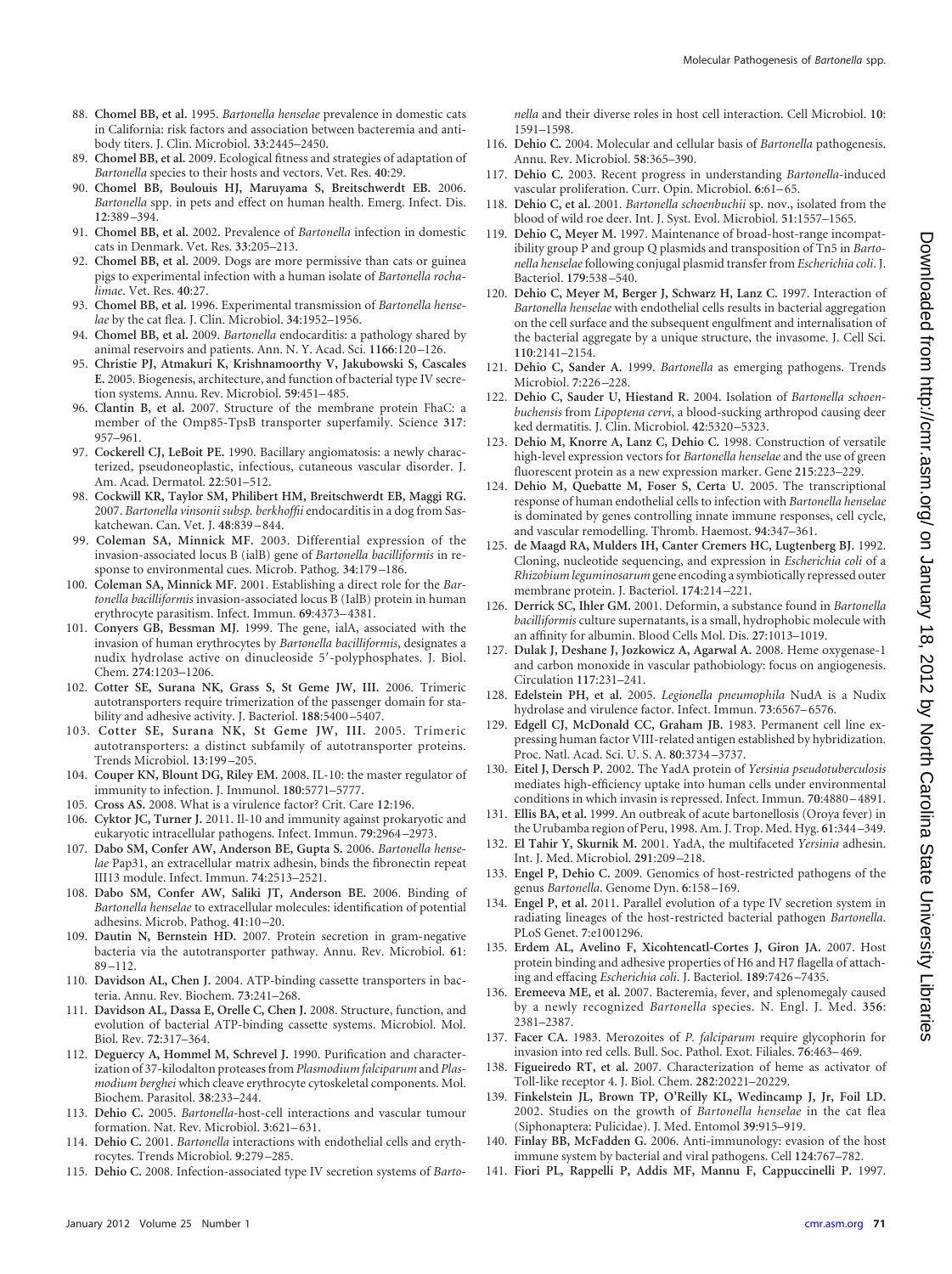Contact-dependent disruption of the host cell membrane skeleton induced by *Trichomonas vaginalis*. Infect. Immun. **65**:5142–5148.

- <span id="page-31-14"></span>142. **Fisman DN.** 2000. Hemophagocytic syndromes and infection. Emerg. Infect. Dis. **6**:601– 608.
- <span id="page-31-1"></span>143. **Florin TA, Zaoutis TE, Zaoutis LB.** 2008. Beyond cat scratch disease: widening spectrum of *Bartonella henselae* infection. Pediatrics **121**: e1413–1425.
- <span id="page-31-48"></span>144. **Foulongne V, Bourg G, Cazevieille C, Michaux-Charachon S, O'Callaghan D.** 2000. Identification of *Brucella suis* genes affecting intracellular survival in an in vitro human macrophage infection model by signature-tagged transposon mutagenesis. Infect. Immun. **68**: 1297–1303.
- <span id="page-31-3"></span>145. **Fournier PE, Minnick MF, Lepidi H, Salvo E, Raoult D.** 2001. Experimental model of human body louse infection using green fluorescent protein-expressing *Bartonella quintana*. Infect. Immun. **69**:1876 –1879.
- <span id="page-31-24"></span>146. **Frank AC, Alsmark CM, Thollesson M, Andersson SG.** 2005. Functional divergence and horizontal transfer of type IV secretion systems. Mol. Biol. Evol. **22**:1325–1336.
- <span id="page-31-23"></span>147. **Franzoso S, et al.** 2008. Human monocytes/macrophages are a target of *Neisseria meningitidis* adhesin A (NadA). J. Leukoc. Biol. **83**:1100 –1110.
- <span id="page-31-26"></span>148. **Fuhrmann O, et al.** 2001. *Bartonella henselae* induces NF-kappaBdependent upregulation of adhesion molecules in cultured human endothelial cells: possible role of outer membrane proteins as pathogenic factors. Infect. Immun. **69**:5088 –5097.
- <span id="page-31-33"></span>149. **Galdiero M, de l'Ero GC, Marcatili A.** 1997. Cytokine and adhesion molecule expression in human monocytes and endothelial cells stimulated with bacterial heat shock proteins. Infect. Immun. **65**:699 –707.
- <span id="page-31-2"></span>150. **Garcia FU, Wojta J, Broadley KN, Davidson JM, Hoover RL.** 1990. *Bartonella bacilliformis* stimulates endothelial cells *in vitro* and is angiogenic *in vivo*. Am. J. Pathol. **136**:1125–1135.
- <span id="page-31-32"></span>151. **Garcia FU, Wojta J, Hoover RL.** 1992. Interactions between live *Bartonella bacilliformis* and endothelial cells. J. Infect. Dis. **165**:1138 –1141.
- <span id="page-31-17"></span>152. **Garcia-Caceres U, Garcia FU.** 1991. Bartonellosis. An immunodepressive disease and the life of Daniel Alcides Carrion. Am. J. Clin. Pathol. **95**:S58 – 66.
- <span id="page-31-31"></span>153. **Garduno RA, Chong A, Nasrallah GK, Allan DS.** 2011. The *Legionella pneumophila* chaperonin—an unusual multifunctional protein in unusual locations. Front. Microbiol. **2**:122.
- <span id="page-31-35"></span>154. **Gaywee J, Radulovic S, Higgins JA, Azad AF.** 2002. Transcriptional analysis of *Rickettsia prowazekii* invasion gene homolog (invA) during host cell infection. Infect. Immun. **70**:6346 – 6354.
- <span id="page-31-10"></span>155. **Gazineo JL, et al.** 2001. Bacillary angiomatosis: description of 13 cases reported in five reference centers for AIDS treatment in Rio de Janeiro, Brazil. Rev. Inst. Med. Trop. Sao Paulo **43**:1– 6.
- <span id="page-31-45"></span>156. **Gerlach RG, et al.** 2007. *Salmonella* pathogenicity island 4 encodes a giant non-fimbrial adhesin and the cognate type 1 secretion system. Cell. Microbiol. **9**:1834 –1850.
- <span id="page-31-21"></span>157. **Gilmore RD, Jr, Bellville TM, Sviat SL, Frace M.** 2005. The *Bartonella vinsonii* subsp. *arupensis* immunodominant surface antigen BrpA gene, encoding a 382-kilodalton protein composed of repetitive sequences, is a member of a multigene family conserved among bartonella species. Infect. Immun. **73**:3128 –3136.
- <span id="page-31-12"></span>158. **Goel VK, et al.** 2003. Band 3 is a host receptor binding merozoite surface protein 1 during the *Plasmodium falciparum* invasion of erythrocytes. Proc. Natl. Acad. Sci. U. S. A. **100**:5164 –5169.
- <span id="page-31-15"></span>159. **Goodman RA, Breitschwerdt EB.** 2005. Clinicopathologic findings in dogs seroreactive to *Bartonella henselae* antigens. Am. J. Vet. Res. **66**: 2060 –2064.
- <span id="page-31-46"></span>160. **Goosen N, Moolenaar GF.** 2001. Role of ATP hydrolysis by UvrA and UvrB during nucleotide excision repair. Res. Microbiol. **152**:401– 409.
- <span id="page-31-16"></span>161. **Greene CE, McDermott M, Jameson PH, Atkins CL, Marks AM.** 1996. *Bartonella henselae*infection in cats: evaluation during primary infection, treatment, and rechallenge infection. J. Clin. Microbiol. **34**:1682–1685.
- <span id="page-31-9"></span>162. **Greub G, Raoult D.** 2002. *Bartonella*: new explanations for old diseases. J. Med. Microbiol. **51**:915–923.
- <span id="page-31-38"></span>163. **Gudlavalleti SK, Forsberg LS.** 2003. Structural characterization of the lipid A component of *Sinorhizobium* sp. NGR234 rough and smooth form lipopolysaccharide. Demonstration that the distal amide-linked acyloxyacyl residue containing the long chain fatty acid is conserved in *Rhizobium* and *Sinorhizobium* sp. J. Biol. Chem. **278**:3957–3968.
- <span id="page-31-27"></span>164. **Gupta RS.** 1995. Evolution of the chaperonin families (Hsp60, Hsp10 and Tcp-1) of proteins and the origin of eukaryotic cells. Mol. Microbiol. **15**:1–11.
- <span id="page-31-7"></span>165. **Guptill L, et al.** 1997. Experimental infection of young specific pathogen-free cats with *Bartonella henselae*. J. Infect. Dis. **176**:206 –216.
- <span id="page-31-4"></span>166. **Guptill L, et al.** 2004. Prevalence, risk factors, and genetic diversity of *Bartonella henselae* infections in pet cats in four regions of the United States. J. Clin. Microbiol. **42**:652– 659.
- <span id="page-31-5"></span>167. **Gurfield AN, et al.** 2001. Epidemiology of *Bartonella* infection in domestic cats in France. Vet. Microbiol. **80**:185–198.
- <span id="page-31-43"></span>168. **Ha EM, et al.** 2009. Coordination of multiple dual oxidase-regulatory pathways in responses to commensal and infectious microbes in drosophila gut. Nat. Immunol. **10**:949 –957.
- <span id="page-31-42"></span>169. **Ha EM, et al.** 2005. An antioxidant system required for host protection against gut infection in *Drosophila*. Dev. Cell **8**:125–132.
- <span id="page-31-22"></span>170. **Halling SM, et al.** 2005. Completion of the genome sequence of *Brucella abortus* and comparison to the highly similar genomes of *Brucella melitensis* and *Brucella suis*. J. Bacteriol. **187**:2715–2726.
- <span id="page-31-13"></span>171. **Hanspal M, Dua M, Takakuwa Y, Chishti AH, Mizuno A.** 2002. *Plasmodium falciparum* cysteine protease falcipain-2 cleaves erythrocyte membrane skeletal proteins at late stages of parasite development. Blood **100**:1048 –1054.
- <span id="page-31-36"></span>172. **Heffernan EJ, Harwood J, Fierer J, Guiney D.** 1992. The *Salmonella typhimurium* virulence plasmid complement resistance gene *rck* is homologous to a family of virulence-related outer membrane protein genes, including *pagC* and *ail*. J. Bacteriol. **174**:84 –91.
- <span id="page-31-6"></span>173. **Heller R, et al.** 1997. Prevalence of *Bartonella henselae* and *Bartonella clarridgeiae* in stray cats. J. Clin. Microbiol. **35**:1327–1331.
- <span id="page-31-30"></span>174. **Henderson B, Allan E, Coates AR.** 2006. Stress wars: the direct role of host and bacterial molecular chaperones in bacterial infection. Infect. Immun. **74**:3693–3706.
- <span id="page-31-47"></span>175. **Henderson B, Nair S, Pallas J, Williams MA.** 2011. Fibronectin: a multidomain host adhesin targeted by bacterial fibronectin-binding proteins. FEMS Microbiol. Rev. **35**:147–200.
- <span id="page-31-40"></span>176. **Henderson IR, Nataro JP.** 2001. Virulence functions of autotransporter proteins. Infect. Immun. **69**:1231–1243.
- <span id="page-31-39"></span>177. **Henderson IR, Navarro-Garcia F, Desvaux M, Fernandez RC, Ala'Aldeen D.** 2004. Type V protein secretion pathway: the autotransporter story. Microbiol. Mol. Biol. Rev. **68**:692–744.
- <span id="page-31-37"></span>178. **Hendrix LR.** 2000. Contact-dependent hemolytic activity distinct from deforming activity of *Bartonella bacilliformis*. FEMS Microbiol. Lett. **182**: 119 –124.
- <span id="page-31-34"></span>179. **Hendrix LR, Kiss K.** 2003. Studies on the identification of deforming factor from *Bartonella bacilliformis*. Ann. N. Y. Acad. Sci. **990**:596 – 604.
- <span id="page-31-19"></span>180. **Henriquez C, et al.** 2004. Report of an unusual case of persistent bacteremia by *Bartonella bacilliformis* in a splenectomized patient. Am. J. Trop. Med. Hyg. **71**:53–55.
- <span id="page-31-28"></span>181. **Hickey TB, Ziltener HJ, Speert DP, Stokes RW.** 2010. *Mycobacterium tuberculosis* employs Cpn60.2 as an adhesin that binds CD43 on the macrophage surface. Cell. Microbiol. **12**:1634 –1647.
- <span id="page-31-11"></span>182. **Hill EM, Raji A, Valenzuela MS, Garcia F, Hoover R.** 1992. Adhesion to and invasion of cultured human cells by *Bartonella bacilliformis*. Infect. Immun. **60**:4051– 4058.
- <span id="page-31-41"></span>183. **Hinnebusch BJ, Perry RD, Schwan TG.** 1996. Role of the *Yersinia pestis* hemin storage (hms) locus in the transmission of plague by fleas. Science **273**:367–370.
- <span id="page-31-29"></span>184. **Hinode D, et al.** 1998. The GroEL-like protein from *Campylobacter rectus*: immunological characterization and interleukin-6 and -8 induction in human gingival fibroblast. FEMS Microbiol. Lett. 167:1-6.
- <span id="page-31-20"></span>185. **Hoiczyk E, Roggenkamp A, Reichenbecher M, Lupas A, Heesemann J.** 2000. Structure and sequence analysis of *Yersinia* YadA and *Moraxella* UspAs reveal a novel class of adhesins. EMBO J. **19**:5989 –5999.
- <span id="page-31-44"></span>186. **Holland IB, Schmitt L, Young J.** 2005. Type 1 protein secretion in bacteria, the ABC-transporter dependent pathway. Mol. Membr. Biol. **22**:29 –39.
- <span id="page-31-25"></span>187. **Holmes K, Roberts OL, Thomas AM, Cross MJ.** 2007. Vascular endothelial growth factor receptor-2: structure, function, intracellular signalling and therapeutic inhibition. Cell Signal. **19**:2003–2012.
- <span id="page-31-49"></span>188. **Hong PC, Tsolis RM, Ficht TA.** 2000. Identification of genes required for chronic persistence of *Brucella abortus* in mice. Infect. Immun. **68**: 4102– 4107.
- <span id="page-31-0"></span>189. **Hotez PJ.** 2008. Neglected infections of poverty in the United States of America. PLoS Negl. Trop. Dis. **2**:e256.
- <span id="page-31-8"></span>190. **Huang R, et al.** 2011. *Bartonella quintana* infections in captive monkeys, China. Emerg. Infect. Dis. **17**:1707–1709.
- <span id="page-31-18"></span>191. **Huarcaya E, et al.** 2011. Cytokines and T-lymphocyte count in patients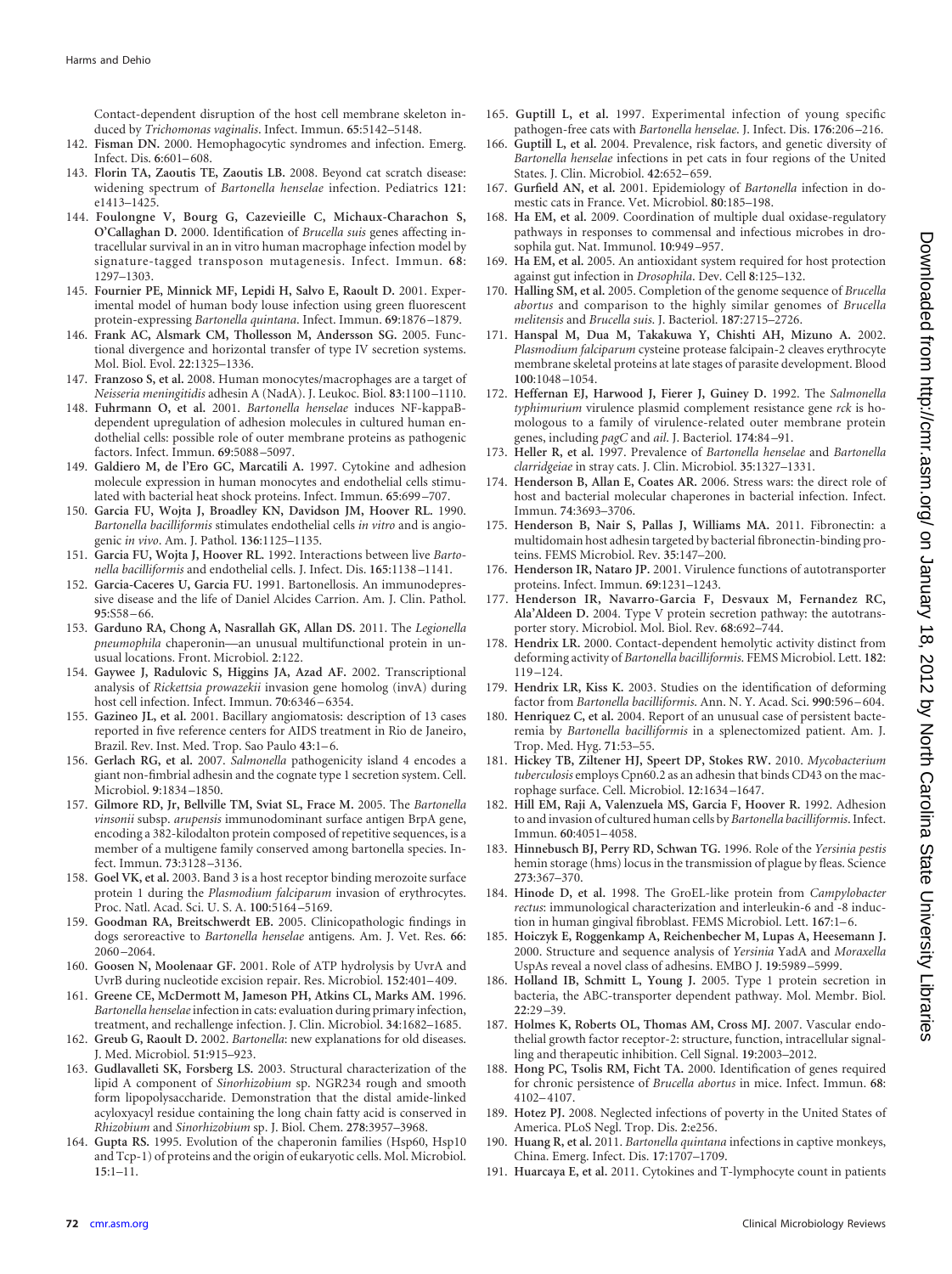in the acute and chronic phases of *Bartonella bacilliformis* infection in an endemic area in Peru: a pilot study. Rev. Inst. Med. Trop. Sao Paulo **53**:149 –154.

- <span id="page-32-32"></span>192. **Huarcaya E, Maguina C, Best I, Solorzano N, Leeman L.** 2007. Immunological response in cases of complicated and uncomplicated bartonellosis during pregnancy. Rev. Inst. Med. Trop. Sao Paulo. **49**:335–337.
- <span id="page-32-42"></span>193. **Ihler GM.** 1996. *Bartonella bacilliformis*: dangerous pathogen slowly emerging from deep background. FEMS Microbiol. Lett. **144**:1–11.
- <span id="page-32-46"></span>194. **Inatsuka CS, Julio SM, Cotter PA.** 2005. *Bordetella* filamentous hemagglutinin plays a critical role in immunomodulation, suggesting a mechanism for host specificity. Proc. Natl. Acad. Sci. U. S. A. **102**: 18578 –18583.
- <span id="page-32-11"></span>195. **Infante B, et al.** 2008. BALB/c Mice resist infection with *Bartonella bacilliformis*. BMC Res. Notes. **1**:103.
- <span id="page-32-50"></span>196. **Inon de Iannino N, Briones G, Tolmasky M, Ugalde RA.** 1998. Molecular cloning and characterization of cgs, the *Brucella abortus* cyclic beta(1-2) glucan synthetase gene: genetic complementation of *Rhizobium meliloti* ndvB and *Agrobacterium tumefaciens* chvB mutants. J. Bacteriol. **180**:4392– 4400.
- <span id="page-32-34"></span>197. **Iredell J, et al.** 2003. Characterization of the natural population of *Bartonella henselae* by multilocus sequence typing. J. Clin. Microbiol. **41**:5071–5079.
- <span id="page-32-35"></span>198. **Iredell J, McHattan J, Kyme P, Dillon B, Blanckenberg D.** 2002. Antigenic and genotypic relationships between *Bartonella henselae* strains. J. Clin. Microbiol. **40**:4397– 4398.
- <span id="page-32-39"></span>199. **Ishijima N, et al.** 2011. BabA-mediated adherence is a potentiator of the *Helicobacter pylori* type IV secretion system activity. J. Biol. Chem. **286**: 25256 –25264.
- <span id="page-32-43"></span>200. **Ismail TM, Hart CA, McLennan AG.** 2003. Regulation of dinucleoside polyphosphate pools by the YgdP and ApaH hydrolases is essential for the ability of *Salmonella enterica* serovar *typhimurium* to invade cultured mammalian cells. J. Biol. Chem. **278**:32602–32607.
- <span id="page-32-21"></span>201. **Iwaki-Egawa S, Ihler GM.** 1997. Comparison of the abilities of proteins from *Bartonella bacilliformis* and *Bartonella henselae* to deform red cell membranes and to bind to red cell ghost proteins. FEMS Microbiol. Lett. **157**:207–217.
- <span id="page-32-2"></span>202. **Jackson LA, Perkins BA, Wenger JD.** 1993. Cat scratch disease in the United States: an analysis of three national databases. Am. J. Public Health **83**:1707–1711.
- <span id="page-32-3"></span>203. **Jackson LA, et al.** 1996. Seroprevalence to *Bartonella quintana* among patients at a community clinic in downtown Seattle. J. Infect. Dis. **173**: 1023–1026.
- <span id="page-32-47"></span>204. **Jacob-Dubuisson F, et al.** 2000. Molecular characterization of *Bordetella bronchiseptica* filamentous haemagglutinin and its secretion machinery. Microbiology **146**:1211–1221.
- <span id="page-32-45"></span>205. **Jacob-Dubuisson F, Locht C, Antoine R.** 2001. Two-partner secretion in Gram-negative bacteria: a thrifty, specific pathway for large virulence proteins. Mol. Microbiol. **40**:306 –313.
- <span id="page-32-7"></span>206. **Jameson P, et al.** 1995. Prevalence of *Bartonella henselae* antibodies in pet cats throughout regions of North America. J. Infect. Dis. **172**: 1145–1149.
- <span id="page-32-48"></span>207. **Janczarek M, Kutkowska J, Piersiak T, Skorupska A.** 2010. *Rhizobium leguminosarum bv. trifolii* rosR is required for interaction with clover, biofilm formation and adaptation to the environment. BMC Microbiol. **10**:284.
- <span id="page-32-28"></span><span id="page-32-22"></span>208. **Janka GE.** 2007. Hemophagocytic syndromes. Blood Rev. **21**:245–253.
- 209. **Jay DG.** 1996. Role of band 3 in homeostasis and cell shape. Cell **86**: 853– 854.
- <span id="page-32-41"></span>210. **Jonson AB, Normark S, Rhen M.** 2005. Fimbriae, pili, flagella and bacterial virulence. Contrib. Microbiol. **12**:67– 89.
- <span id="page-32-27"></span>211. **Kabeya H, et al.** 2002. Genomic variations among *Bartonella henselae* isolates derived from naturally infected cats. Vet. Microbiol. **89**:211–221.
- <span id="page-32-30"></span>212. **Kabeya H, Sase M, Yamashita M, Maruyama S.** 2006. Predominant T helper 2 immune responses against *Bartonella henselae* in naturally infected cats. Microbiol. Immunol. **50**:171–178.
- <span id="page-32-12"></span>213. **Kabeya H, Tsunoda E, Maruyama S, Mikami T.** 2003. Immune responses of immunocompetent and immunocompromised mice experimentally infected with *Bartonella henselae*. J. Vet. Med. Sci. **65**:479 – 484.
- <span id="page-32-31"></span>214. **Kabeya H, et al.** 2009. Experimental infection of cats with *Bartonella henselae* resulted in rapid clearance associated with T helper 1 immune responses. Microbes Infect. **11**:716 –720.
- <span id="page-32-29"></span>215. **Kabeya H, et al.** 2007. Characterization of Th1 activation by *Bartonella henselae* stimulation in BALB/c mice: Inhibitory activities of

interleukin-10 for the production of interferon-gamma in spleen cells. Vet. Microbiol. **119**:290 –296.

- <span id="page-32-36"></span>216. **Kaiser PO, Riess T, O'Rourke F, Linke D, Kempf VA.** 2011. *Bartonella* spp.: throwing light on uncommon human infections. Int. J. Med. Microbiol. **301**:7–15.
- <span id="page-32-37"></span>217. **Kaiser PO, et al.** 2008. The head of *Bartonella* adhesin A is crucial for host cell interaction of *Bartonella henselae*. Cell. Microbiol. **10**: 2223–2234.
- <span id="page-32-33"></span>218. **Karem KL.** 2000. Immune aspects of *Bartonella*. Crit. Rev. Microbiol. **26**:133–145.
- <span id="page-32-13"></span>219. **Karem KL, Dubois KA, McGill SL, Regnery RL.** 1999. Characterization of *Bartonella henselae*-specific immunity in BALB/c mice. Immunology **97**:352–358.
- <span id="page-32-0"></span>220. **Karem KL, Paddock CD, Regnery RL.** 2000. *Bartonella henselae*, *B. quintana*, and *B. bacilliformis*: historical pathogens of emerging significance. Microbes Infect. **2**:1193–1205.
- <span id="page-32-19"></span>221. **Kempf VA, Hitziger N, Riess T, Autenrieth IB.** 2002. Do plant and human pathogens have a common pathogenicity strategy? Trends Microbiol. **10**:269 –275.
- <span id="page-32-17"></span>222. **Kempf VA, et al.** 2005. Activation of hypoxia-inducible factor-1 in bacillary angiomatosis: evidence for a role of hypoxia-inducible factor-1 in bacterial infections. Circulation **111**:1054 –1062.
- <span id="page-32-14"></span>223. **Kempf VA, et al.** 2005. *Bartonella henselae* inhibits apoptosis in Mono Mac 6 cells. Cell. Microbiol. **7**:91–104.
- <span id="page-32-15"></span>224. **Kempf VA, et al.** 2000. Interaction of *Bartonella henselae* with endothelial cells results in rapid bacterial rRNA synthesis and replication. Cell. Microbiol. **2**:431– 441.
- <span id="page-32-16"></span>225. **Kempf VA, et al.** 2001. Evidence of a leading role for VEGF in *Bartonella henselae*-induced endothelial cell proliferations. Cell. Microbiol. **3**:623– 632.
- <span id="page-32-18"></span>226. **Kirby JE, Nekorchuk DM.** 2002. *Bartonella*-associated endothelial proliferation depends on inhibition of apoptosis. Proc. Natl. Acad. Sci. U. S. A. **99**:4656 – 4661.
- <span id="page-32-20"></span>227. **Kitchell BE, et al.** 2000. Peliosis hepatis in a dog infected with *Bartonella henselae*. J. Am. Vet. Med. Assoc. **216**:519 –523,517.
- <span id="page-32-38"></span>228. **Klein S, et al.** 2002. Alpha 5 beta 1 integrin activates an NF-kappa B-dependent program of gene expression important for angiogenesis and inflammation. Mol. Cell. Biol. **22**:5912–5922.
- <span id="page-32-40"></span>229. **Knobloch J, Schreiber M.** 1990. Bb65, a major immunoreactive protein of *Bartonella bacilliformis*. Am. J. Trop. Med. Hyg. **43**:373–379.
- <span id="page-32-5"></span>230. **Knobloch J, Solano L, Alvarez O, Delgado E.** 1985. Antibodies to *Bartonella bacilliformis* as determined by fluorescence antibody test, indirect haemagglutination and ELISA. Trop. Med. Parasitol. **36**:183–185.
- <span id="page-32-49"></span>231. **Knowles TJ, Scott-Tucker A, Overduin M, Henderson IR.** 2009. Membrane protein architects: the role of the BAM complex in outer membrane protein assembly. Nat. Rev. Microbiol. **7**:206 –214.
- <span id="page-32-44"></span>232. **Koebnik R, Locher KP, Van Gelder P.** 2000. Structure and function of bacterial outer membrane proteins: barrels in a nutshell. Mol. Microbiol. **37**:239 –253.
- <span id="page-32-8"></span>233. **Koesling J, Aebischer T, Falch C, Schulein R, Dehio C.** 2001. Antibodymediated cessation of hemotropic infection by the intraerythrocytic mouse pathogen *Bartonella grahamii*. J. Immunol. **167**:11–14.
- <span id="page-32-23"></span>234. **Kordick DL, Breitschwerdt EB.** 1995. Intraerythrocytic presence of *Bartonella henselae*. J. Clin. Microbiol. **33**:1655–1656.
- <span id="page-32-24"></span>235. **Kordick DL, Breitschwerdt EB.** 1998. Persistent infection of pets within a household with three *Bartonella* species. Emerg. Infect. Dis. **4**:325–328.
- <span id="page-32-9"></span>236. **Kordick DL, Brown TT, Shin K, Breitschwerdt EB.** 1999. Clinical and pathologic evaluation of chronic *Bartonella henselae* or *Bartonella clarridgeiae* infection in cats. J. Clin. Microbiol. **37**:1536 –1547.
- <span id="page-32-6"></span>237. **Kordick DL, et al.** 1997. *Bartonella clarridgeiae*, a newly recognized zoonotic pathogen causing inoculation papules, fever, and lymphadenopathy (cat scratch disease). J. Clin. Microbiol. **35**:1813–1818.
- <span id="page-32-25"></span>238. **Kordick DL, et al.** 1995. Prolonged *Bartonella* bacteremia in cats associated with cat-scratch disease patients. J. Clin. Microbiol. **33**:3245–3251.
- <span id="page-32-4"></span>239. **Kosek M, et al.** 2000. Natural history of infection with *Bartonella bacilliformis* in a nonendemic population. J. Infect. Dis. **182**:865– 872.
- <span id="page-32-1"></span>240. **Kosoy M, et al.** 2010. *Bartonella* spp. in bats, Kenya. Emerg. Infect. Dis. **16**:1875–1881.
- <span id="page-32-26"></span>241. **Kosoy M, Mandel E, Green D, Marston E, Childs J.** 2004. Prospective studies of *Bartonella* of rodents. I. Demographic and temporal patterns in population dynamics. Vector Borne Zoonotic Dis. **4**:285–295.
- <span id="page-32-10"></span>242. **Kosoy MY, et al.** 2000. Experimental evidence of host specificity of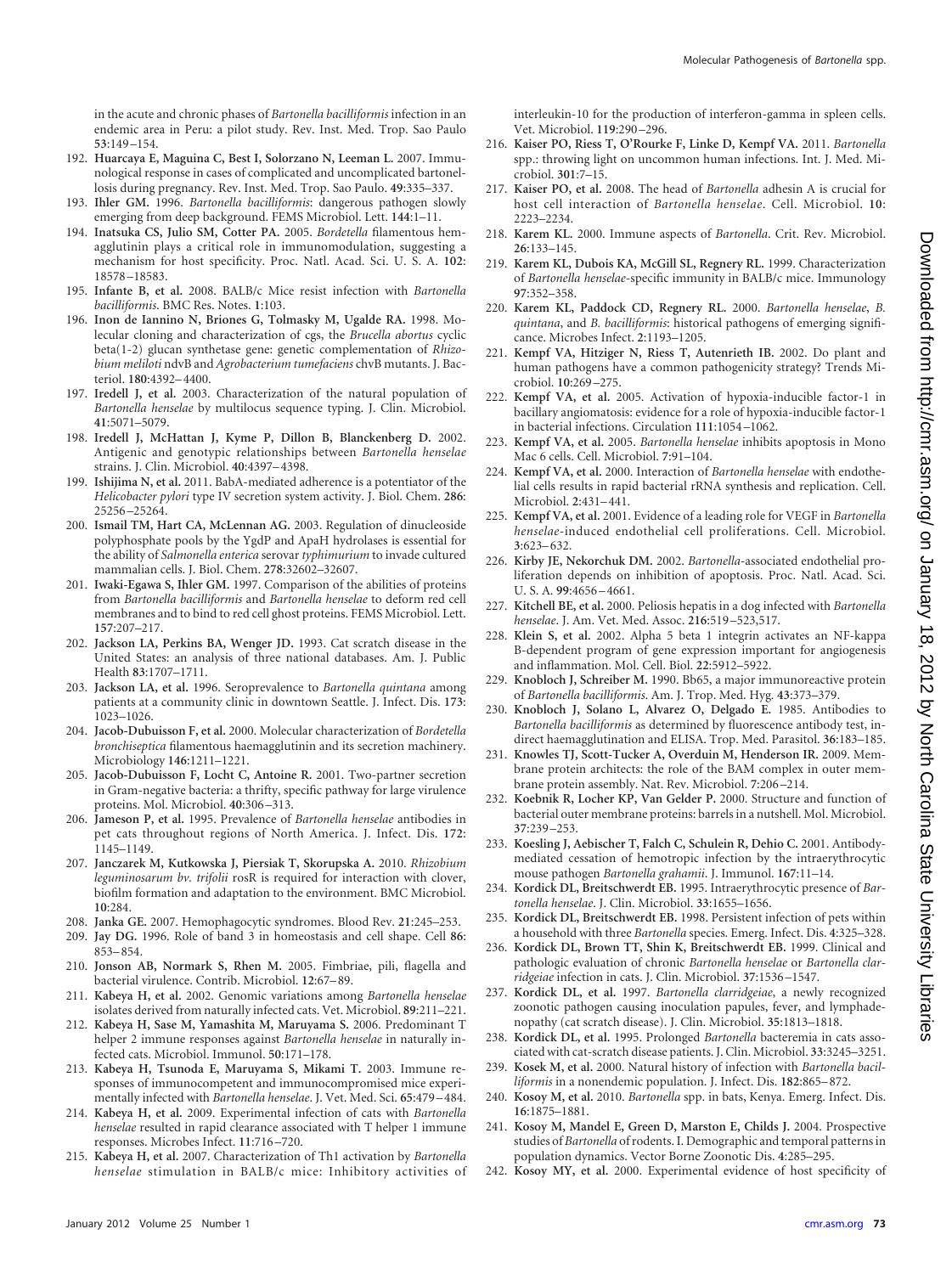*Bartonella* infection in rodents. Comp. Immunol. Microbiol. Infect. Dis. **23**:221–238.

- <span id="page-33-34"></span>243. **Kulp A, Kuehn MJ.** 2010. Biological functions and biogenesis of secreted bacterial outer membrane vesicles. Annu. Rev. Microbiol. **64**:163–184.
- <span id="page-33-21"></span>244. **Kunz S, Oberle K, Sander A, Bogdan C, Schleicher U.** 2008. Lymphadenopathy in a novel mouse model of *Bartonella*-induced cat scratch disease results from lymphocyte immigration and proliferation and is regulated by interferon-alpha/beta. Am. J. Pathol. **172**:1005–1018.
- <span id="page-33-26"></span>245. **Kyme P, Dillon B, Iredell J.** 2003. Phase variation in *Bartonella henselae*. Microbiology **149**:621– 629.
- <span id="page-33-7"></span>246. **Kyme PA, et al.** 2005. Unusual trafficking pattern of *Bartonella henselae*containing vacuoles in macrophages and endothelial cells. Cell. Microbiol. **7**:1019 –1034.
- <span id="page-33-29"></span>247. **Laarmann S, Cutter D, Juehne T, Barenkamp SJ, St Geme JW.** 2002. The *Haemophilus influenzae* Hia autotransporter harbours two adhesive pockets that reside in the passenger domain and recognize the same host cell receptor. Mol. Microbiol. **46**:731–743.
- <span id="page-33-48"></span>248. **Laloux G, Deghelt M, de Barsy M, Letesson JJ, De Bolle X.** 2010. Identification of the essential *Brucella melitensis* porin Omp2b as a suppressor of Bax-induced cell death in yeast in a genome-wide screening. PLoS One **5**:e13274.
- <span id="page-33-2"></span>249. **Lamps LW, Scott MA.** 2004. Cat-scratch disease: historic, clinical, and pathologic perspectives. Am. J. Clin. Pathol. **121**(Suppl.):S71–S80.
- <span id="page-33-22"></span>250. **Lang AS, Beatty JT.** 2007. Importance of widespread gene transfer agent genes in alpha-proteobacteria. Trends Microbiol. **15**:54 – 62.
- <span id="page-33-25"></span>251. **La Scola B, et al.** 2002. Genotypic characteristics of two serotypes of *Bartonella henselae*. J. Clin. Microbiol. **40**:2002–2008.
- <span id="page-33-44"></span>252. **Lawrenz MB, Lenz JD, Miller VL.** 2009. A novel autotransporter adhesin is required for efficient colonization during bubonic plague. Infect. Immun. **77**:317–326.
- <span id="page-33-36"></span>253. **Leatham MP, et al.** 2005. Mouse intestine selects nonmotile flhDC mutants of *Escherichia coli* MG1655 with increased colonizing ability and better utilization of carbon sources. Infect. Immun. **73**:8039 – 8049.
- <span id="page-33-4"></span>254. **LeBoit PE, et al.** 1988. Epithelioid haemangioma-like vascular proliferation in AIDS: manifestation of cat scratch disease bacillus infection? Lancet **i**:960 –963.
- <span id="page-33-49"></span>255. **Lestrate P, et al.** 2000. Identification and characterization of in vivo attenuated mutants of *Brucella melitensis*. Mol. Microbiol. **38**:543–551.
- <span id="page-33-50"></span>256. **Lestrate P, et al.** 2003. Attenuated signature-tagged mutagenesis mutants of *Brucella melitensis* identified during the acute phase of infection in mice. Infect. Immun. **71**:7053–7060.
- <span id="page-33-13"></span>257. **Li A, Dubey S, Varney ML, Dave BJ, Singh RK.** 2003. IL-8 directly enhanced endothelial cell survival, proliferation, and matrix metalloproteinases production and regulated angiogenesis. J. Immunol. **170**: 3369 –3376.
- <span id="page-33-14"></span>258. **Liberto MC, et al.** 2004. *Bartonella quintana*-induced apoptosis inhibition of human endothelial cells is associated with p38 and SAPK/JNK modulation and with stimulation of mitosis. Diagn. Microbiol. Infect. Dis. **50**:159 –166.
- <span id="page-33-33"></span>259. **Lim HWG, Wortis M, Mukhopadhyay R.** 2002. Stomatocyte-discocyteechinocyte sequence of the human red blood cell: evidence for the bilayer-couple hypothesis from membrane mechanics. Proc. Natl. Acad. Sci. U. S. A. **99**:16766 –16769.
- <span id="page-33-27"></span>260. **Linke D, Riess T, Autenrieth IB, Lupas A, Kempf VA.** 2006. Trimeric autotransporter adhesins: variable structure, common function. Trends Microbiol. **14**:264 –270.
- <span id="page-33-38"></span>261. **Litwin CM, Johnson JM.** 2005. Identification, cloning, and expression of the CAMP-like factor autotransporter gene (cfa) of *Bartonella henselae*. Infect. Immun. **73**:4205– 4213.
- <span id="page-33-43"></span>262. **Litwin CM, Rawlins ML, Swenson EM.** 2007. Characterization of an immunogenic outer membrane autotransporter protein, Arp, of *Bartonella henselae*. Infect. Immun. **75**:5255–5263.
- <span id="page-33-47"></span>263. **Liu Z, Jacobs M, Schaff DA, McCullen CA, Binns AN.** 2001. ChvD, a chromosomally encoded ATP-binding cassette transporter-homologous protein involved in regulation of virulence gene expression in *Agrobacterium tumefaciens*. J. Bacteriol. **183**:3310 –3317.
- <span id="page-33-11"></span>264. **Lobov IB, Brooks PC, Lang RA.** 2002. Angiopoietin-2 displays VEGFdependent modulation of capillary structure and endothelial cell survival *in vivo*. Proc. Natl. Acad. Sci. U. S. A. **99**:11205–11210.
- <span id="page-33-30"></span>265. **Lund PA.** 2001. Microbial molecular chaperones. Adv. Microb. Physiol. **44**:93–140.
- <span id="page-33-5"></span>266. **Lydy SL, et al.** 2008. Isolation and characterization of *Bartonella bacilliformis* from an expatriate Ecuadorian. J. Clin. Microbiol. **46**:627– 637.
- <span id="page-33-24"></span>267. **MacKichan JK, Gerns HL, Chen YT, Zhang P, Koehler JE.** 2008. A SacB mutagenesis strategy reveals that the *Bartonella quintana* variably expressed outer membrane proteins are required for bloodstream infection of the host. Infect. Immun. **76**:788 –795.
- <span id="page-33-31"></span>268. **Maeno N, et al.** 1999. Live *Bartonella henselae* enhances endothelial cell proliferation without direct contact. Microb. Pathog. **27**:419 – 427.
- <span id="page-33-23"></span>269. **Maggi RG, Breitschwerdt EB.** 2005. Isolation of bacteriophages from *Bartonella vinsonii subsp. berkhoffii* and the characterization of Pap31 gene sequences from bacterial and phage DNA. J. Mol. Microbiol. Biotechnol. **9**:44 –51.
- <span id="page-33-1"></span>270. **Maggi RG, et al.** 2008. *Bartonella henselae* in captive and hunterharvested beluga (*Delphinapterus leucas*). J. Wildl. Dis. **44**:871– 877.
- <span id="page-33-3"></span>271. **Maguina C, Garcia PJ, Gotuzzo E, Cordero L, Spach DH.** 2001. Bartonellosis (Carrion's disease) in the modern era. Clin. Infect. Dis. **33**:772–779.
- <span id="page-33-0"></span>272. **Maguina C, Guerra H, and Ventosilla P.** 2009. Bartonellosis. Clin. Dermatol. **27**:271–280.
- <span id="page-33-9"></span><span id="page-33-8"></span>273. **Manders SM.** 1996. Bacillary angiomatosis. Clin. Dermatol. **14**:295–299.
- 274. Mandle T, et al. 2005. Infection of human CD34+ progenitor cells with *Bartonella henselae* results in intraerythrocytic presence of *B. henselae*. Blood **106**:1215–1222.
- <span id="page-33-20"></span>275. **Marignac G, et al.** 2010. Murine model for *Bartonella birtlesii* infection: new aspects. Comp. Immunol. Microbiol. Infect. Dis. **33**:95–107.
- <span id="page-33-46"></span>276. **Martin-Martin AI, Caro-Hernandez P, Orduna A, Vizcaino N, Fernandez-Lago L.** 2008. Importance of the Omp25/Omp31 family in the internalization and intracellular replication of virulent *B. ovis* in murine macrophages and HeLa cells. Microbes Infect. **10**:706 –710.
- <span id="page-33-40"></span>277. **Matera G, et al.** 2008. The Janus face of *Bartonella quintana* recognition by Toll-like receptors (TLRs): a review. Eur. Cytokine Netw. **19**:113–118.
- <span id="page-33-42"></span>278. **Matera G, et al.** 2003. *Bartonella quintana* lipopolysaccharide effects on leukocytes, CXC chemokines and apoptosis: a study on the human whole blood and a rat model. Int. Immunopharmacol. **3**:853– 864.
- <span id="page-33-6"></span>279. **Matsumoto K, Berrada ZL, Klinger E, Goethert HK, Telford SR, III.** 2008. Molecular detection of *Bartonella schoenbuchensis* from ectoparasites of deer in Massachusetts. Vector Borne Zoonotic Dis. **8**:549 –554.
- <span id="page-33-17"></span>280. **Mayer DC, et al.** 2009. Glycophorin B is the erythrocyte receptor of *Plasmodium falciparum* erythrocyte-binding ligand, EBL-1. Proc. Natl. Acad. Sci. U. S. A. **106**:5348 –5352.
- <span id="page-33-45"></span>281. **Mazar J, Cotter PA.** 2006. Topology and maturation of filamentous haemagglutinin suggest a new model for two-partner secretion. Mol. Microbiol. **62**:641– 654.
- <span id="page-33-15"></span>282. **McCord AM, Burgess AW, Whaley MJ, Anderson BE.** 2005. Interaction of *Bartonella henselae* with endothelial cells promotes monocyte/ macrophage chemoattractant protein 1 gene expression and protein production and triggers monocyte migration. Infect. Immun. **73**:5735–5742.
- <span id="page-33-10"></span>283. **McCord AM, Cuevas J, Anderson BE.** 2007. *Bartonella*-induced endothelial cell proliferation is mediated by release of calcium from intracellular stores. DNA Cell Biol. **26**:657– 663.
- <span id="page-33-12"></span>284. **McCord AM, Resto-Ruiz SI, Anderson BE.** 2006. Autocrine role for interleukin-8 in *Bartonella henselae*-induced angiogenesis. Infect. Immun. **74**:5185–5190.
- <span id="page-33-16"></span>285. **Mehock JR, Greene CE, Gherardini FC, Hahn TW, Krause DC.** 1998. *Bartonella henselae* invasion of feline erythrocytes in vitro. Infect. Immun. **66**:3462–3466.
- <span id="page-33-28"></span>286. **Meng G, St Geme JW, III, Waksman G.** 2008. Repetitive architecture of the *Haemophilus influenzae* Hia trimeric autotransporter. J. Mol. Biol. **384**:824 – 836.
- <span id="page-33-18"></span>287. **Mernaugh G, Ihler GM.** 1992. Deformation factor: an extracellular protein synthesized by *Bartonella bacilliformis* that deforms erythrocyte membranes. Infect. Immun. **60**:937–943.
- <span id="page-33-19"></span>288. **Merrell DS, Falkow S.** 2004. Frontal and stealth attack strategies in microbial pathogenesis. Nature **430**:250 –256.
- <span id="page-33-32"></span>289. **Miller LH.** 1994. Impact of malaria on genetic polymorphism and genetic diseases in Africans and African Americans. Proc. Natl. Acad. Sci. U. S. A. **91**:2415–2419.
- <span id="page-33-35"></span>290. **Miller SI, Bader M, Guina T.** 2003. Bacterial vesicle formation as a mechanism of protein transfer to animals. Cell **115**:2–3.
- <span id="page-33-39"></span>291. **Miller SI, Ernst RK, Bader MW.** 2005. LPS, TLR4 and infectious disease diversity. Nat. Rev. Microbiol. **3**:36 – 46.
- <span id="page-33-41"></span>292. **Minnick MF.** 1994. Identification of outer membrane proteins of *Bartonella bacilliformis*. Infect. Immun. **62**:2644 –2648.
- <span id="page-33-37"></span>293. **Minnick MF, Anderson B.** 2006. The genus *Bartonella*, p 476 – 492. *In* Dworkin M, Falkow S, Rosenberg E, Schleifer K-H, Stackebrandt E (ed),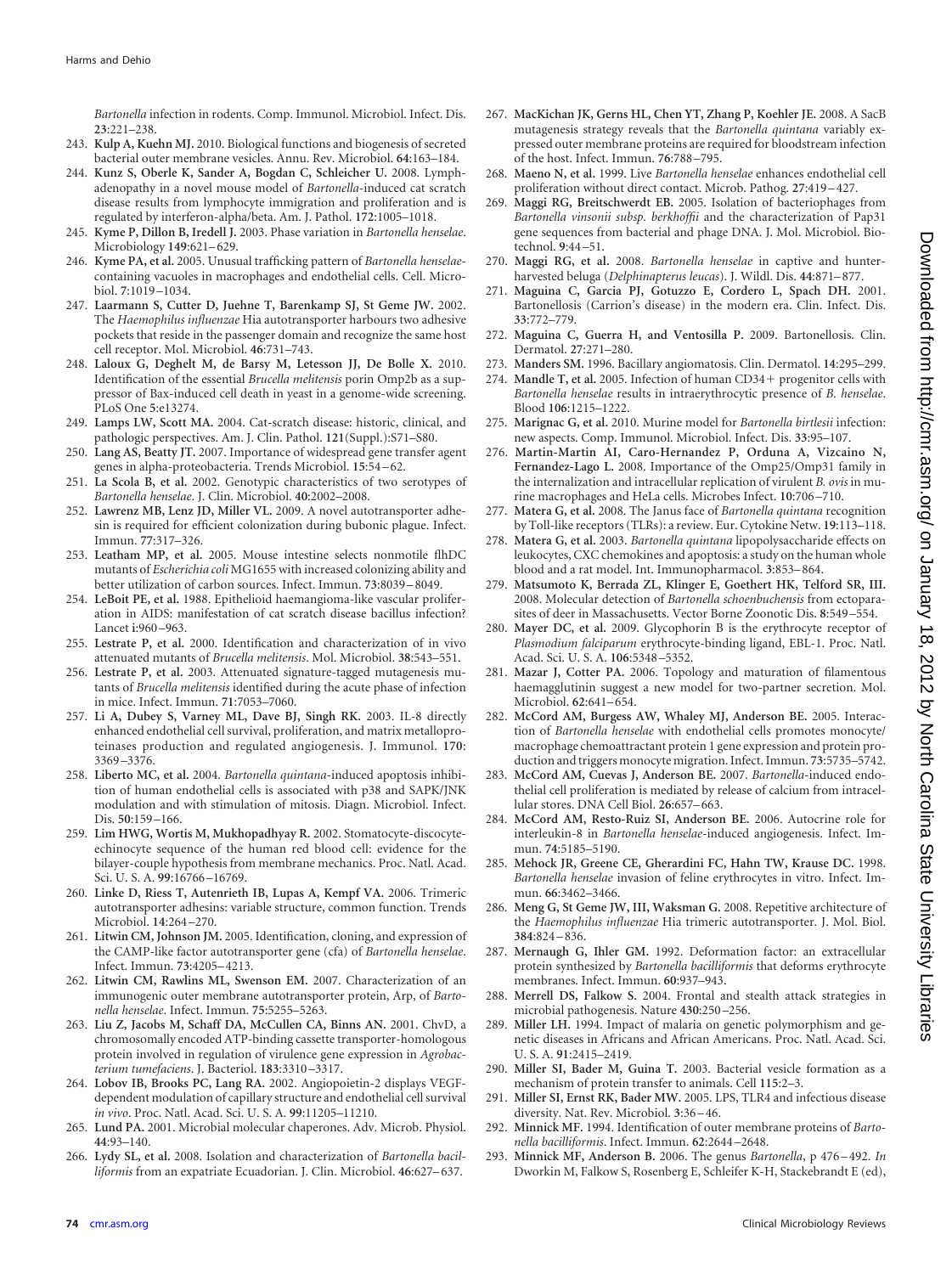Proteobacteria: alpha and beta subclasses, 3rd ed, vol 5. Springer, New York, NY.

- <span id="page-34-1"></span>294. **Minnick MF, Battisti JM.** 2009. Pestilence, persistence and pathogenicity: infection strategies of *Bartonella*. Future Microbiol. **4**:743–758.
- <span id="page-34-32"></span>295. **Minnick MF, Mitchell SJ, McAllister SJ.** 1996. Cell entry and the pathogenesis of *Bartonella* infections. Trends Microbiol. **4**:343–347.
- <span id="page-34-42"></span>296. **Minnick MF, et al.** 2003. Five-member gene family of *Bartonella quintana*. Infect. Immun. **71**:814 – 821.
- <span id="page-34-11"></span>297. **Minnick MF, Smitherman LS, Samuels DS.** 2003. Mitogenic effect of *Bartonella bacilliformis* on human vascular endothelial cells and involvement of GroEL. Infect. Immun. **71**:6933– 6942.
- <span id="page-34-39"></span>298. **Mistry D, Stockley RA.** 2006. IgA1 protease. Int. J. Biochem. Cell Biol. **38**:1244 –1248.
- <span id="page-34-34"></span>299. **Mitchell SJ, Minnick MF.** 1997. A carboxy-terminal processing protease gene is located immediately upstream of the invasion-associated locus from *Bartonella bacilliformis*. Microbiology **143**:1221–1233.
- <span id="page-34-33"></span>300. **Mitchell SJ, Minnick MF.** 1995. Characterization of a two-gene locus from *Bartonella bacilliformis* associated with the ability to invade human erythrocytes. Infect. Immun. **63**:1552–1562.
- <span id="page-34-0"></span>301. **Mogollon-Pasapera E, Otvos L, Jr, Giordano A, Cassone M.** 2009. *Bartonella*: emerging pathogen or emerging awareness? Int. J. Infect. Dis. **13**:3– 8.
- <span id="page-34-13"></span>302. **Mohandas N, An X.** 2006. New insights into function of red cell membrane proteins and their interaction with spectrin-based membrane skeleton. Transfus. Clin. Biol. **13**:29 –30.
- <span id="page-34-14"></span>303. **Mohandas N, Gallagher PG.** 2008. Red cell membrane: past, present, and future. Blood **112**:3939 –3948.
- <span id="page-34-4"></span>304. **Mohle-Boetani JC, et al.** 1996. Bacillary angiomatosis and bacillary peliosis in patients infected with human immunodeficiency virus: clinical characteristics in a case-control study. Clin. Infect. Dis. **22**:794 – 800.
- <span id="page-34-45"></span>305. **Molina-Cruz A, et al.** 2008. Reactive oxygen species modulate *Anopheles gambiae* immunity against bacteria and *Plasmodium*. J. Biol. Chem. **283**: 3217–3223.
- <span id="page-34-22"></span>306. **Muller NF, et al.** 2011. Trimeric autotransporter adhesin-dependent adherence of *Bartonella henselae*, *Bartonella quintana* and *Yersinia enterocolitica* to matrix components and endothelial cells under static and dynamic flow conditions. Infect. Immun. **79**:2544 –2553.
- <span id="page-34-10"></span>307. **Munana KR, Vitek SM, Hegarty BC, Kordick DL, Breitschwerdt EB.** 2001. Infection of fetal feline brain cells in culture with *Bartonella henselae*. Infect. Immun. **69**:564 –569.
- <span id="page-34-15"></span>308. **Murphy SC, et al.** 2007. Cytoplasmic remodeling of erythrocyte raft lipids during infection by the human malaria parasite *Plasmodium falciparum*. Blood **110**:2132–2139.
- <span id="page-34-9"></span>309. **Musso T, et al.** 2001. Interaction of *Bartonella henselae* with the murine macrophage cell line J774: infection and proinflammatory response. Infect. Immun. **69**:5974 –5980.
- <span id="page-34-25"></span>310. **Nagele V, et al.** 2011. *Neisseria meningitidis* adhesin NadA targets beta1 integrins: Functional similarity to *Yersinia* invasin. J. Biol. Chem. **286**: 20536 –20546.
- <span id="page-34-6"></span>311. **Namekata DY, et al.** 2010. Oral shedding of *Bartonella* in cats: correlation with bacteremia and seropositivity. Vet. Microbiol. **146**:371–375.
- <span id="page-34-41"></span>312. **Nicholson TL, Brockmeier SL, Loving CL.** 2009. Contribution of *Bordetella bronchiseptica* filamentous hemagglutinin and pertactin to respiratory disease in swine. Infect. Immun. **77**:2136 –2146.
- <span id="page-34-8"></span>313. **Noguchi H.** 1926. Etiology of Oroya fever. Iii. The behavior of *Bartonella bacilliformis* in *Macacus rhesus.* J. Exp. Med. **44**:697–713.
- <span id="page-34-47"></span>314. **Noinaj N, Guillier M, Barnard TJ, Buchanan SK.** 2010. TonBdependent transporters: regulation, structure, and function. Annu. Rev. Microbiol. **64**:43– 60.
- <span id="page-34-12"></span>315. **Nor JE, et al.** 2001. Up-regulation of Bcl-2 in microvascular endothelial cells enhances intratumoral angiogenesis and accelerates tumor growth. Cancer Res. **61**:2183–2188.
- <span id="page-34-30"></span>316. **Nystedt B, Frank AC, Thollesson M, Andersson SG.** 2008. Diversifying selection and concerted evolution of a type IV secretion system in *Bartonella*. Mol. Biol. Evol. **25**:287–300.
- <span id="page-34-26"></span>317. **Ochman H, Lawrence JG, Groisman EA.** 2000. Lateral gene transfer and the nature of bacterial innovation. Nature **405**:299 –304.
- <span id="page-34-3"></span>318. **Ohl ME, Spach DH.** 2000. *Bartonella quintana* and urban trench fever. Clin. Infect. Dis. **31**:131–135.
- <span id="page-34-46"></span>319. **Oliveira JH, et al.** 2011. Blood meal-derived heme decreases ROS levels in the midgut of *Aedes aegypti* and allows proliferation of intestinal microbiota. PLoS Pathog. **7**:e1001320.
- <span id="page-34-24"></span>320. **Oliver KM, et al.** 2009. Hypoxia activates NF-kappaB-dependent gene expression through the canonical signaling pathway. Antioxid. Redox. Signal. **11**:2057–2064.
- <span id="page-34-17"></span>321. **O'Reilly KL, Parr KA, Brown TP, Tedder-Ferguson B, Scholl DT.** 2001. Passive antibody to *Bartonella henselae* protects against clinical disease following homologous challenge but does not prevent bacteremia in cats. Infect. Immun. **69**:1880 –1882.
- <span id="page-34-21"></span>322. **O'Rourke F, Schmidgen T, Kaiser PO, Linke D, Kempf VA.** 2011. Adhesins of *Bartonella* spp. Adv. Exp. Med. Biol. **715**:51–70.
- <span id="page-34-35"></span>323. **Ostberg Y, et al.** 2004. Pleiotropic effects of inactivating a carboxylterminal protease, CtpA, in *Borrelia burgdorferi*. J. Bacteriol. **186**: 2074 –2084.
- <span id="page-34-40"></span>324. **Otto BR, et al.** 2005. Crystal structure of hemoglobin protease, a heme binding autotransporter protein from pathogenic *Escherichia coli*. J. Biol. Chem. **280**:17339 –17345.
- <span id="page-34-2"></span>325. **Pachas P.** 2000. Epidemiología de la Bartonelosis en el Peru. Oficina General de Epidemiología, Lima, Peru.
- <span id="page-34-27"></span>326. **Padmalayam I, Karem K, Baumstark B, Massung R.** 2000. The gene encoding the 17-kDa antigen of *Bartonella henselae* is located within a cluster of genes homologous to the virB virulence operon. DNA Cell Biol. **19**:377–382.
- <span id="page-34-28"></span>327. **Palanivelu DV, et al.** 2011. Fic domain-catalyzed adenylylation: insight provided by the structural analysis of the type IV secretion system effector BepA. Protein Sci. **20**:492– 499.
- <span id="page-34-16"></span>328. **Papadopoulos NG, et al.** 2001. Circulating cytokines in patients with cat scratch disease. Clin. Infect. Dis. **33**:e54 –56.
- <span id="page-34-18"></span>329. **Pappalardo BL, Brown T, Gebhardt D, Sontakke S, Breitschwerdt EB.** 2000. Cyclic CD8+ lymphopenia in dogs experimentally infected with *Bartonella vinsonii* subsp. *berkhoffii*. Vet. Immunol. Immunopathol. **75**: 43–57.
- <span id="page-34-7"></span>330. **Pappalardo BL, Brown TT, Tompkins M, Breitschwerdt EB.** 2001. Immunopathology of *Bartonella vinsonii* (*berkhoffii*) in experimentally infected dogs. Vet. Immunol. Immunopathol. **83**:125–147.
- <span id="page-34-43"></span>331. **Parrow NL, Abbott J, Lockwood AR, Battisti JM, Minnick MF.** 2009. Function, regulation, and transcriptional organization of the hemin utilization locus of *Bartonella quintana*. Infect. Immun. **77**:307–316.
- <span id="page-34-31"></span>332. **Patel VP, Fairbanks G.** 1986. Relationship of major phosphorylation reactions and MgATPase activities to ATP-dependent shape change of human erythrocyte membranes. J. Biol. Chem. **261**:3170 –3177.
- <span id="page-34-37"></span>333. **Paulsen IT, et al.** 2002. The *Brucella suis* genome reveals fundamental similarities between animal and plant pathogens and symbionts. Proc. Natl. Acad. Sci. U. S. A. **99**:13148 –13153.
- <span id="page-34-29"></span>334. **Pawson T.** 2004. Specificity in signal transduction: from phosphotyrosine-SH2 domain interactions to complex cellular systems. Cell **116**:191–203.
- <span id="page-34-20"></span>335. **Paziewska A, Harris PD, Zwolinska L, Bajer A, Sinski E.** 2011. Recombination within and between species of the alpha proteobacterium *Bartonella* infecting rodents. Microb. Ecol. **61**:134 –145.
- <span id="page-34-19"></span>336. **Perez C, Maggi RG, Diniz PP, Breitschwerdt EB.** 2011. Molecular and serological diagnosis of *Bartonella* infection in 61 dogs from the United States. J. Vet. Intern. Med. **25**:805– 810.
- <span id="page-34-44"></span>337. **Perry RD, Lucier TS, Sikkema DJ, Brubaker RR.** 1993. Storage reservoirs of hemin and inorganic iron in *Yersinia pestis*. Infect. Immun. **61**: 32–39.
- <span id="page-34-36"></span>338. **Pinne M, Ostberg Y, Comstedt P, Bergstrom S.** 2004. Molecular analysis of the channel-forming protein P13 and its paralogue family 48 from different Lyme disease *Borrelia* species. Microbiology **150**:549 –559.
- <span id="page-34-5"></span>339. **Plettenberg A, et al.** 2000. Bacillary angiomatosis in HIV-infected patients—an epidemiological and clinical study. Dermatology **201**: 326 –331.
- <span id="page-34-38"></span>340. **Popa C, et al.** 2007. *Bartonella quintana* lipopolysaccharide is a natural antagonist of Toll-like receptor 4. Infect. Immun. **75**:4831– 4837.
- <span id="page-34-48"></span>341. **Postle K, Kadner RJ.** 2003. Touch and go: tying TonB to transport. Mol. Microbiol. **49**:869 – 882.
- <span id="page-34-49"></span>342. **Prell J, et al.** 2010. Role of symbiotic auxotrophy in the *Rhizobium*legume symbioses. PLoS One **5**:e13933.
- <span id="page-34-50"></span>343. **Prell J, et al.** 2009. Legumes regulate *Rhizobium* bacteroid development and persistence by the supply of branched-chain amino acids. Proc. Natl. Acad. Sci. U. S. A. **106**:12477–12482.
- <span id="page-34-23"></span>344. **Pugh CW, Ratcliffe PJ.** 2003. Regulation of angiogenesis by hypoxia: role of the HIF system. Nat. Med. **9**:677– 684.
- <span id="page-34-51"></span>345. **Putnoky P, et al.** 1998. The pha gene cluster of *Rhizobium meliloti*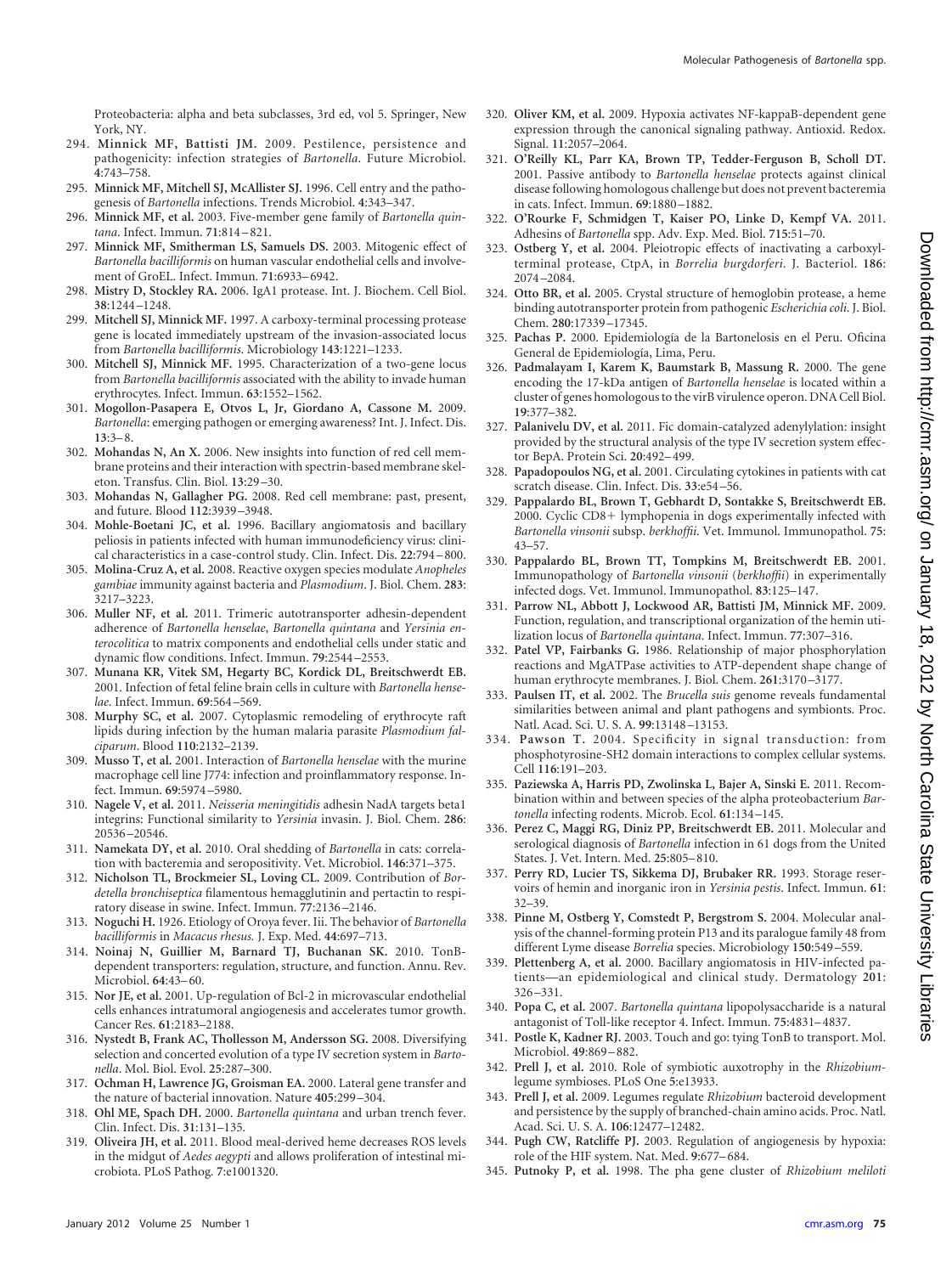involved in pH adaptation and symbiosis encodes a novel type of K efflux system. Mol. Microbiol. **28**:1091–1101.

- <span id="page-35-51"></span><span id="page-35-21"></span>346. **Que YA, Moreillon P.** 2011. Infective endocarditis. Nat. Rev. Cardiol. **8**:322–336.
- <span id="page-35-38"></span>347. **Quebatte M, et al.** 2010. The BatR/BatS two-component regulatory system controls the adaptive response of *Bartonella henselae* during human endothelial cell infection. J. Bacteriol. **192**:3352–3367.
- <span id="page-35-39"></span>348. **Radford SE.** 2006. GroEL: more than just a folding cage. Cell **125**: 831– 833.
- <span id="page-35-27"></span>349. **Rahman MM, McFadden G.** 2011. Modulation of NF-kappaB signalling by microbial pathogens. Nat. Rev. Microbiol. **9**:291–306.
- <span id="page-35-1"></span>350. **Raoult D, et al.** 2006. Evidence for louse-transmitted diseases in soldiers of Napoleon's Grand Army in Vilnius. J. Infect. Dis. **193**:112–120.
- <span id="page-35-9"></span>351. **Raoult D, et al.** 1996. Diagnosis of 22 new cases of *Bartonella* endocarditis. Ann. Intern. Med. **125**:646 – 652.
- <span id="page-35-15"></span>352. **Rearden A, Magnet A, Kudo S, Fukuda M.** 1993. Glycophorin B and glycophorin E genes arose from the glycophorin A ancestral gene via two duplications during primate evolution. J. Biol. Chem. **268**:2260 –2267.
- <span id="page-35-46"></span>353. **Reiling SA, et al.** 2005. Prc protease promotes mucoidy in mucA mutants of *Pseudomonas aeruginosa*. Microbiology **151**:2251–2261.
- <span id="page-35-5"></span>354. **Reis C, et al.** 2011. Vector competence of the tick *Ixodes ricinus* for transmission of *Bartonella birtlesii*. PLoS Negl. Trop. Dis. **5**:e1186.
- <span id="page-35-14"></span>355. **Resto-Ruiz SI, et al.** 2002. Induction of a potential paracrine angiogenic loop between human THP-1 macrophages and human microvascular endothelial cells during *Bartonella henselae* infection. Infect. Immun. **70**:  $4564 - 4570$ .
- <span id="page-35-20"></span>356. **Reynafarje C, Ramos J.** 1961. The hemolytic anemia of human bartonellosis. Blood **17**:562–578.
- <span id="page-35-40"></span>357. **Rhomberg TA, et al.** 2004. Proteomic analysis of the sarcosine-insoluble outer membrane fraction of the bacterial pathogen *Bartonella henselae*. Proteomics **4**:3021–3033.
- <span id="page-35-35"></span>358. **Rhomberg TA, Truttmann MC, Guye P, Ellner Y, Dehio C.** 2009. A translocated protein of *Bartonella henselae* interferes with endocytic uptake of individual bacteria and triggers uptake of large bacterial aggregates via the invasome. Cell. Microbiol. **11**:927–945.
- <span id="page-35-2"></span>359. **Ricketts WE.** 1948. *Bartonella bacilliformis* anemia (Oroya fever); a study of 30 cases. Blood **3**:1025–1049.
- <span id="page-35-10"></span>360. **Riess T, et al.** 2004. *Bartonella* adhesin a mediates a proangiogenic host cell response. J. Exp. Med. **200**:1267–1278.
- <span id="page-35-25"></span>361. **Riess T, Raddatz G, Linke D, Schafer A, Kempf VA.** 2007. Analysis of *Bartonella* adhesin A expression reveals differences between various *B. henselae* strains. Infect. Immun. **75**:35– 43.
- <span id="page-35-16"></span>362. **Rodriguez-Barradas MC, et al.** 1995. *In vitro* evaluation of the role of humoral immunity against *Bartonella henselae*. Infect. Immun. **63**: 2367–2370.
- <span id="page-35-26"></span>363. **Roggenkamp A, et al.** 2003. Molecular analysis of transport and oligomerization of the *Yersinia enterocolitica* adhesin YadA. J. Bacteriol. **185**:3735–3744.
- <span id="page-35-47"></span>364. **Rojas CM, Ham JH, Deng WL, Doyle JJ, Collmer A.** 2002. HecA, a member of a class of adhesins produced by diverse pathogenic bacteria, contributes to the attachment, aggregation, epidermal cell killing, and virulence phenotypes of *Erwinia chrysanthemi* EC16 on *Nicotiana clevelandii* seedlings. Proc. Natl. Acad. Sci. U. S. A. **99**:13142–13147.
- <span id="page-35-13"></span>365. **Rolain JM, et al.** 2004. Recommendations for treatment of human infections caused by *Bartonella* species. Antimicrob. Agents Chemother. **48**:1921–1933.
- <span id="page-35-7"></span>366. **Rolain JM, Foucault C, Brouqui P, Raoult D.** 2003. Erythroblast cells as a target for *Bartonella quintana* in homeless people. Ann. N. Y. Acad. Sci. **990**:485– 487.
- <span id="page-35-17"></span>367. **Rolain JM, et al.** 2002. *Bartonella quintana* in human erythrocytes. Lancet **360**:226 –228.
- <span id="page-35-4"></span>368. **Rolain JM, Franc M, Davoust B, Raoult D.** 2003. Molecular detection of *Bartonella quintana*, *B. koehlerae*, *B. henselae*, *B. clarridgeiae*, *Rickettsia felis*, and *Wolbachia pipientis* in cat fleas, France. Emerg. Infect. Dis. **9**:338 –342.
- <span id="page-35-18"></span>369. **Rolain JM, La Scola B, Liang Z, Davoust B, Raoult D.** 2001. Immunofluorescent detection of intraerythrocytic *Bartonella henselae* in naturally infected cats. J. Clin. Microbiol. **39**:2978 –2980.
- <span id="page-35-19"></span>370. **Rolain JM, et al.** 2003. Immunofluorescence detection of *Bartonella bacilliformis* flagella *in vitro* and *in vivo* in human red blood cells as viewed by laser confocal microscopy. Ann. N. Y. Acad. Sci. **990**:581–584.
- <span id="page-35-32"></span>371. **Roy CR, Mukherjee S.** 2009. Bacterial FIC proteins AMP up infection. Sci. Signal. **2**:pe14.
- <span id="page-35-48"></span>372. **Sadarangani M, Pollard AJ, Gray-Owen SD.** 2011. Opa proteins and CEACAMs: pathways of immune engagement for pathogenic *Neisseria*. FEMS Microbiol. Rev. **35**:498 –514.
- <span id="page-35-22"></span>373. **Saenz HL, Dehio C.** 2005. Signature-tagged mutagenesis: technical advances in a negative selection method for virulence gene identification. Curr. Opin. Microbiol. **8**:612– 619.
- <span id="page-35-0"></span>374. **Saenz HL, et al.** 2007. Genomic analysis of *Bartonella* identifies type IV secretion systems as host adaptability factors. Nat. Genet. **39**:1469 –1476.
- <span id="page-35-37"></span>375. **Sakurai Y, Ohgimoto K, Kataoka Y, Yoshida N, Shibuya M.** 2005. Essential role of Flk-1 (VEGF receptor 2) tyrosine residue 1173 in vasculogenesis in mice. Proc. Natl. Acad. Sci. U. S. A. **102**:1076 –1081.
- <span id="page-35-8"></span>376. **Salvatore P, et al.** 2008. Detrimental effects of *Bartonella henselae* are counteracted by L-arginine and nitric oxide in human endothelial progenitor cells. Proc. Natl. Acad. Sci. U. S. A. **105**:9427–9432.
- <span id="page-35-23"></span>377. **Sander A, Kretzer S, Bredt W, Oberle K, Bereswill S.** 2000. Hemindependent growth and hemin binding of *Bartonella henselae*. FEMS Microbiol. Lett. **189**:55–59.
- <span id="page-35-45"></span>378. **Sander A, et al.** 2000. Characterization of *Bartonella clarridgeiae* flagellin (FlaA) and detection of antiflagellin antibodies in patients with lymphadenopathy. J. Clin. Microbiol. **38**:2943–2948.
- <span id="page-35-50"></span>379. **Sasarman A, et al.** 1968. Hemin-deficient mutants of *Escherichia coli* K-12. J. Bacteriol. **96**:570 –572.
- <span id="page-35-41"></span>380. **Sasu S, LaVerda D, Qureshi N, Golenbock DT, Beasley D.** 2001. *Chlamydia pneumoniae* and chlamydial heat shock protein 60 stimulate proliferation of human vascular smooth muscle cells via toll-like receptor 4 and p44/p42 mitogen-activated protein kinase activation. Circ. Res. **89**:244 –250.
- <span id="page-35-33"></span>381. **Scheidegger F, et al.** 2009. Distinct activities of *Bartonella henselae* type IV secretion effector proteins modulate capillary-like sprout formation. Cell Microbiol. **11**:1088 –1101.
- <span id="page-35-24"></span>382. **Scheidegger F, Quebatte M, Mistl C, Dehio C.** 2011. The *Bartonella henselae* VirB/Bep system interferes with vascular endothelial growth factor (VEGF) signalling in human vascular endothelial cells. Cell. Microbiol. **13**:419 – 431.
- <span id="page-35-44"></span>383. **Scherer DC, DeBuron-Connors I, Minnick MF.** 1993. Characterization of *Bartonella bacilliformis* flagella and effect of antiflagellin antibodies on invasion of human erythrocytes. Infect. Immun. **61**:4962– 4971.
- <span id="page-35-34"></span>384. **Schmid MC, et al.** 2006. A translocated bacterial protein protects vascular endothelial cells from apoptosis. PLoS Pathog. **2**:e115.
- <span id="page-35-11"></span>385. **Schmid MC, et al.** 2004. The VirB type IV secretion system of *Bartonella henselae* mediates invasion, proinflammatory activation and antiapoptotic protection of endothelial cells. Mol. Microbiol. **52**:81–92.
- <span id="page-35-28"></span>386. **Schmid Y, et al.** 2004. *Yersinia enterocolitica* adhesin A induces production of interleukin-8 in epithelial cells. Infect. Immun. **72**:6780 – 6789.
- <span id="page-35-29"></span>387. **Schmiederer M, Anderson B.** 2000. Cloning, sequencing, and expression of three *Bartonella henselae* genes homologous to the *Agrobacterium tumefaciens* VirB region. DNA Cell Biol. **19**:141–147.
- <span id="page-35-49"></span>388. **Schmitter T, et al.** 2007. Opa proteins of pathogenic neisseriae initiate Src kinase-dependent or lipid raft-mediated uptake via distinct human carcinoembryonic antigen-related cell adhesion molecule isoforms. Infect. Immun. **75**:4116 – 4126.
- <span id="page-35-43"></span>389. **Schrier SL.** 1987. Drug-induced endocytosis and entrapment in red cells and ghosts. Methods Enzymol. **149**:260 –270.
- <span id="page-35-42"></span>390. **Schrier SL, Zachowski A, Devaux PF.** 1992. Mechanisms of amphipathinduced stomatocytosis in human erythrocytes. Blood **79**:782–786.
- <span id="page-35-36"></span>391. **Schroder G, Schuelein R, Quebatte M, Dehio C.** 2011. Conjugative DNA transfer into human cells by the VirB/VirD4 type IV secretion system of the bacterial pathogen *Bartonella henselae*. Proc. Natl. Acad. Sci. U. S. A. **108**:14643–14648.
- <span id="page-35-30"></span>392. **Schulein R, Dehio C.** 2002. The VirB/VirD4 type IV secretion system of *Bartonella* is essential for establishing intraerythrocytic infection. Mol. Microbiol. **46**:1053–1067.
- <span id="page-35-31"></span>393. **Schulein R, et al.** 2005. A bipartite signal mediates the transfer of type IV secretion substrates of *Bartonella henselae* into human cells. Proc. Natl. Acad. Sci. U. S. A. **102**:856 – 861.
- <span id="page-35-6"></span>394. **Schulein R, et al.** 2001. Invasion and persistent intracellular colonization of erythrocytes. A unique parasitic strategy of the emerging pathogen *Bartonella*. J. Exp. Med. **193**:1077–1086.
- <span id="page-35-12"></span>395. **Schulte B, et al.** 2006. *Bartonella quintana* variably expressed outer membrane proteins mediate vascular endothelial growth factor secretion but not host cell adherence. Infect. Immun. **74**:5003–5013.
- <span id="page-35-3"></span>396. **Schultz MG.** 2010. Daniel Alcides Carrión [photo quiz]. Emerg. Infect. Dis. vol **16**:1025–1027.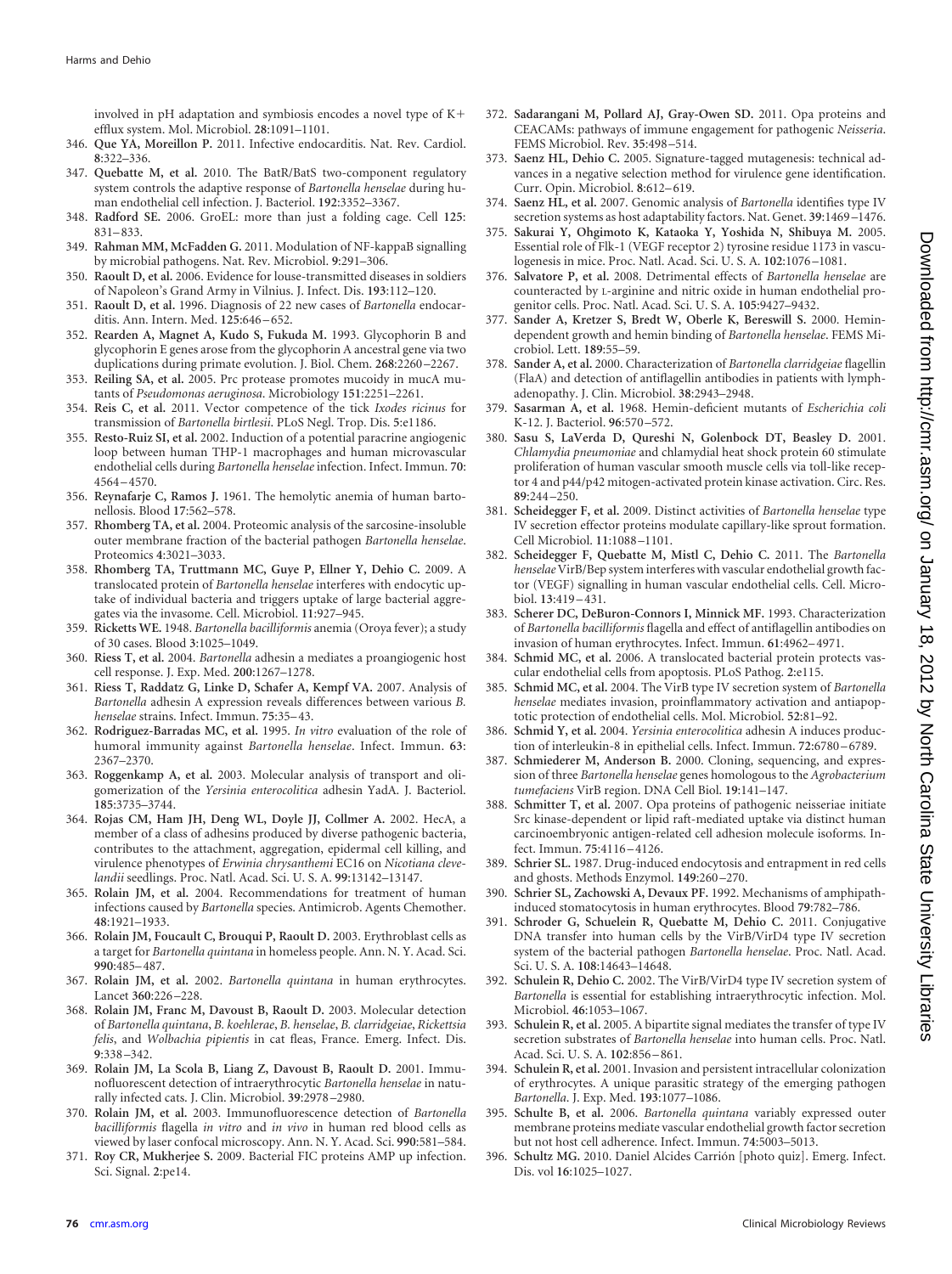- 397. **Schweyer S, Fayyazi A.** 2002. Activation and apoptosis of macrophages in cat scratch disease. J. Pathol. **198**:534 –540.
- <span id="page-36-3"></span>398. **Seki N, et al.** 2007. Quantitative analysis of proliferation and excretion of *Bartonella quintana* in body lice, *Pediculus humanus* L. Am. J. Trop. Med. Hyg. **77**:562–566.
- <span id="page-36-1"></span>399. **Seki N, et al.** 2006. Epidemiological studies on *Bartonella quintana* infections among homeless people in Tokyo, Japan. Jpn. J. Infect. Dis. **59**:31–35.
- <span id="page-36-30"></span>400. **Selbach M, et al.** 2009. Host cell interactome of tyrosine-phosphorylated bacterial proteins. Cell Host Microbe **5**:397– 403.
- <span id="page-36-37"></span>401. **Seubert A, Falch C, Birtles RJ, Schulein R, Dehio C.** 2003. Characterization of the cryptic plasmid pBGR1 from *Bartonella grahamii* and construction of a versatile *Escherichia coli*-*Bartonella* spp. shuttle cloning vector. Plasmid **49**:44 –52.
- <span id="page-36-36"></span>402. **Seubert A, Hiestand R, de la Cruz F, Dehio C.** 2003. A bacterial conjugation machinery recruited for pathogenesis. Mol. Microbiol. **49**: 1253–1266.
- <span id="page-36-2"></span>403. **Seubert A, Schulein R, Dehio C.** 2002. Bacterial persistence within erythrocytes: a unique pathogenic strategy of *Bartonella* spp. Int. J. Med. Microbiol. **291**:555–560.
- <span id="page-36-41"></span>404. **Sheetz MP, Singer SJ.** 1974. Biological membranes as bilayer couples. A molecular mechanism of drug-erythrocyte interactions. Proc. Natl. Acad. Sci. U. S. A. **71**:4457– 4461.
- <span id="page-36-44"></span>405. **Smalley JW, Birss AJ, Silver J.** 2000. The periodontal pathogen *Porphyromonas gingivalis* harnesses the chemistry of the mu-oxo bishaem of iron protoporphyrin IX to protect against hydrogen peroxide. FEMS Microbiol. Lett. **183**:159 –164.
- <span id="page-36-45"></span>406. **Smalley JW, Silver J, Marsh PJ, Birss AJ.** 1998. The periodontopathogen *Porphyromonas gingivalis* binds iron protoporphyrin IX in the muoxo dimeric form: an oxidative buffer and possible pathogenic mechanism. Biochem. J. **331**:681– 685.
- <span id="page-36-35"></span>407. **Smitherman LS, Minnick MF.** 2005. *Bartonella bacilliformis* GroEL: effect on growth of human vascular endothelial cells in infected cocultures. Ann. N. Y. Acad. Sci. **1063**:286 –298.
- <span id="page-36-22"></span>408. **Stanton TB.** 2007. Prophage-like gene transfer agents-novel mechanisms of gene exchange for *Methanococcus*, *Desulfovibrio*, *Brachyspira*, and *Rhodobacter* species. Anaerobe **13**:43– 49.
- <span id="page-36-34"></span>409. **Struyve M, Moons M, Tommassen J.** 1991. Carboxy-terminal phenylalanine is essential for the correct assembly of a bacterial outer membrane protein. J. Mol. Biol. **218**:141–148.
- <span id="page-36-29"></span>410. **Sweger D, et al.** 2000. Conservation of the 17-kilodalton antigen gene within the genus *Bartonella*. Clin. Diagn. Lab. Immunol. **7**:251–257.
- <span id="page-36-21"></span>411. **Sykes JE, Henn JB, Kasten RW, Allen C, Chomel BB.** 2007. *Bartonella henselae* infection in splenectomized domestic cats previously infected with hemotropic *Mycoplasma* species. Vet. Immunol. Immunopathol. **116**:104 –108.
- <span id="page-36-20"></span>412. **Sykes JE, Lindsay LL, Maggi RG, Breitschwerdt EB.** 2010. Human coinfection with *Bartonella henselae* and two hemotropic mycoplasma variants resembling *Mycoplasma ovis*. J. Clin. Microbiol. **48**:3782–3785.
- <span id="page-36-24"></span>413. **Szczesny P, et al.** 2008. Structure of the head of the *Bartonella* adhesin BadA. PLoS Pathog. **4**:e1000119.
- <span id="page-36-38"></span>414. **Tarazona-Santos E, et al.** 2011. Population genetics of GYPB and association study between GYPB\*S/s polymorphism and susceptibility to *P. falciparum* infection in the Brazilian Amazon. PLoS One **6**:e16123.
- <span id="page-36-26"></span>415. **Taylor CT.** 2008. Interdependent roles for hypoxia inducible factor and nuclear factor-kappaB in hypoxic inflammation. J. Physiol. **586**: 4055– 4059.
- <span id="page-36-47"></span>416. **Thompson SA, et al.** 1998. *Campylobacter fetus* surface layer proteins are transported by a type I secretion system. J. Bacteriol. **180**:6450 – 6458.
- <span id="page-36-4"></span>417. **Ticona E, Huaroto L, Garcia Y, Vargas L, Madariaga MG.** 2010. The pathophysiology of the acute phase of human bartonellosis resembles AIDS. Med. Hypotheses **74**:45– 49.
- <span id="page-36-13"></span>418. **Tolia NH, Enemark EJ, Sim BK, Joshua-Tor L.** 2005. Structural basis for the EBA-175 erythrocyte invasion pathway of the malaria parasite *Plasmodium falciparum*. Cell **122**:183–193.
- <span id="page-36-32"></span>419. **Truttmann MC, et al.** 2011. *Bartonella henselae* engages inside-out and outside-in signaling via integrin  $\beta$ 1 and talin1 during invasomemediated bacterial uptake. J. Cell Sci. **124**:3591–3602.
- <span id="page-36-31"></span>420. **Truttmann MC, Rhomberg TA, Dehio C.** 2011. Combined action of the type IV secretion effector proteins BepC and BepF promotes invasome formation of *Bartonella henselae* on endothelial and epithelial cells. Cell. Microbiol. **13**:284 –299.
- <span id="page-36-23"></span>421. **Umemori E, Sasaki Y, Amano K, Amano Y.** 1992. A phage in *Bartonella bacilliformis*. Microbiol. Immunol. **36**:731–736.
- <span id="page-36-43"></span>422. **Urick T, Arena ICCE, Xu W, Bessman MJ, Ruffolo CG.** 2005. The pnhA gene of *Pasteurella multocida* encodes a dinucleoside oligophosphate pyrophosphatase member of the Nudix hydrolase superfamily. J. Bacteriol. **187**:5809 –5817.
- <span id="page-36-0"></span>423. **Valentine KH, et al.** 2007. *Bartonella* DNA in loggerhead sea turtles. Emerg. Infect. Dis. **13**:949 –950.
- <span id="page-36-15"></span>424. **Van Audenhove A, Verhoef G, Peetermans WE, Boogaerts M, Vandenberghe P.** 2001. Autoimmune haemolytic anaemia triggered by *Bartonella henselae* infection: a case report. Br. J. Haematol. **115**:924 –925.
- <span id="page-36-46"></span>425. van Putten JP, Duensing TD, Cole RL. 1998. Entry of OpaA+ gonococci into HEp-2 cells requires concerted action of glycosaminoglycans, fibronectin and integrin receptors. Mol. Microbiol. **29**:369 –379.
- <span id="page-36-27"></span>426. **van Uden P, Kenneth NS, Rocha S.** 2008. Regulation of hypoxiainducible factor-1alpha by NF-kappaB. Biochem. J. **412**:477– 484.
- <span id="page-36-11"></span>427. **Vayssier-Taussat M, et al.** 2010. The Trw type IV secretion system of *Bartonella* mediates host-specific adhesion to erythrocytes. PLoS Pathog. **6**:e1000946.
- <span id="page-36-6"></span>428. **Verma A, Davis GE, Ihler GM.** 2001. Formation of stress fibres in human endothelial cells infected with *Bartonella bacilliformis* is associated with altered morphology, impaired migration and defects in cell morphogenesis. Cell. Microbiol. **3**:169 –180.
- <span id="page-36-5"></span>429. **Verma A, Davis GE, Ihler GM.** 2000. Infection of human endothelial cells with *Bartonella bacilliformis* is dependent on Rho and results in activation of Rho. Infect. Immun. **68**:5960 –5969.
- <span id="page-36-8"></span>430. **Verma A, Ihler GM.** 2002. Activation of Rac, Cdc42 and other downstream signalling molecules by *Bartonella bacilliformis* during entry into human endothelial cells. Cell. Microbiol. **4**:557–569.
- <span id="page-36-16"></span>431. **Vermi W, et al.** 2006. Role of dendritic cell-derived CXCL13 in the pathogenesis of *Bartonella henselae* B-rich granuloma. Blood **107**:  $454 - 462.$
- <span id="page-36-33"></span>432. **Vigil A, et al.** 2010. Identification of the feline humoral immune response to *Bartonella henselae* infection by protein microarray. PLoS One **5**:e11447.
- <span id="page-36-42"></span>433. **Wai SN, et al.** 2003. Vesicle-mediated export and assembly of poreforming oligomers of the enterobacterial ClyA cytotoxin. Cell **115**:25–35.
- <span id="page-36-12"></span>434. **Walker TS, Winkler HH.** 1981. *Bartonella bacilliformis*: colonial types and erythrocyte adherence. Infect. Immun. **31**:480 – 486.
- <span id="page-36-28"></span>435. **Wallden K, Rivera-Calzada A, Waksman G.** 2010. Type IV secretion systems: versatility and diversity in function. Cell. Microbiol. **12**: 1203–1212.
- <span id="page-36-17"></span>436. **Wan YY, Flavell RA.** 2009. How diverse—CD4 effector T cells and their functions. J. Mol. Cell Biol. **1**:20 –36.
- <span id="page-36-39"></span>437. **Wang HY, Tang H, Shen CK, Wu CI.** 2003. Rapidly evolving genes in human. I. The glycophorins and their possible role in evading malaria parasites. Mol. Biol. Evol. **20**:1795–1804.
- <span id="page-36-25"></span>438. **Werth N, et al.** 2010. Activation of hypoxia inducible factor 1 is a general phenomenon in infections with human pathogens. PLoS One **5**:e11576.
- <span id="page-36-7"></span>439. **Williams-Bouyer NM, Hill EM.** 1999. Involvement of host cell tyrosine phosphorylation in the invasion of HEp-2 cells by *Bartonella bacilliformis*. FEMS Microbiol. Lett. **171**:191–201.
- <span id="page-36-40"></span>440. **Xu YH, Lu ZY, Ihler GM.** 1995. Purification of deformin, an extracellular protein synthesized by *Bartonella bacilliformis* which causes deformation of erythrocyte membranes. Biochim. Biophys. Acta **1234**: 173–183.
- <span id="page-36-10"></span>441. **Yager JA, et al.** 2010. Bacillary angiomatosis in an immunosuppressed dog. Vet. Dermatol. **21**:420 – 428.
- <span id="page-36-19"></span>442. **Yamamoto K, et al.** 1998. Homologous protection but lack of heterologous-protection by various species and types of *Bartonella* in specific pathogen-free cats. Vet. Immunol. Immunopathol. **65**: 191–204.
- <span id="page-36-14"></span>443. **Yamamoto K, et al.** 2002. Experimental infection of domestic cats with *Bartonella koehlerae* and comparison of protein and DNA profiles with those of other *Bartonella* species infecting felines. J. Clin. Microbiol. **40**: 466 – 474.
- <span id="page-36-18"></span>444. **Yamamoto K, et al.** 2003. Infection and re-infection of domestic cats with various *Bartonella* species or types: *B. henselae* type I is protective against heterologous challenge with *B. henselae* type II. Vet. Microbiol. **92**:73– 86.
- <span id="page-36-9"></span>445. **Yoshiji H, et al.** 2005. Angiopoietin 2 displays a vascular endothelial